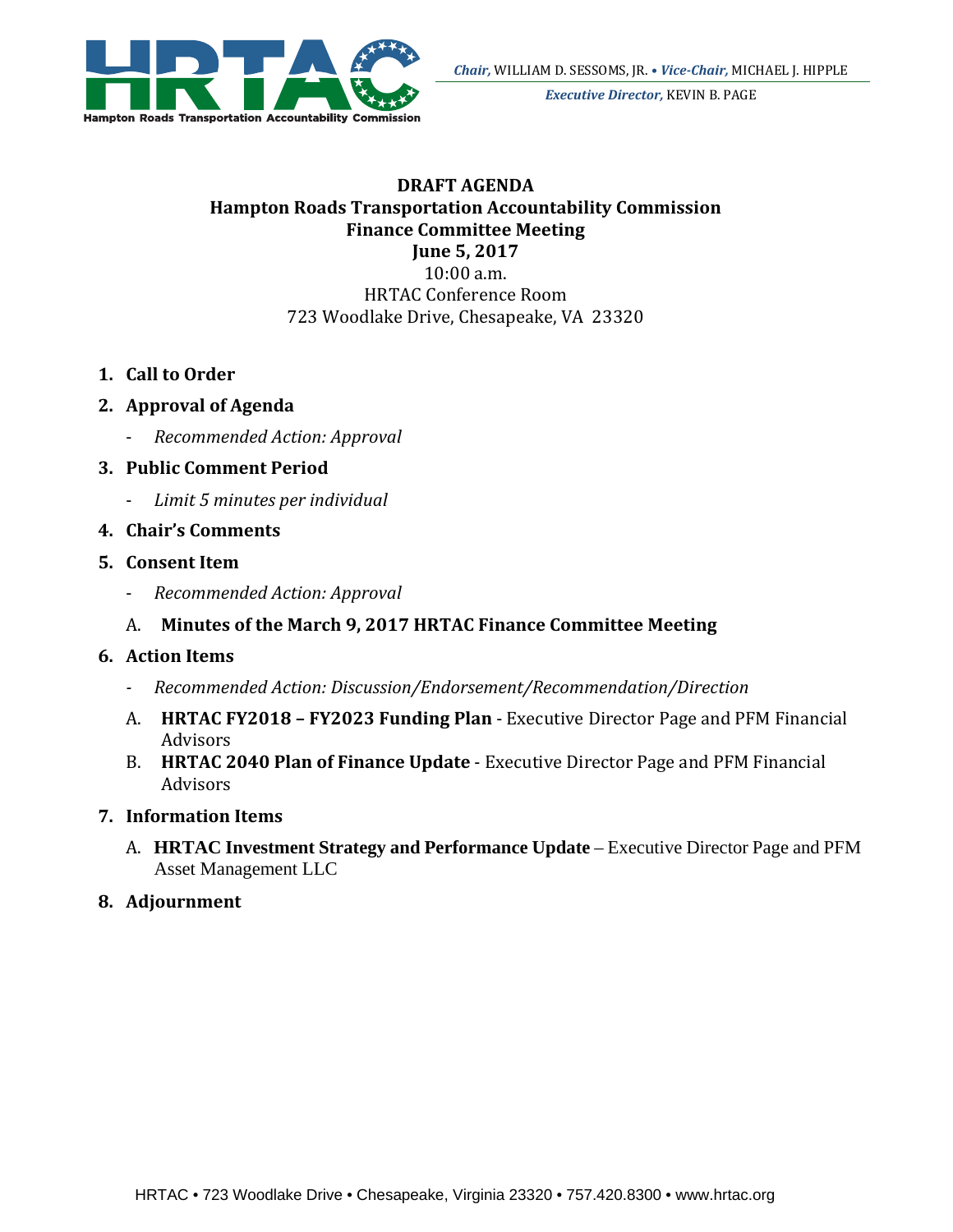#### **Agenda Item 5A Consent Item**

#### **To: Chair Wagner and the other members of the Finance Committee**

**From: Kevin B. Page, Executive Director**

**Date: June 5, 2017**

**Re: March 9, 2017 Meeting's Minutes**

#### **Recommendation:**

The Finance Committee is asked to approve the March 9, 2017 Finance Committee meeting's minutes.

#### **Background:**

The Finance Committee approves meeting minutes for the permanent record of the Finance Committee. 

#### **Fiscal Impact:**

There is no fiscal impact in relation to this Consent Item.

#### **Suggested Motion:**

Motion is to approve the minutes of the HRTAC Finance Committee meeting on March 9, 2017. 

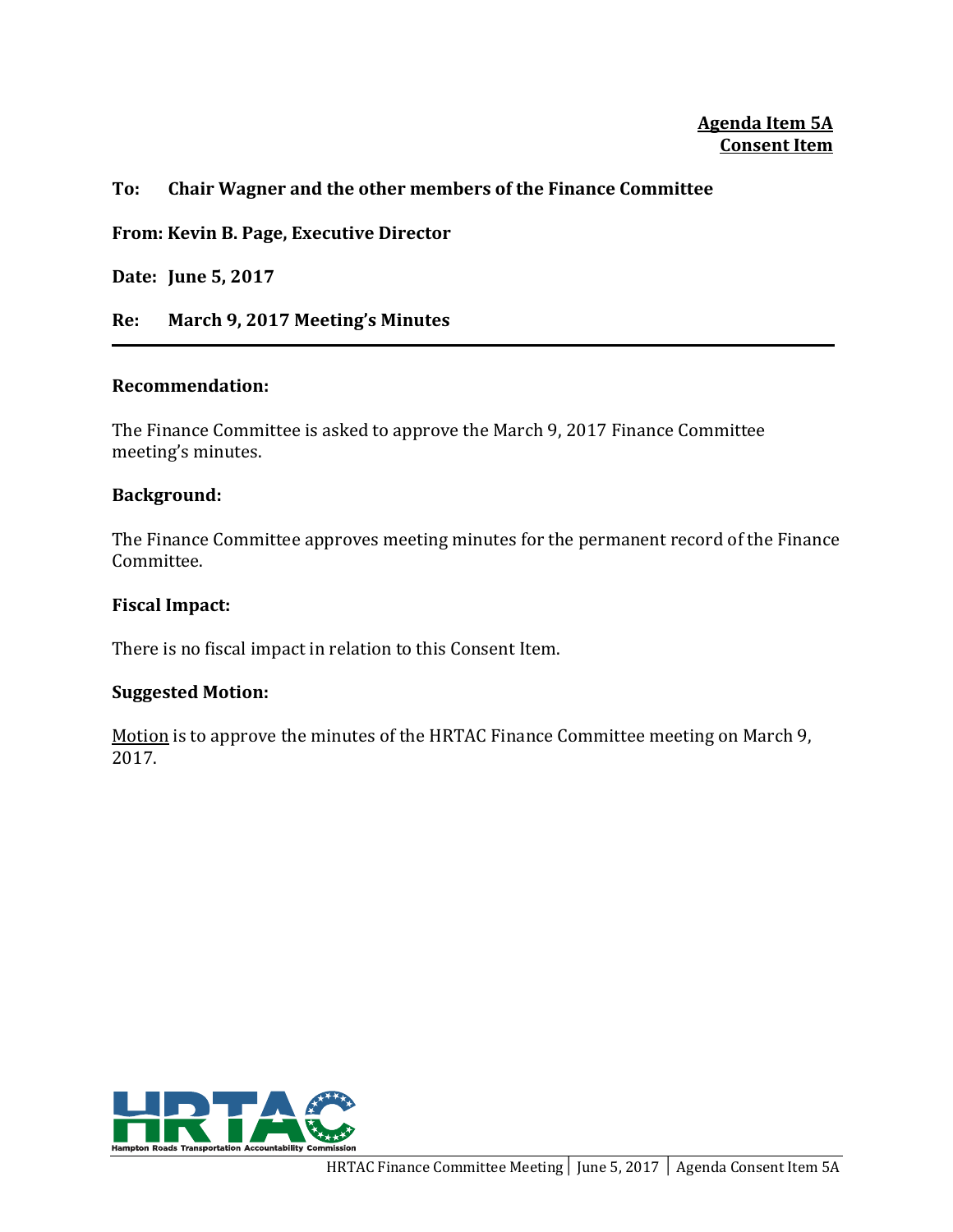### **Hampton Roads Transportation Accountability Commission (HRTAC) Summary Minutes of the March 9, 2017 Finance Committee Meeting**

The Hampton Roads Transportation Accountability Commission (HRTAC) Finance Committee Meeting was called to order at 10:05 a.m. in the Regional Building Board Room A/B, 723 Woodlake Drive, Chesapeake, Virginia, with the following in attendance:

#### **HRTAC Members in Attendance**:

Frank Wagner, Chair **Martin Thomas** Rex Alphin, Vice Chair

**HRTAC Executive Director** Kevin Page 

**Other Participants:** Kathleen Bowe Nancy Collins

Nelson Bush Danetta Jankosky

**\*** Denotes Late Arrival or Early Departure 

#### **Others Recorded Attending:**

Thelma Drake (NO); Tony Gibson (VDOT); Chris Vaigneur (HRPDC); Jennifer Coleman (HRTAC) 

#### **Approval of Agenda**

Mr. Rex Alphin Moved for approval of the agenda; seconded by Mr. Martin Thomas. The Motion Carried.

#### **Public Comment Period (limit 5 minutes per individual)**

No members of the public addressed the HRTAC Finance Committee.

#### **Chair's Comments**

Chair Wagner reviewed the gas tax legislation during the 2017 General Assembly Session and indicated the lack of a gas tax floor limits the ability of HRTAC to finance additional regional transportation projects.

#### **Consent Items**

**A. Approval of the minutes of the June 9, 2017 HRTAC Finance Committee meeting.**

Mr. Rex Alphin Moved to approve the minutes of the June 9, 2017 HRTAC Finance Committee meeting; seconded by Mr. Martin Thomas. The Motion Carried.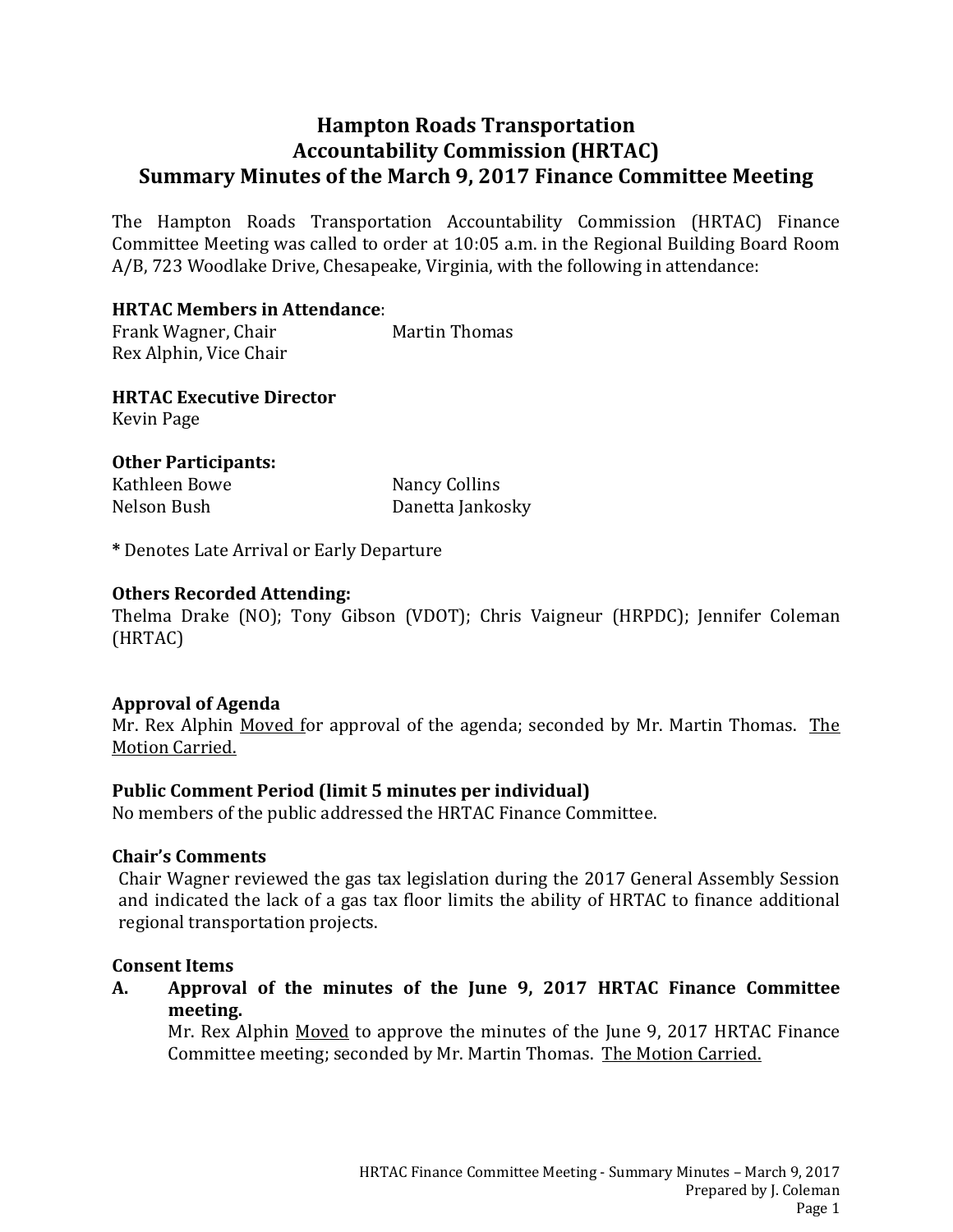#### **Action Items**

### **A. Draft FY2018 HRTAC Operating Budget and Request for a Public Hearing.**

HRTAC Executive Director, Kevin B. Page, explained the draft FY2018 operating budget by line item and noted it was being reduced by \$130,000 dollars. He reviewed the largest cost was bank fees and stated the budget included a cost of living increase for staff which aligned with the State's proposal. He indicated the budget will be voted for final approval at the full Commission meeting to be held on June 15, 2017.

### **B. HRTAC Investment Strategy Update**

PFM Managing Director, Nelson Bush, reviewed the current economic conditions in regards to growth, unemployment and interest rates. He outlined the current investment strategy and the contributions of each component to the overall total account balance. He explained the current strategy was used in scenarios where liquidity is a long term goal and HRTAC's investment strategy needs to be realigned to reflect the expenditure and revenue forecast.

PFM Senior Managing Consultant, Kathleen Bowe, reiterated the primary objective of HRTACs investment strategy was safety and preservation of principal and described the following components of the investment portfolio:

- Liquidity
- Laddered
- Enhanced Cash
- $\bullet$  Core

She stated PFM assumed the total balance of the portfolio was \$75 Million dollars, although PFM could change the strategy should the Commission decide on a different dollar amount, percentage of cushion and the risk tolerance willing to be taken. 

Chairman Wagner directed Mr. Page to collaborate with HRTAC's construction partner, Virginia Department of Transportation (VDOT) to provide PFM an updated monthly expenditure amount, so the correct investment strategy can be applied

With no further business to come before the Hampton Roads Transportation Accountability Commission Finance Committee, the meeting adjourned at 11:13 a.m.

Frank W. Wagner HRTAC Finance Committee Chair

\_\_\_\_\_\_\_\_\_\_\_\_\_\_\_\_\_\_\_\_\_\_\_\_\_\_\_\_\_\_\_\_\_\_\_\_\_\_\_\_\_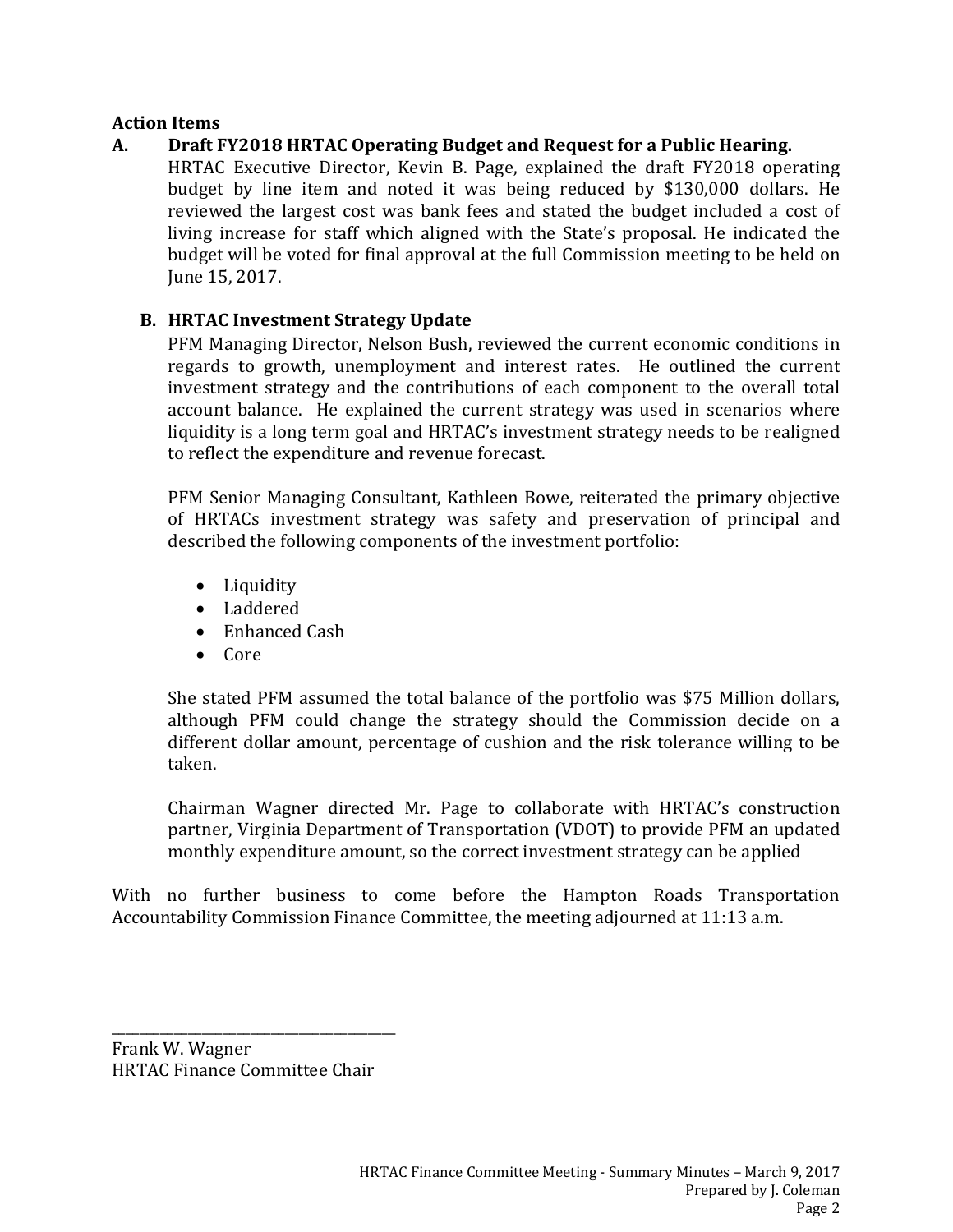#### **To: Chair Wagner and the other members of the Finance Committee**

**From: Kevin B. Page, Executive Director**

**Date: June 5, 2017**

### **Re: Proposed HRTAC FY2018‐FY2023 Plan of Finance Update**

#### **Recommendation:**

HRTAC Staff has developed a Proposed HRTAC FY2018-FY2023 Plan of Finance Update for the Region's High Priority Projects, and Staff is requesting that the Finance Committee endorse the Proposed HRTAC FY2018-FY2023 Plan of Finance Update and request Commission authorization for the Finance Committee to conduct a public hearing to update the HRTAC-adopted 2016-2022 Financial Plan to include certain modifications for the Region's High Priority Projects and additional revenues based on new or updated information. 

#### **Background:**

During FY2017, HRTAC Staff developed a Proposed HRTAC FY2018-FY2023 Plan of Finance Update to the Commission's Adopted 2016-2022 Financial Plan, adopted by the Commission on March 17, 2016, for the Region's High Priority Projects. This effort to update the Financial Plan included employing financial consultant services, general and bond counsel, and traffic and revenue estimators, and included input provided by VDOT, HRTAC and HRTPO Staff. The purpose of updating the Financial Plan is to provide current direction on project financing, revenue assumptions, and timing that will be used as the Commission's current funding plan. This will guide the Commission and inform others through advancing project construction readiness, project finance, bonding, tolling, environmental planning and the development of the Constrained and Unconstrained elements of the HRTPO 2040 Long Range Transportation Plan Update as necessary.

The HRTAC FY2018-FY2023 Plan of Finance Update process includes HRTAC conducting a public hearing for the purpose of sharing the proposed update with the public and soliciting public input for the Commission to be aware of prior to the Commission taking Action on the Proposed HRTAC FY2018-FY2023 Plan of Finance Update for the Region's High Priority Projects at its September 21, 2017 meeting.

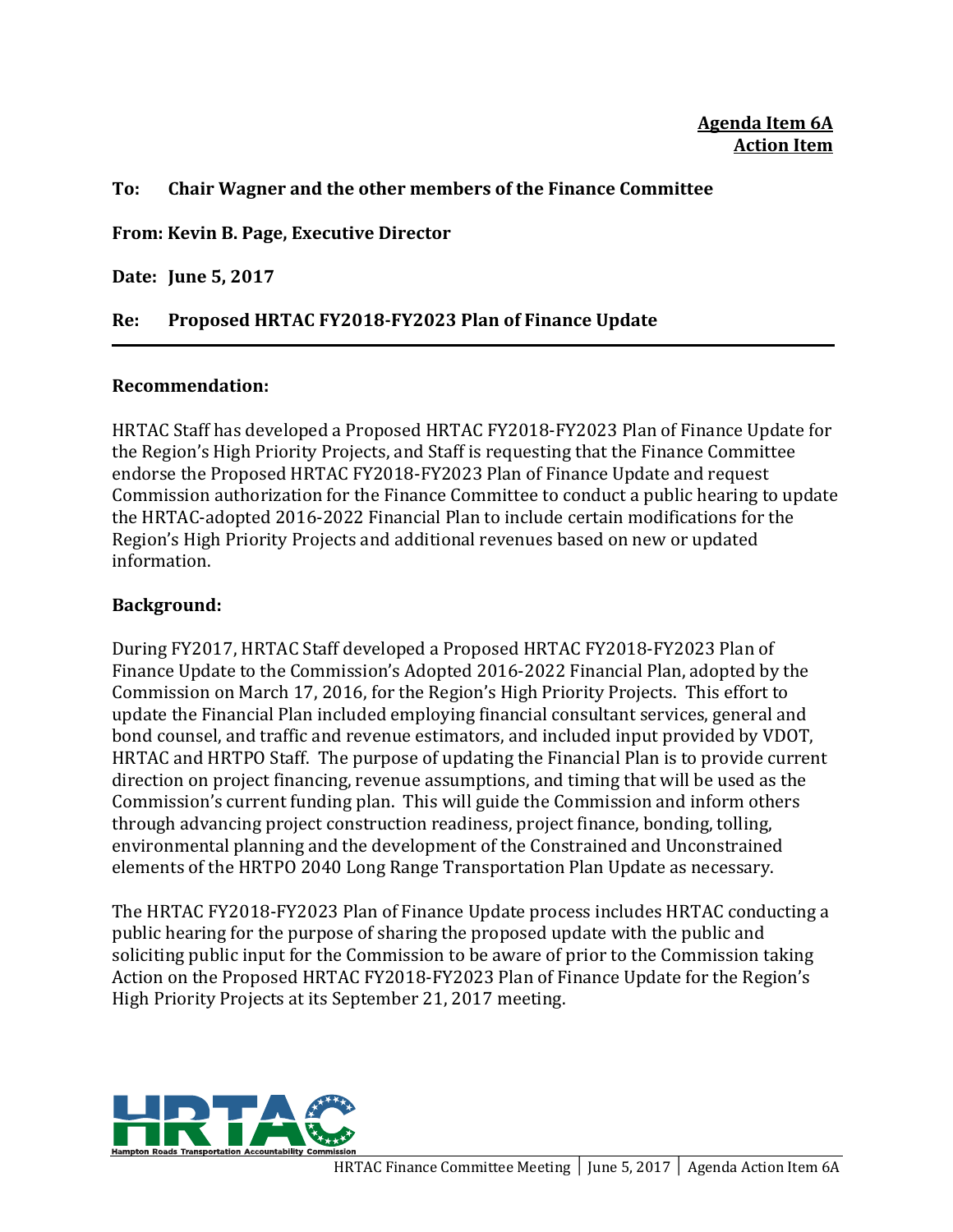### **Fiscal Impact:**

There is no fiscal impact in relation to this Action Item authorizing a public hearing.

#### **Suggested Motion:**

Motion: The Finance Committee endorses the Proposed HRTAC FY2018-FY2023 Plan of Finance Update to the Commission's current Adopted HRTAC 2016-2022 Funding Plan for the Region's High Priority Projects, which was adopted in 2016, and requests that the Commission authorize the Finance Committee to hold a public hearing and report back public comments for consideration in the Commission's action at its September 21, 2017 Regular meeting.

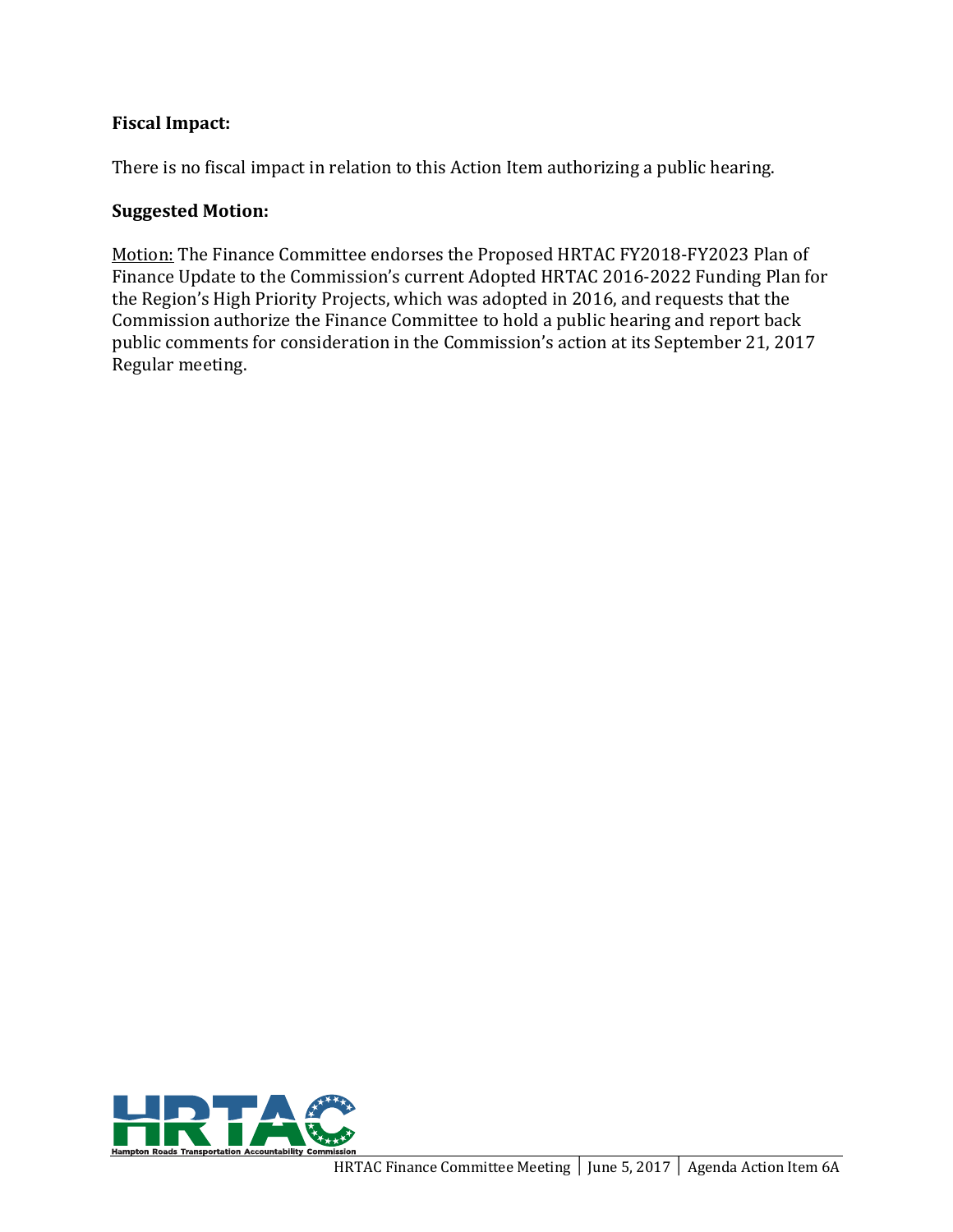

## **Action 6A: HRTAC FY2018 – FY2023 Funding Plan**

## *Presentation to:***HRTAC Finance Committee**

Kevin Page, HRTAC

Liang Shan, PFM

June 5, 2017

PFM Financial Advisors LLC

300 S. Orange Avenue Ste 1170Orlando, Florida 32801 407.648.2208pfm.com

**1**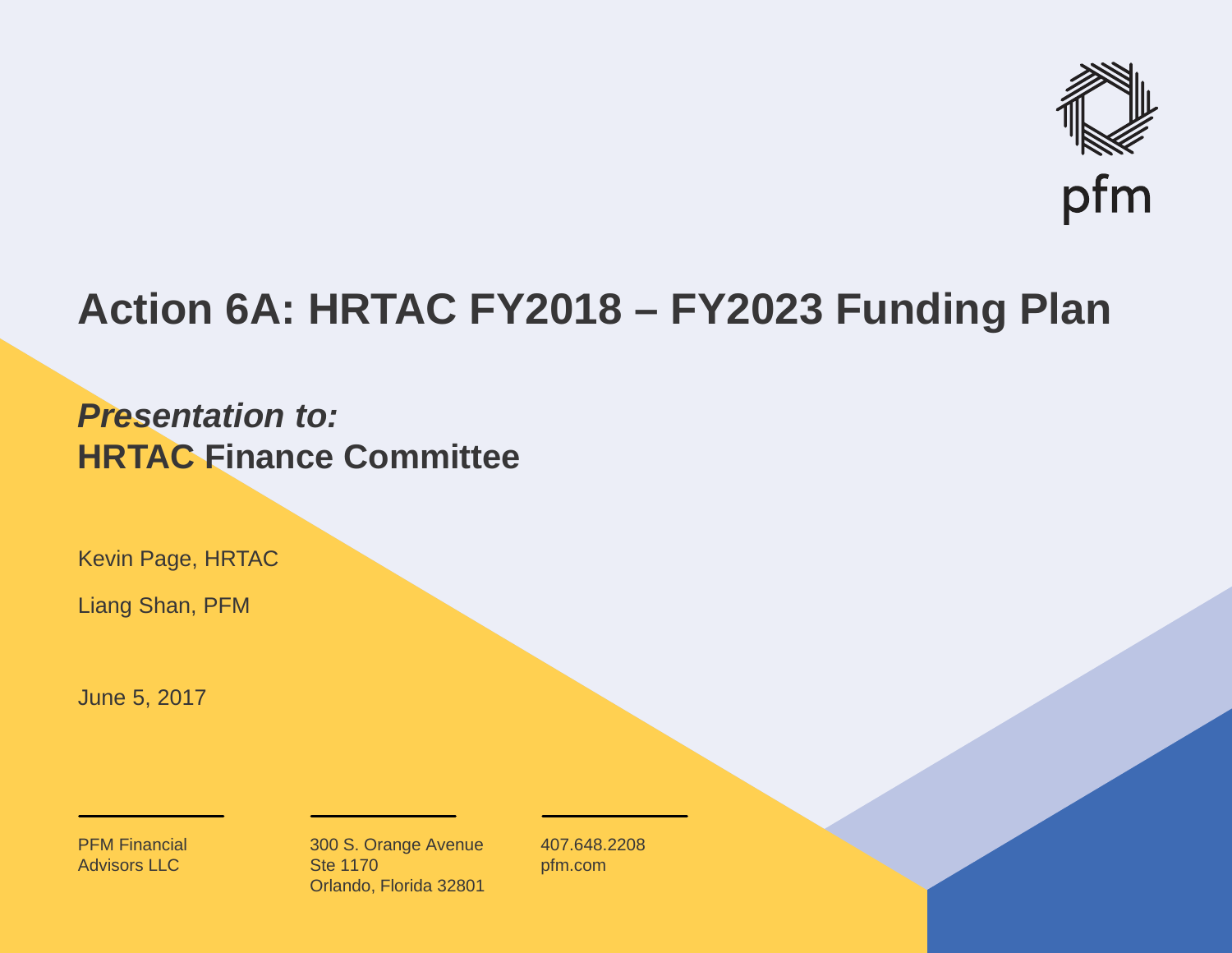

### **Project Costs and Expenses & Funding Sources (With Toll Revenues to HRTAC)**

| <b>HRTAC Project Costs and Expenses</b>                            |       |       |       |       |       |       |       |         |         |                            |                             |                              |                                       |
|--------------------------------------------------------------------|-------|-------|-------|-------|-------|-------|-------|---------|---------|----------------------------|-----------------------------|------------------------------|---------------------------------------|
|                                                                    | Prior | FΥ    | FY    | FY    | FY    | FY    | FY    |         |         | <b>HRTAC Share</b><br>Debt | <b>VDOT</b><br><b>Funds</b> | <b>HRTPO</b><br><b>Funds</b> | <b>Outside</b><br><b>Contribution</b> |
|                                                                    | Years | 2018  | 2019  | 2020  | 2021  | 2022  | 2023  | Total   | PayGo   | Proceeds <sup>1</sup>      |                             |                              |                                       |
| Operating/HRTF Fees                                                | \$7   | \$2   | \$2   | \$2   | \$2   | \$3   | \$3   | \$22    | \$22    |                            |                             |                              |                                       |
| I-64 Peninsula Widening                                            | \$247 | \$96  | \$62  | \$51  | \$147 | \$43  |       | \$645   | \$400   |                            | \$245                       |                              |                                       |
| $ I-64/I-264 $ Interchange Improvement <sup>2</sup>                | \$134 | \$77  | \$48  | \$103 |       |       |       | \$362   | \$290   |                            | \$67                        | \$2                          | \$3                                   |
| $\left I\text{-}64\right $ Southside/High Rise Bridge <sup>2</sup> | \$57  | \$44  | \$170 | \$170 | \$156 | \$8   |       | \$605   | \$500   |                            | \$105                       |                              |                                       |
| <b>Project Development</b>                                         | \$17  | \$24  | \$2   | \$0   |       |       |       | \$42    | \$42    |                            |                             |                              |                                       |
| Mega-Project Delivery (HRBT) <sup>3,4</sup>                        |       |       |       |       |       | \$181 | \$360 | \$541   | \$410   | \$132                      |                             |                              |                                       |
| Total                                                              | \$462 | \$243 | \$284 | \$326 | \$305 | \$235 | \$363 | \$2,216 | \$1,663 | \$132                      | \$417                       | \$2                          | \$3                                   |

| <b>Funding Sources</b>      |       |       |       |       |       |       |       |         |
|-----------------------------|-------|-------|-------|-------|-------|-------|-------|---------|
|                             | Prior | FY    | FY    | FY    | FY    | FY    | FY    |         |
|                             | Years | 2018  | 2019  | 2020  | 2021  | 2022  | 2023  | Total   |
| <b>VDOT Funds</b>           | \$186 | \$42  | \$38  | \$75  | \$68  | \$8   |       | \$417   |
| <b>HRTPO</b> Funds          | \$2   |       |       |       |       |       |       | \$2     |
| <b>Outside Contribution</b> |       | \$3   |       |       |       |       |       | \$3     |
| <b>HRTAC Share</b>          | \$274 | \$198 | \$246 | \$251 | \$237 | \$226 | \$363 | \$1,795 |
| Total                       | \$462 | \$243 | \$284 | \$326 | \$305 | \$235 | \$363 | \$2,216 |

Notes:

1. Net of financing costs

2. Approval of \$150M Smart Scale funds for I-64/I-264 Interchange (\$50M) and High Rise Bridge (\$100M) are expected in June 2017

3. Including HRBT project costs and debt service associated with the debt issued for HRBT

4. Assume HRBT receives no VDOT funds.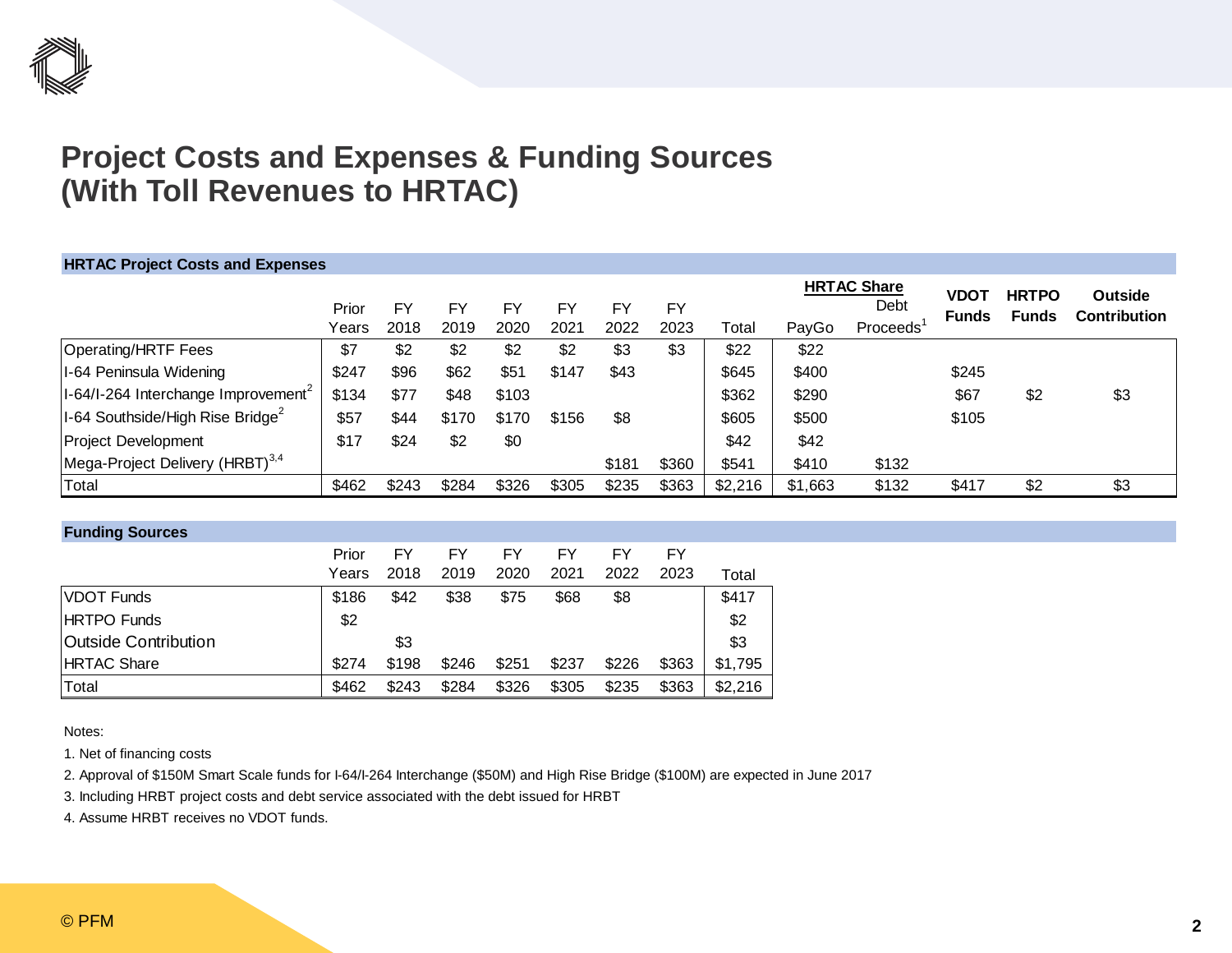

### **HRTAC Projected Cash Flow FY 2018 to FY 2023 (With Toll Revenues to HRTAC)**

#### **HRTAC Projected Cash Flow**

|                                               | FY 2018 | FY 2019 | FY 2020 | FY 2021 | FY 2022 | FY 2023 | <b>Total</b> |
|-----------------------------------------------|---------|---------|---------|---------|---------|---------|--------------|
| HRTF 7% local Sales Tax Funds                 | \$133   | \$136   | \$138   | \$141   | \$144   | \$147   | \$840        |
| HRTF 2.1% Fuel Tax Funds                      | \$27    | \$30    | \$33    | \$35    | \$37    | \$38    | \$200        |
| <b>Total HRTF Revenue</b>                     | \$160   | \$165   | \$172   | \$177   | \$181   | \$185   | \$1,040      |
| HRTAC Toll Revenues <sup>1</sup>              | \$0     | \$0     | \$0     | \$0     | \$0     | \$2     | \$2          |
| <b>HRTF</b> Interest Income                   | \$2     | \$2     | \$1     | \$0     | \$1     | \$1     | \$7          |
| <b>HRTF</b> Investment Income                 | \$1     | \$1     | \$1     | \$0     | \$0     | \$0     | \$3          |
| HRTAC HRTF Revenue Debt Proceeds <sup>2</sup> | \$0     | \$0     | \$0     | \$0     | \$132   | \$0     | \$132        |
| <b>HRTAC Toll Revenue Debt Proceeds</b>       | \$0     | \$0     | \$0     | \$0     | \$0     | \$0     | \$0          |
| <b>Total Available HRTAC HRTF Funding</b>     | \$164   | \$168   | \$174   | \$177   | \$313   | \$187   | \$1,182      |
| HRTAC Share - PayGo Funding                   | \$198   | \$246   | \$251   | \$237   | \$226   | \$356   | \$1,514      |
| <b>HRTAC Share - Debt Service</b>             |         |         |         |         |         | \$7     | \$7          |
| <b>Total Annual Expenditure</b>               | \$198   | \$246   | \$251   | \$237   | \$226   | \$363   | \$1,521      |
| <b>Carryover Balance From Previous Year</b>   | \$360   | \$326   | \$248   | \$171   | \$111   | \$198   |              |
| <b>Remaining HRTAC Funds Unobligated</b>      | \$326   | \$248   | \$171   | \$111   | \$198   | \$22    |              |

Notes:

1. High Rise Bridge Phase I toll revenues starting FY 2023

2. Net of financing costs

#### *Maintain General Reserve Balance at Minimum 10% of HRTF Revenue in Current Fiscal Year*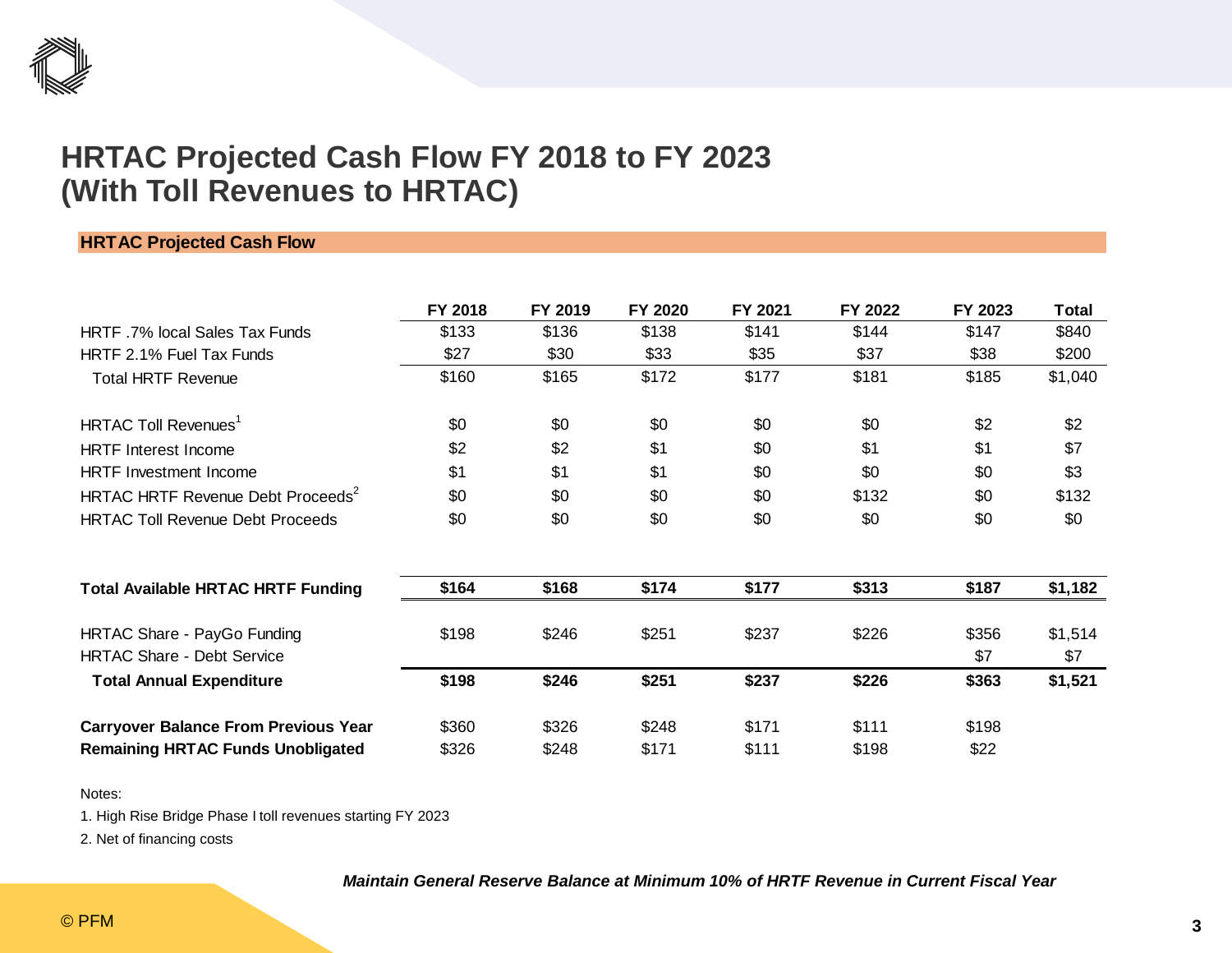

## **FY 2018 – FY 2023 Funding Plan Detail (With Toll Revenues to HRTAC)**

**Hampton Roads Transportation Accountability Commission Draft Working Document - FY2018 - FY2023 - Six-Year Operating and Capital Program of Projects (With Toll Revenues to HRTAC)**

| <b>Project Location</b>                           | <b>Project Description</b>                                                                               |                            | <b>Source of Funds</b>                                                                                                               | <b>Pre-SYIP Funding</b><br><b>Activities</b> | HRTAC FY18 HRTAC FY19 HRTAC FY20                                                                |                              |                             | <b>HRTAC FY21</b>                                                                                                                                                                                                                                       | <b>HRTAC FY22</b>            | <b>HRTAC FY23</b>         | Total                         |
|---------------------------------------------------|----------------------------------------------------------------------------------------------------------|----------------------------|--------------------------------------------------------------------------------------------------------------------------------------|----------------------------------------------|-------------------------------------------------------------------------------------------------|------------------------------|-----------------------------|---------------------------------------------------------------------------------------------------------------------------------------------------------------------------------------------------------------------------------------------------------|------------------------------|---------------------------|-------------------------------|
| erating/HRTF Fees                                 |                                                                                                          |                            |                                                                                                                                      |                                              |                                                                                                 |                              |                             |                                                                                                                                                                                                                                                         |                              |                           |                               |
| <b>HRTAC Districtwide</b>                         | <b>HRTAC Operating Budget</b>                                                                            | <b>HRTAC</b>               | HRTAC HRTF \$                                                                                                                        | 4.230.095 S                                  | $1,300,000$ S                                                                                   | $1.332.500$ S                | $1.365.813$ S               | 1.399.958 S                                                                                                                                                                                                                                             | 1.434.957 S                  | 1.470.831                 | 12.534.153<br>s               |
|                                                   | <b>HRTAC Project Initiation Budget</b><br><b>Department of Taxation Fees</b>                             | <b>HRTAC</b><br><b>TAX</b> | HRTAC HRTF<br><b>HRTAC HRTF</b>                                                                                                      | 2,225,000<br>499.518                         | 970,000                                                                                         |                              |                             |                                                                                                                                                                                                                                                         |                              | .097.46                   | 8,421,105<br>499.518          |
|                                                   | ent of Motor Vehicle Fees<br>Det                                                                         | DMV                        | <b>HRTAC HRTF</b>                                                                                                                    | 98,695                                       |                                                                                                 |                              |                             |                                                                                                                                                                                                                                                         |                              |                           | 98,695                        |
|                                                   | <b>Total Operating Costs/HRTF Fees</b>                                                                   |                            | Total \$                                                                                                                             |                                              | 7,053,308 \$2,270,000 \$2,326,750 \$2,384,919 \$2,444,542 \$2,505,655 \$2,568,297               |                              |                             |                                                                                                                                                                                                                                                         |                              |                           | 21,553,470                    |
| <b>Construction Projects</b>                      |                                                                                                          |                            |                                                                                                                                      |                                              |                                                                                                 |                              |                             |                                                                                                                                                                                                                                                         |                              |                           |                               |
|                                                   |                                                                                                          |                            |                                                                                                                                      |                                              |                                                                                                 |                              |                             |                                                                                                                                                                                                                                                         |                              |                           |                               |
| I-64 Peninsula Widening                           |                                                                                                          |                            |                                                                                                                                      |                                              |                                                                                                 |                              |                             |                                                                                                                                                                                                                                                         |                              |                           |                               |
| Newport News                                      | I-64 Widening Segment                                                                                    | VDOT                       | VDOT<br>HRTAC HRTF                                                                                                                   | 100,000,000 \$<br>44.000.000                 | $-5$                                                                                            | - \$                         | $-5$                        | $\mathbb{S}$                                                                                                                                                                                                                                            | $-5$                         |                           | 100,000,000<br>44,000,000     |
|                                                   |                                                                                                          |                            |                                                                                                                                      | 144,000,000                                  |                                                                                                 |                              |                             |                                                                                                                                                                                                                                                         |                              |                           | 144,000,000                   |
| Newport News                                      | <b>I-64 Widening Seament 2</b>                                                                           | VDOT                       | VDOT                                                                                                                                 |                                              |                                                                                                 |                              |                             |                                                                                                                                                                                                                                                         |                              |                           |                               |
|                                                   | <b>PE UPC 106665</b>                                                                                     |                            | HRTAC HRTE                                                                                                                           | 6,000,000                                    |                                                                                                 |                              |                             |                                                                                                                                                                                                                                                         |                              |                           | 6,000,000                     |
|                                                   |                                                                                                          |                            | Tota                                                                                                                                 | 6.000.000                                    |                                                                                                 |                              |                             |                                                                                                                                                                                                                                                         |                              |                           | 6,000,000                     |
| lewport News                                      | <b>I-64 Widening Segment 2</b><br>Construction UPC 106665                                                | VDOT                       | VDOT<br>HRTAC HRTF                                                                                                                   | 84.583.377                                   | 69.210.987                                                                                      | 29.913.311                   |                             |                                                                                                                                                                                                                                                         |                              |                           | 183 707 675                   |
|                                                   |                                                                                                          |                            | Total                                                                                                                                | 84.583.377                                   | 69.210.987                                                                                      | 29.913.311                   |                             |                                                                                                                                                                                                                                                         |                              |                           | 183,707.675                   |
| James City, Williamsburg                          |                                                                                                          | VDOT                       | VDOT                                                                                                                                 |                                              |                                                                                                 |                              |                             |                                                                                                                                                                                                                                                         |                              |                           |                               |
|                                                   | I-64 Widening Segment 3<br>PE UPC 106689                                                                 |                            | HRTAC HRTF                                                                                                                           | 2.800.000<br>2,800,000                       | 7.200.000<br>7,200,000                                                                          |                              |                             |                                                                                                                                                                                                                                                         |                              |                           | 10,000,000                    |
|                                                   |                                                                                                          |                            | Tota                                                                                                                                 |                                              |                                                                                                 |                              |                             |                                                                                                                                                                                                                                                         |                              |                           | 10,000,000                    |
| ames City, Williamsburg                           | I-64 Widening Segment 3 - RW Construction<br>Construction UPC 106689 - 109790                            | VDOT                       | VDOT                                                                                                                                 | 10.000.000                                   | 19.210.469                                                                                      | 32,000,000                   | 25 858 850<br>24,752,207    | 57 858 434<br>89,013,751                                                                                                                                                                                                                                | 42,610,108                   |                           | 144 927 753<br>156,376,066    |
|                                                   |                                                                                                          |                            | HRTAC HRTF<br>Total                                                                                                                  | 10.000.000                                   | 19.210.469                                                                                      | 32,000,000                   | 50.611.057                  | 146.872.185                                                                                                                                                                                                                                             | 42.610.108                   |                           | 301.303.819                   |
| I-64/I-264 Interchange Improvement                |                                                                                                          |                            |                                                                                                                                      |                                              |                                                                                                 |                              |                             |                                                                                                                                                                                                                                                         |                              |                           |                               |
| Norfolk                                           | I-64/I-264 Interchange Improvement Phase I                                                               | VDOT                       | VDO <sub>1</sub>                                                                                                                     | 5,047,700                                    |                                                                                                 |                              |                             |                                                                                                                                                                                                                                                         |                              |                           | 5,047,700                     |
|                                                   | PE/ROW UPC 57048 - 108042                                                                                |                            | HRTAC HRTF                                                                                                                           | 15,071,063                                   |                                                                                                 |                              |                             |                                                                                                                                                                                                                                                         |                              |                           | 15.071.063                    |
|                                                   |                                                                                                          |                            | Tota                                                                                                                                 | 20,118,763                                   |                                                                                                 |                              |                             |                                                                                                                                                                                                                                                         |                              |                           | 20,118,763                    |
| Vorfolk                                           | I-64/I-264 Interchange Improve<br>Construction UPC 57048 - 108042                                        | VDOT                       | VDOT<br><b>HRTAC HRTF</b>                                                                                                            | 22,402,977                                   | 64,831,612                                                                                      | 41,680,228                   | 8,108,836                   |                                                                                                                                                                                                                                                         |                              |                           |                               |
|                                                   |                                                                                                          |                            | Total                                                                                                                                | 22 402 977                                   | 64 831 612                                                                                      | 41 680 228                   | 8.108.836                   |                                                                                                                                                                                                                                                         |                              |                           | 137,023,653<br>137,023,653    |
| Norfolk                                           |                                                                                                          | VDOT                       | <b>HRTPO RSTP</b>                                                                                                                    | 1.892.000                                    |                                                                                                 |                              |                             |                                                                                                                                                                                                                                                         |                              |                           | 1.892.000                     |
|                                                   | I-64/I-264 Interchange Improvement Phase II<br>PE/ROW UPC 17630 - 108041                                 |                            | VDOT                                                                                                                                 | 11,990,900                                   |                                                                                                 |                              |                             |                                                                                                                                                                                                                                                         |                              |                           | 11,990,900                    |
|                                                   |                                                                                                          |                            | HRTAC HRTF<br>Total                                                                                                                  | 54,592,576<br>68.475.476                     |                                                                                                 |                              |                             |                                                                                                                                                                                                                                                         |                              |                           | 54,592,576<br>68,475,476      |
| Norfolk                                           | I-64/I-264 Interchange Improvement Phase II                                                              | <b>VDOT</b>                | VDOT                                                                                                                                 | 21.761.000                                   | 5.950.000                                                                                       | 2.289.000                    | 20,000,000                  |                                                                                                                                                                                                                                                         |                              |                           | 50,000,000                    |
|                                                   |                                                                                                          |                            | Outside Contribution                                                                                                                 |                                              | 2,871,294                                                                                       |                              |                             |                                                                                                                                                                                                                                                         |                              |                           | 2,871,294<br>73,157,117       |
|                                                   | Construction UPC 17630 - 108041                                                                          |                            | <b>HRTAC HRTF</b><br>Total                                                                                                           | 21,761,000                                   | 8821294                                                                                         | 2.289.000                    | 73.157.117<br>93 157 117    |                                                                                                                                                                                                                                                         |                              |                           | 126.028.41                    |
| Norfolk                                           |                                                                                                          | VDOT                       | VDOT                                                                                                                                 |                                              | 34,750,000                                                                                      | 34,750,000                   | 27,250,000                  | 8,278,411                                                                                                                                                                                                                                               |                              |                           |                               |
|                                                   | I-64/I-264 Interchange Improvement - Phase III<br>PE UPC 106693                                          |                            | HRTAC HRTF                                                                                                                           | 1,100,000                                    | 3.750.000                                                                                       | 3.750.000                    | 1.400.000                   |                                                                                                                                                                                                                                                         |                              |                           | 10,000,00                     |
|                                                   |                                                                                                          |                            | Tota                                                                                                                                 | 1,100,000                                    | 3,750,000                                                                                       | 3,750,000                    | 1,400,000                   |                                                                                                                                                                                                                                                         |                              |                           | 10,000,000                    |
| I-64 Southside/High Rise Bridge                   |                                                                                                          |                            |                                                                                                                                      |                                              |                                                                                                 |                              |                             |                                                                                                                                                                                                                                                         |                              |                           |                               |
| Chesapeake, Suffolk                               | l- 64 Southside/High Rise Bridge<br>PE/ROW UPC 106692                                                    | VDOT                       | VDOT                                                                                                                                 | 5,000,000                                    |                                                                                                 |                              |                             |                                                                                                                                                                                                                                                         |                              |                           | 5,000,000                     |
|                                                   |                                                                                                          |                            | HRTAC HRTF<br>Total                                                                                                                  | 20,000,000<br>25,000,000                     |                                                                                                 |                              |                             |                                                                                                                                                                                                                                                         |                              |                           | 20,000,000<br>25,000,000      |
|                                                   |                                                                                                          |                            |                                                                                                                                      |                                              |                                                                                                 |                              |                             |                                                                                                                                                                                                                                                         |                              |                           |                               |
| Chesapeake, Suffolk                               | I- 64 Southside/High Rise Bridge<br>Construction UPC 106692                                              | VDOT                       | VDOT                                                                                                                                 | 31,768,000                                   | 17,064,000<br>27.168.000                                                                        | 3,405,000<br>66.595.000      | 29,288,000<br>140.712.000   | 10,250,000<br>145.525.000                                                                                                                                                                                                                               | 8,225,000                    |                           | 100,000,000<br>480,000,000    |
|                                                   |                                                                                                          |                            | HRTAC HRTF                                                                                                                           | 31,768,000                                   | 44,232,000                                                                                      | 170,000,000                  | 170,000,000                 | 155,775,000                                                                                                                                                                                                                                             | 8,225,000                    |                           | 580,000,000                   |
| <b>Project Development</b>                        |                                                                                                          |                            |                                                                                                                                      |                                              |                                                                                                 |                              |                             |                                                                                                                                                                                                                                                         |                              |                           |                               |
| Jewnort News Norfolk                              | <b>Third Crossing SEIS</b>                                                                               | VDOT                       | VDOT                                                                                                                                 |                                              |                                                                                                 |                              |                             |                                                                                                                                                                                                                                                         |                              |                           |                               |
| ortsmouth, Chesapeake                             | Study UPC 106724                                                                                         |                            | <b>HRTAC HRTE</b><br>Tota                                                                                                            | 5,000,000<br>5,000,000                       |                                                                                                 |                              |                             |                                                                                                                                                                                                                                                         |                              |                           | $\frac{6,000,000}{5,000,000}$ |
| Suffolk                                           |                                                                                                          |                            |                                                                                                                                      |                                              |                                                                                                 |                              |                             |                                                                                                                                                                                                                                                         |                              |                           |                               |
| Norfolk, Hampton<br>lewport News                  | <b>HRCS SEIS Preferred Alternative Refi</b><br>PE UPC 110577                                             | VDOT                       | VDO <sub>1</sub><br>HRTAC HRTF                                                                                                       | 3,000,000                                    | 22,000,000                                                                                      |                              |                             |                                                                                                                                                                                                                                                         |                              |                           | 25,000,000                    |
|                                                   |                                                                                                          |                            | Tota                                                                                                                                 | 3,000,000                                    | 22,000,000                                                                                      |                              |                             |                                                                                                                                                                                                                                                         |                              |                           | 25,000,000                    |
| Newport News, Norfolk,<br>Portsmouth, Chesapeake, | Remaining Projects of the Third Crossing SEIS                                                            | <b>HRTPO</b>               | VDOT                                                                                                                                 |                                              |                                                                                                 |                              |                             |                                                                                                                                                                                                                                                         |                              |                           |                               |
| Suffolk                                           | Projects Outside of Alternative A Modified                                                               |                            | HRTAC HRTF<br>Total                                                                                                                  | 3,000,000<br>3.000.000                       |                                                                                                 |                              |                             |                                                                                                                                                                                                                                                         |                              |                           | 3,000,000<br>3,000,000        |
|                                                   |                                                                                                          |                            |                                                                                                                                      |                                              |                                                                                                 |                              |                             |                                                                                                                                                                                                                                                         |                              |                           |                               |
| Portsmouth, Chesapeake<br>Suffolk                 | Remaining Projects of the Third Crossing SEIS<br>Bowers Hill Environmental Study UPC 106724              | VDOT                       | VDOT<br>HRTAC HRTF                                                                                                                   |                                              |                                                                                                 |                              |                             |                                                                                                                                                                                                                                                         |                              |                           |                               |
|                                                   |                                                                                                          |                            | Tota                                                                                                                                 | 4,000,000<br>4,000,000                       |                                                                                                 |                              |                             |                                                                                                                                                                                                                                                         |                              |                           | 4,000,000<br>4,000,000        |
| Suffolk                                           | <b>Route 460/58/13</b>                                                                                   | VDOT                       | VDOT                                                                                                                                 |                                              |                                                                                                 |                              |                             |                                                                                                                                                                                                                                                         |                              |                           |                               |
|                                                   | <b>PE UPC 106694</b>                                                                                     |                            | HRTAC HRTF<br>Tota                                                                                                                   | 527,768<br>1.527.768                         | ,666,656<br>1.666.656                                                                           | 1.666.656<br>1.666.656       | 138,920<br>138.920          |                                                                                                                                                                                                                                                         |                              |                           | $\frac{6,000,000}{5,000,000}$ |
| Mega-Project Delivery                             |                                                                                                          |                            |                                                                                                                                      |                                              |                                                                                                 |                              |                             |                                                                                                                                                                                                                                                         |                              |                           |                               |
|                                                   |                                                                                                          |                            |                                                                                                                                      |                                              |                                                                                                 |                              |                             |                                                                                                                                                                                                                                                         |                              |                           |                               |
| Norfolk, Hamptor<br>Newport News                  | Financing Proceeds - I-64 HRBT Expansion                                                                 | <b>HRTAC</b>               | VDOT<br>HRTAC HRTF (Pay Go)                                                                                                          |                                              |                                                                                                 |                              |                             |                                                                                                                                                                                                                                                         | 49.664.084                   | 353.435.288               | 403.099.372                   |
|                                                   |                                                                                                          |                            | HRTF (HRTF Rev Bonds)<br>HRTAC Toll Rev (TIFIA)                                                                                      |                                              |                                                                                                 |                              |                             |                                                                                                                                                                                                                                                         | 131,509,855                  |                           | 131,509,855                   |
|                                                   |                                                                                                          |                            | HRTF Rev Bonds (Debt Service)<br>HRTAC Toll Revenue TIFIA (Debt Service)                                                             |                                              |                                                                                                 |                              |                             |                                                                                                                                                                                                                                                         |                              | 6,596,681                 | 6,596.681                     |
|                                                   |                                                                                                          |                            |                                                                                                                                      |                                              |                                                                                                 |                              |                             |                                                                                                                                                                                                                                                         | 181.173.939 360.031.969      |                           | 541,205,908                   |
|                                                   |                                                                                                          |                            |                                                                                                                                      |                                              |                                                                                                 |                              |                             |                                                                                                                                                                                                                                                         |                              |                           |                               |
|                                                   | <b>Total Development/Construction Project Costs</b>                                                      |                            | Total \$                                                                                                                             |                                              | 454,537,361 \$240,923,018 \$281,299,195 \$323,415,930 \$302,647,185 \$232,009,047 \$360,031,969 |                              |                             |                                                                                                                                                                                                                                                         |                              |                           | \$2,194,863,705               |
|                                                   |                                                                                                          |                            |                                                                                                                                      |                                              |                                                                                                 |                              |                             |                                                                                                                                                                                                                                                         |                              |                           |                               |
|                                                   |                                                                                                          |                            | Total Estimated Operating and Capital Costs \$<br>Less: VDOT Sourced Funds                                                           | 461,590,669 \$<br>185,567,600                |                                                                                                 |                              |                             | $\begin{array}{cccccccccccc} 243,193,018&\text{\textbf{S}}&283,625,945&\text{\textbf{S}}&325,800,849&\text{\textbf{S}}&305,091,727&\text{\textbf{S}}&234,514,702&\text{\textbf{S}}\\ 42,224,469&37,694,000&75,146,850&68,108,434&8,225,000 \end{array}$ |                              | 362,600,266               | 2,216,417,175<br>416,966,353  |
|                                                   | Estimates Carried into Out Years as Place Holders<br>Mega-Project Under Development - Not Under Contract |                            | Outside Contribution Funds (HRSD, VA Beach)                                                                                          |                                              | 2.871.294                                                                                       |                              |                             |                                                                                                                                                                                                                                                         |                              |                           | 2.871.294                     |
|                                                   |                                                                                                          |                            | <b>HRTPO RSTP Funds</b><br>Total HRTAC Share \$                                                                                      | 1,892,000<br>274,131,069 \$                  |                                                                                                 |                              |                             | 198,097,255 \$ 245,931,945 \$ 250,653,999 \$ 236,983,293 \$ 226,289,702 \$ 362,600,266                                                                                                                                                                  |                              |                           | 1.892.000<br>,794,687,528     |
|                                                   |                                                                                                          |                            |                                                                                                                                      |                                              |                                                                                                 |                              |                             |                                                                                                                                                                                                                                                         |                              |                           |                               |
|                                                   |                                                                                                          |                            | HRTF .7% local Sales Tax Funds by Year * \$<br>HRTF 2.1% Fuel Tax Funds by Year *                                                    | 145,212,261 \$                               | 133,000,000 \$<br>27,400,000                                                                    | 135,500,000 \$<br>29,900,000 | 2 000.000.881<br>33,200,000 | 141.300.000 \$<br>35,200,000                                                                                                                                                                                                                            | 144.300.000 \$<br>36,800,000 | 147,300,000<br>37,700,000 | 1 412 458 821<br>251,754,471  |
|                                                   |                                                                                                          |                            | HRTF Interest Income                                                                                                                 | 363,855                                      | 2,250,000                                                                                       | 1,950,000                    | 1,200,000                   | 450,000                                                                                                                                                                                                                                                 | 500,000                      | 500,000                   |                               |
|                                                   |                                                                                                          |                            |                                                                                                                                      |                                              |                                                                                                 |                              |                             |                                                                                                                                                                                                                                                         |                              |                           | 8,976,836<br>10,487,545       |
|                                                   |                                                                                                          |                            | <b>HRTF</b> Investment Income                                                                                                        |                                              | 950,000                                                                                         | 550,000                      | 1,000,000                   |                                                                                                                                                                                                                                                         |                              |                           |                               |
|                                                   |                                                                                                          |                            | HRTAC HRTF Debt (HRTF Revenue Bonds)                                                                                                 |                                              |                                                                                                 |                              |                             |                                                                                                                                                                                                                                                         | 131,509,855                  |                           | 131,509,855                   |
|                                                   |                                                                                                          |                            | HRTAC Toll Revenue Debt (TIFIA)<br>HRTAC Toll Revenue Debt (TIFIA)                                                                   |                                              |                                                                                                 |                              |                             |                                                                                                                                                                                                                                                         |                              | 1,577,500                 | 1,577,500                     |
|                                                   |                                                                                                          |                            | Deobligated Funds From Previous Projects<br>Carryover from Previous Years                                                            |                                              | 360.296.605                                                                                     | 325 799 350                  | 247 767 405                 | 170 813 406                                                                                                                                                                                                                                             | 110,780,113                  | 197.600.266               |                               |
|                                                   |                                                                                                          |                            | Total Available HRTAC HRTF Funding \$145,576,116 \$523,896,605 \$493,699,350 \$421,467,405 \$347,763,406 \$423,889,968 \$384,677,766 |                                              |                                                                                                 |                              |                             |                                                                                                                                                                                                                                                         |                              |                           |                               |

 **Pre-SYIP Funding** 

**ACTIVITY HRTAC FY19 HRTAC FY20 HRTAC FY21 HRTAC FY22**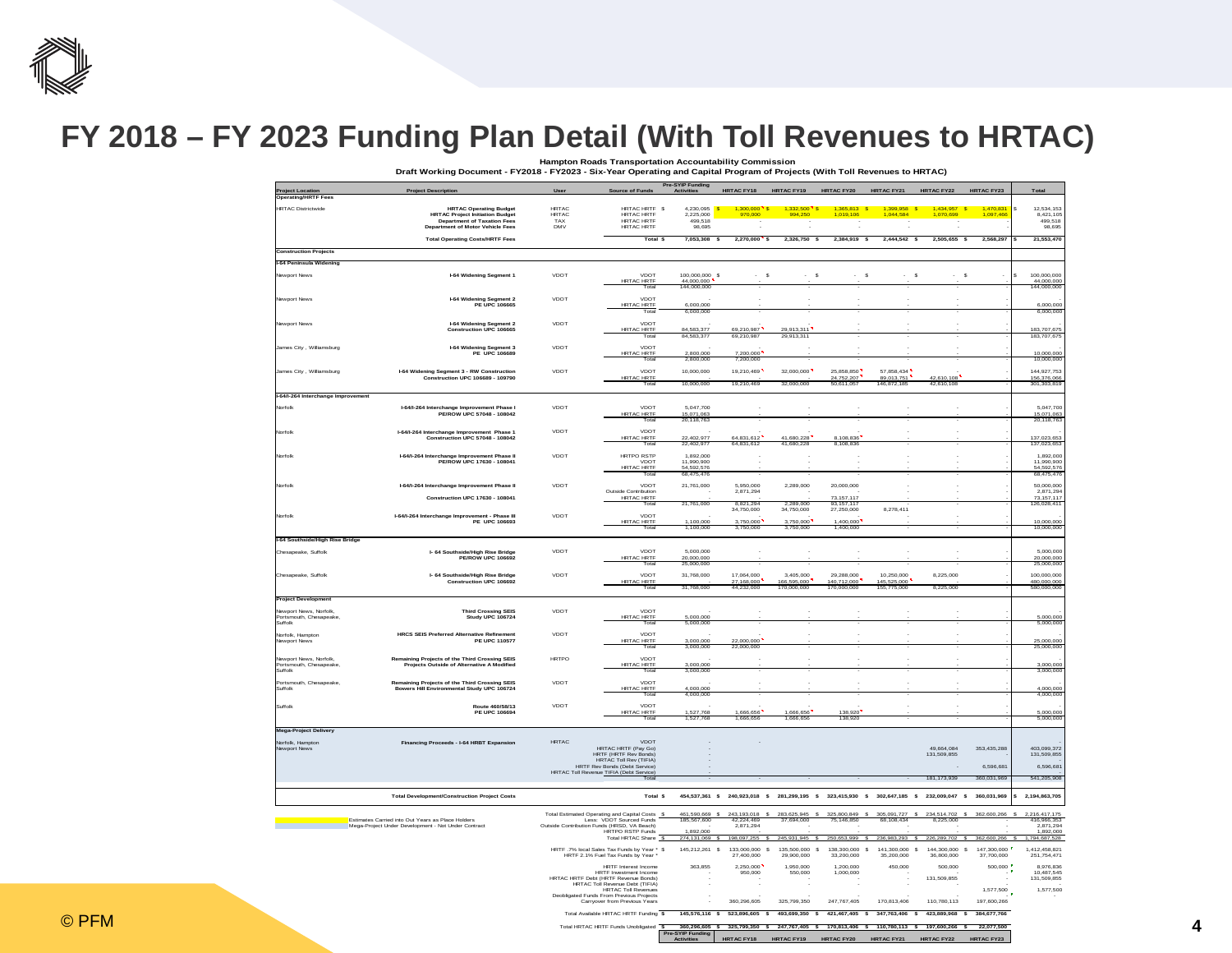### **Project Costs and Expenses & Funding Sources (With No Toll Revenues to HRTAC)**

#### **HRTAC Project Costs and Expenses**

|                                                  |       |           |           |           |           |           |           |         |         | <b>HRTAC Share</b>    | <b>VDOT</b>  | <b>HRTPO</b> | <b>Outside</b>      |
|--------------------------------------------------|-------|-----------|-----------|-----------|-----------|-----------|-----------|---------|---------|-----------------------|--------------|--------------|---------------------|
|                                                  | Prior | <b>FY</b> | <b>FY</b> | <b>FY</b> | <b>FY</b> | <b>FY</b> | <b>FY</b> |         |         | Debt                  | <b>Funds</b> | Funds        | <b>Contribution</b> |
|                                                  | Years | 2018      | 2019      | 2020      | 2021      | 2022      | 2023      | Total   | PayGo   | Proceeds <sup>1</sup> |              |              |                     |
| Operating/HRTF Fees                              | \$7   | \$2       | \$2       | \$2       | \$2       | \$3       | \$3       | \$22    | \$22    |                       |              |              |                     |
| I-64 Peninsula Widening                          | \$247 | \$96      | \$62      | \$51      | \$147     | \$43      |           | \$645   | \$400   |                       | \$245        |              |                     |
| II-64/I-264 Interchange Improvement <sup>2</sup> | \$134 | \$77      | \$48      | \$103     |           |           |           | \$362   | \$290   |                       | \$67         | \$2          | \$3                 |
| $\left $ I-64 Southside/High Rise Bridge $^{2}$  | \$57  | \$44      | \$170     | \$170     | \$156     | \$8       |           | \$605   | \$500   |                       | \$105        |              |                     |
| Mega-Project Delivery (HRBT) <sup>3,4</sup>      |       |           |           |           |           | \$181     | \$361     | \$543   | \$410   | \$133                 |              |              |                     |
| Total                                            | \$462 | \$243     | \$284     | \$326     | \$305     | \$235     | \$364     | \$2,218 | \$1,663 | \$133                 | \$417        | \$2          | \$3                 |
|                                                  |       |           |           |           |           |           |           |         |         |                       |              |              |                     |
|                                                  | Prior | <b>FY</b> | <b>FY</b> | <b>FY</b> | <b>FY</b> | <b>FY</b> | <b>FY</b> |         |         |                       |              |              |                     |
|                                                  | Years | 2018      | 2019      | 2020      | 2021      | 2022      | 2023      | Total   |         |                       |              |              |                     |
| <b>VDOT Funds</b>                                | \$186 | \$42      | \$38      | \$75      | \$68      | \$8       |           | \$417   |         |                       |              |              |                     |
| <b>HRTPO Funds</b>                               | \$2   |           |           |           |           |           |           | \$2     |         |                       |              |              |                     |
| lOutside Contribution                            |       | \$3       |           |           |           |           |           | \$3     |         |                       |              |              |                     |
| HRTAC Share                                      | \$274 | \$198     | \$246     | \$251     | \$237     | \$226     | \$364     | \$1,796 |         |                       |              |              |                     |
| Total                                            | \$462 | \$243     | \$284     | \$326     | \$305     | \$235     | \$364     | \$2,218 |         |                       |              |              |                     |

Notes:

1. Net of financing costs

2. Approval of \$150M Smart Scale funds for I-64/I-264 Interchange (\$50M) and High Rise Bridge (\$100M) are expected in June 2017

3. Including HRBT project costs and debt service associated with the debt issued for HRBT

4. Assume HRBT receives no VDOT funds.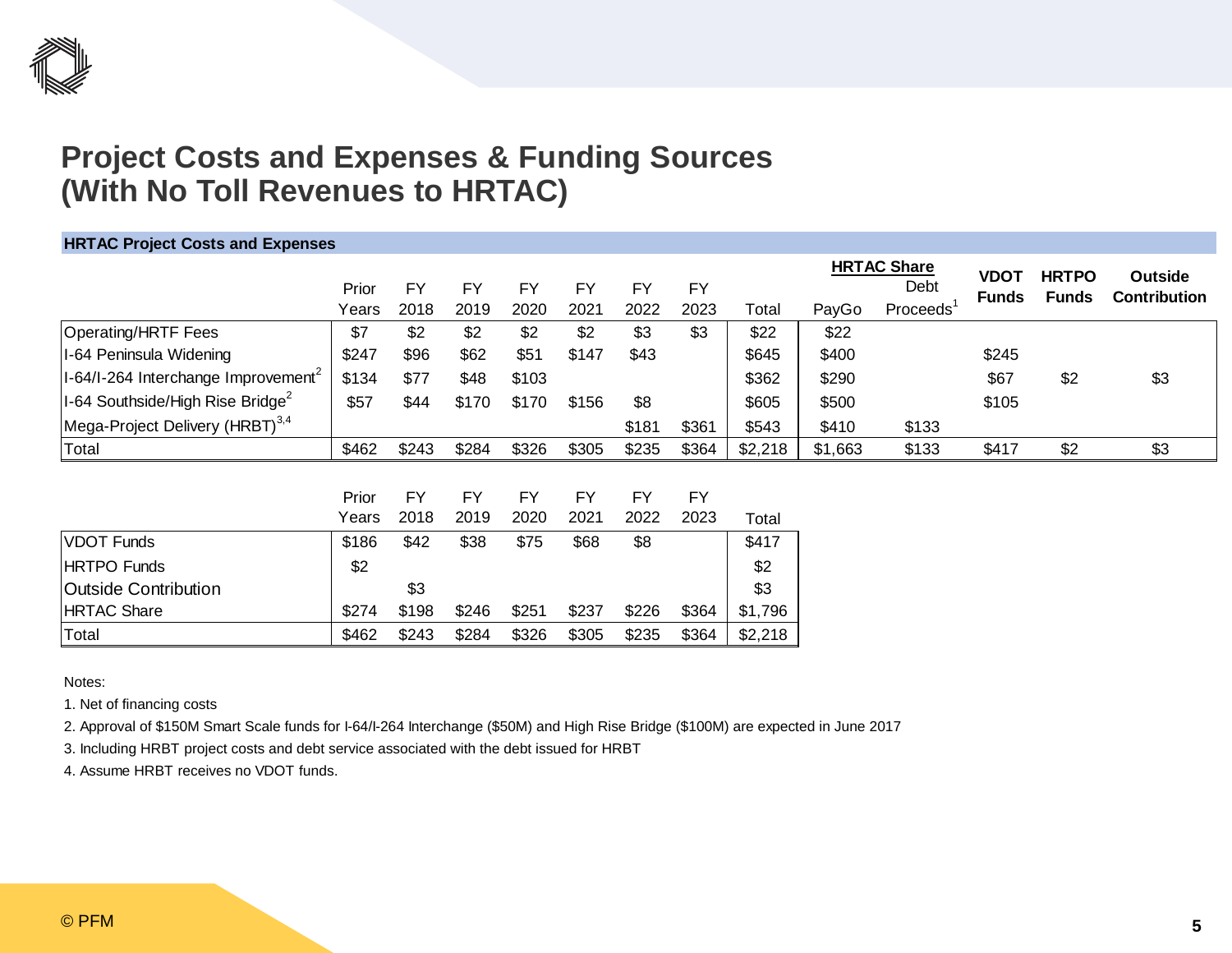

### **HRTAC Projected Cash Flow FY 2018 to FY 2023 (With No Toll Revenues to HRTAC)**

#### **HRTAC Projected Cash Flow**

|                                                                  | FY 2018 | FY 2019 | FY 2020 | FY 2021 | FY 2022 | FY 2023      | <b>Total</b>   |
|------------------------------------------------------------------|---------|---------|---------|---------|---------|--------------|----------------|
| HRTF .7% local Sales Tax Funds                                   | \$133   | \$136   | \$138   | \$141   | \$144   | \$147        | \$840          |
| HRTF 2.1% Fuel Tax Funds                                         | \$27    | \$30    | \$33    | \$35    | \$37    | \$38         | \$200          |
| <b>Total HRTF Revenue</b>                                        | \$160   | \$165   | \$172   | \$177   | \$181   | \$185        | \$1,040        |
| <b>HRTF</b> Interest Income                                      | \$2     | \$2     | \$1     | \$0     | \$1     | \$1          | \$7            |
| <b>HRTF</b> Investment Income                                    | \$1     | \$1     | \$1     | \$0     | \$0     | \$0          | \$3            |
| HRTAC HRTF Revenue Debt Proceeds <sup>1</sup>                    | \$0     | \$0     | \$0     | \$0     | \$133   | \$0          | \$133          |
| <b>Total Available HRTAC HRTF Funding</b>                        | \$164   | \$168   | \$174   | \$177   | \$314   | \$186        | \$1,182        |
| HRTAC Share - PayGo Funding<br><b>HRTAC Share - Debt Service</b> | \$198   | \$246   | \$251   | \$237   | \$226   | \$356<br>\$8 | \$1,514<br>\$8 |
| <b>Total Annual Expenditure</b>                                  | \$198   | \$246   | \$251   | \$237   | \$226   | \$364        | \$1,522        |
| <b>Carryover Balance From Previous Year</b>                      | \$360   | \$326   | \$248   | \$171   | \$111   | \$199        |                |
| <b>Remaining HRTAC Funds Unobligated</b>                         | \$326   | \$248   | \$171   | \$111   | \$199   | \$21         |                |

Notes:

1. Net of financing costs

*Maintain General Reserve Balance at Minimum 10% of HRTF Revenue in Current Fiscal Year*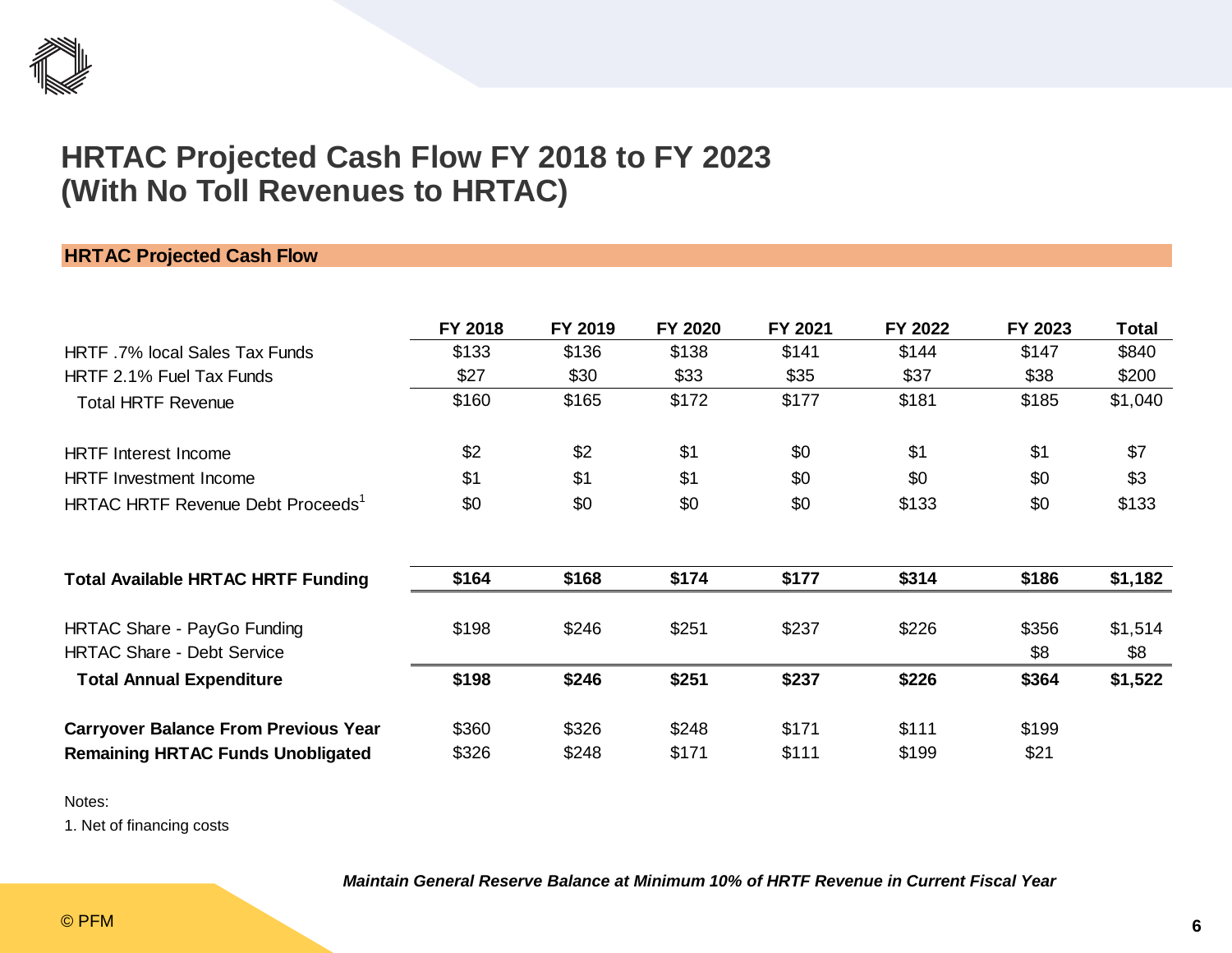

### **FY 2018 – FY 2023 Funding Plan Detail (With No Toll Revenues to HRTAC)**

**Hampton Roads Transportation Accountability Commission Draft Working Document - FY2018 - FY2023 - Six-Year Operating and Capital Program of Projects (With No Toll Revenues to HRTAC)**

|                                                 | Project Description                                                                                      |                              |                                                                                  | Pre-SYIP Funding<br><b>Activities</b> | <b>HRTAC FY18</b>        | <b>HRTAC FY19</b>                           | <b>HRTAC FY20</b>            | <b>HRTAC FY21</b>                                                                                     | <b>HRTAC FY22</b>         | <b>HRTAC FY23</b>                      |                                  |
|-------------------------------------------------|----------------------------------------------------------------------------------------------------------|------------------------------|----------------------------------------------------------------------------------|---------------------------------------|--------------------------|---------------------------------------------|------------------------------|-------------------------------------------------------------------------------------------------------|---------------------------|----------------------------------------|----------------------------------|
| <b>Project Location<br/>Operating/HRTF Fees</b> |                                                                                                          |                              |                                                                                  |                                       |                          |                                             |                              |                                                                                                       |                           |                                        |                                  |
| <b>HRTAC Districtwide</b>                       | <b>HRTAC Operating Budget</b>                                                                            | <b>HRTAC</b><br><b>HRTAC</b> | HRTAC HRTF \$                                                                    | 4.230.095 S                           | $1.300.000$ S<br>970,000 | $1.332.500$ S<br>994,250                    | $1,365.813$ S<br>1,019,106   | 1.399.958 S<br>1,044,584                                                                              | 1.434.957<br>1,070,699    | 1,470,831<br>$\mathbf{s}$<br>1,097,466 | 12,534,153<br>$\mathbf{s}$       |
|                                                 | <b>HRTAC Project Initiation Budget</b><br><b>Department of Taxation Fees</b>                             | <b>TAX</b>                   | HRTAC HRTF<br><b>HRTAC HRTF</b>                                                  | 2,225,000<br>499.518                  |                          |                                             |                              |                                                                                                       |                           |                                        | 8,421,105<br>499.518             |
|                                                 | <b>Department of Motor Vehicle Fees</b>                                                                  | DMV                          | <b>HRTAC HRTF</b>                                                                | 98,695                                |                          |                                             |                              |                                                                                                       |                           |                                        | 98,695                           |
|                                                 | <b>Total Operating Costs/HRTF Fees</b>                                                                   |                              | Total \$                                                                         | 7,053,308 \$                          | $2.270.000$ S            | 2.326.750 \$                                | 2.384.919 \$                 | 2.444.542 S                                                                                           | 2.505.655 \$              | 2.568.29                               | 21,553,470                       |
| <b>Construction Projects</b>                    |                                                                                                          |                              |                                                                                  |                                       |                          |                                             |                              |                                                                                                       |                           |                                        |                                  |
| I-64 Peninsula Widening                         |                                                                                                          |                              |                                                                                  |                                       |                          |                                             |                              |                                                                                                       |                           |                                        |                                  |
| Newport News                                    | I-64 Widening Segment 1                                                                                  | <b>VDOT</b>                  | VDOT<br><b>HRTAC HRTF</b>                                                        | 100,000,000 \$<br>44,000,000          | s                        | S.                                          |                              | s                                                                                                     | s                         | s                                      | \$.<br>100.000.000<br>44,000,000 |
|                                                 |                                                                                                          |                              | Total                                                                            | 144.000.000                           |                          |                                             |                              |                                                                                                       |                           |                                        | 144,000,000                      |
| Newport News                                    | I-64 Widening Seament 2<br><b>PE UPC 106665</b>                                                          | VDOT                         | VDOT<br><b>HRTAC HRTF</b>                                                        | 6,000,000                             |                          |                                             |                              |                                                                                                       |                           |                                        | 6,000,000                        |
|                                                 |                                                                                                          |                              | Total                                                                            | 6,000,000                             |                          |                                             |                              |                                                                                                       |                           |                                        | 6,000,000                        |
| <b>Newport News</b>                             | I-64 Widening Segment 2<br><b>Construction UPC 106665</b>                                                | VDOT                         | VDOT                                                                             | 84.583.377                            |                          | 29.913.311                                  |                              |                                                                                                       |                           |                                        |                                  |
|                                                 |                                                                                                          |                              | HRTAC HRTF<br>Total                                                              | 84,583,377                            | 69,210,987<br>69,210,987 | 29,913,311                                  |                              |                                                                                                       |                           |                                        | 183,707,675<br>183,707,675       |
| James City, Williamsburg                        | I-64 Widening Segment 3<br><b>PE UPC 106689</b>                                                          | <b>VDOT</b>                  | VDOT<br><b>HRTAC HRTF</b>                                                        | 2.800.000                             | 7.200.000                |                                             |                              |                                                                                                       |                           |                                        | 10,000,000                       |
|                                                 |                                                                                                          |                              | Total                                                                            | 2,800,000                             | 7.200.000                |                                             |                              |                                                                                                       |                           |                                        | 10.000.000                       |
| James City, Williamsburg                        | I-64 Widening Segment 3 - RW Construction<br>Construction UPC 106689 - 109790                            | VDOT                         | VDOT<br>HRTAC HRTF                                                               | 10,000,000                            | 19,210,469               | 32,000,000                                  | 25,858,850<br>24,752,207     | 57,858,434<br>89,013,751                                                                              |                           |                                        | 144,927,753                      |
|                                                 |                                                                                                          |                              | Total                                                                            | 10,000,000                            | 19,210,469               | 32,000,000                                  | 50.611.057                   | 146,872,185                                                                                           | 42,610,108                |                                        | 156,376,066                      |
| I-64/I-264 Interchange Improvement              |                                                                                                          |                              |                                                                                  |                                       |                          |                                             |                              |                                                                                                       |                           |                                        |                                  |
| Norfolk                                         | I-64/I-264 Interchange Improvement Phase I<br>PE/ROW UPC 57048 - 108042                                  | <b>VDOT</b>                  | VDOT                                                                             | 5,047,700                             |                          |                                             |                              |                                                                                                       |                           |                                        | 5,047,700                        |
|                                                 |                                                                                                          |                              | <b>HRTAC HRTF</b><br>Total                                                       | 15,071,063<br>20.118.763              |                          |                                             |                              |                                                                                                       |                           |                                        | 15,071,063<br>20.118.763         |
| Norfolk                                         | I-64/I-264 Interchange Improvement Phase 1<br>Construction UPC 57048 - 108042                            | VDOT                         | VDOT                                                                             | 22,402,977                            |                          | 41,680,228                                  | 8,108,836                    |                                                                                                       |                           |                                        | 137,023,653                      |
|                                                 |                                                                                                          |                              | <b>HRTAC HRTF</b><br>Total                                                       | 22,402,977                            | 64,831,612<br>64,831,612 | 41.680.228                                  | 8.108.836                    |                                                                                                       |                           |                                        | 137.023.653                      |
| Norfolk                                         | I-64/l-264 Interchange Improvement Phase II                                                              | VDOT                         | <b>HRTPO RSTP</b>                                                                | 1,892,000                             |                          |                                             |                              |                                                                                                       |                           |                                        | 1,892,000                        |
|                                                 | PE/ROW UPC 17630 - 108041                                                                                |                              | VDOT<br><b>HRTAC HRTF</b>                                                        | 11.990.900<br>54,592,576              |                          |                                             |                              |                                                                                                       |                           |                                        | 11.990.900<br>54,592,576         |
|                                                 | I-64/l-264 Interchange Improvement Phase II                                                              | <b>VDOT</b>                  | Total<br>VDOT                                                                    | 68.475.476<br>21,761,000              |                          |                                             | 20,000,000                   |                                                                                                       |                           |                                        | 68.475.476<br>50,000,000         |
| Norfolk                                         |                                                                                                          |                              | Outside Contribution                                                             |                                       | 5,950,000<br>2,871,294   | 2,289,000                                   |                              |                                                                                                       |                           |                                        | 2,871,294                        |
|                                                 | <b>Construction UPC 17630 - 108041</b>                                                                   |                              | <b>HRTAC HRTF</b><br>Tota                                                        | 21,761,000                            | 8,821,29                 | 2,289,000                                   | 73, 157, 117<br>93, 157, 117 |                                                                                                       |                           |                                        | 73, 157, 117<br>126,028,411      |
| Norfolk                                         | I-64/I-264 Interchange Improvement - Phase III                                                           | <b>VDOT</b>                  | VDOT                                                                             |                                       | 34,750,000               | 34 750 000                                  | 27.250.000                   | 8 278 411                                                                                             |                           |                                        |                                  |
|                                                 | PE UPC 106693                                                                                            |                              | <b>HRTAC HRTF</b><br>Total                                                       | 100,000<br>1,100,000                  | 3750.000<br>3,750,000    | 3.750.000<br>3,750,000                      | 1.400.000<br>1,400,000       |                                                                                                       |                           |                                        | 10,000,000<br>10,000,000         |
| I-64 Southside/High Rise Bridge                 |                                                                                                          |                              |                                                                                  |                                       |                          |                                             |                              |                                                                                                       |                           |                                        |                                  |
| Chesapeake, Suffolk                             | I- 64 Southside/High Rise Bridge                                                                         | VDOT                         | VDOT                                                                             | 5,000,000                             |                          |                                             |                              |                                                                                                       |                           |                                        | 5,000,000                        |
|                                                 | <b>PE/ROW UPC 106692</b>                                                                                 |                              | <b>HRTAC HRTF</b><br>Total                                                       | 20,000,000<br>25,000,000              |                          |                                             |                              |                                                                                                       |                           |                                        | 20,000,000<br>25,000,000         |
| Chesapeake, Suffolk                             | I- 64 Southside/High Rise Bridge                                                                         | VDOT                         | VDOT                                                                             | 31,768,000                            | 17,064,000               | 3,405,000                                   | 29,288,000                   | 10,250,000                                                                                            | 8,225,000                 |                                        | 100,000,000                      |
|                                                 | Construction UPC 106692                                                                                  |                              | <b>HRTAC HRTF</b><br>Total                                                       | 31,768,000                            | 27.168.000<br>44.232.000 | 166,595,000<br>170.000.000                  | 140.712.000<br>170,000,000   | 145,525,000<br>155,775,000                                                                            | 8,225,000                 |                                        | 480,000,000<br>580.000.000       |
| <b>Project Development</b>                      |                                                                                                          |                              |                                                                                  |                                       |                          |                                             |                              |                                                                                                       |                           |                                        |                                  |
| Newport News, Norfolk                           | <b>Third Crossing SEIS</b>                                                                               | VDOT                         | VDOT                                                                             |                                       |                          |                                             |                              |                                                                                                       |                           |                                        |                                  |
| Portsmouth, Chesapeake,<br>Suffolk              | Study UPC 106724                                                                                         |                              | <b>HRTAC HRTF</b><br>Total                                                       | 000.000<br>5,000,000                  |                          |                                             |                              |                                                                                                       |                           |                                        | 5,000,000<br>5.000.000           |
| Norfolk, Hampton                                | <b>HRCS SEIS Preferred Alternative Refinement</b>                                                        | VDOT                         | VDOT                                                                             |                                       |                          |                                             |                              |                                                                                                       |                           |                                        |                                  |
| Newport News                                    | PE UPC 110577                                                                                            |                              | <b>HRTAC HRTF</b><br>Total                                                       | 3,000,000<br>3.000.000                | 22,000,000<br>22.000.000 |                                             |                              |                                                                                                       |                           |                                        | 25,000,000<br>25,000,000         |
| Newport News, Norfolk                           | Remaining Projects of the Third Crossing SEIS                                                            | <b>HRTPO</b>                 | VDOT                                                                             |                                       |                          |                                             |                              |                                                                                                       |                           |                                        |                                  |
| Portsmouth, Chesapeake,<br>Suffolk              | Projects Outside of Alternative A Modified                                                               |                              | <b>HRTAC HRTF</b><br>Total                                                       | 3,000,000<br>3.000.000                |                          |                                             |                              |                                                                                                       |                           |                                        | 3,000,000<br>3.000.000           |
| Portsmouth, Chesapeake.                         | Remaining Projects of the Third Crossing SEIS                                                            | VDOT                         | VDOT                                                                             |                                       |                          |                                             |                              |                                                                                                       |                           |                                        |                                  |
| Suffolk                                         | Bowers Hill Environmental Study UPC 106724                                                               |                              | <b>HRTAC HRTF</b><br>Total                                                       | ,000,000<br>4.000.000                 |                          |                                             |                              |                                                                                                       |                           |                                        | 4,000,000<br>4.000.000           |
| Suffolk                                         | Route 460/58/13                                                                                          | VDOT                         | VDOT                                                                             |                                       |                          |                                             |                              |                                                                                                       |                           |                                        |                                  |
|                                                 | PE UPC 106694                                                                                            |                              | <b>HRTAC HRTF</b><br>Total                                                       | ,527,768<br>1.527.768                 | 1,666,656<br>1.666.656   | 1,666,656<br>1.666.656                      | 138,920<br>138,920           |                                                                                                       |                           |                                        | 5,000,000<br>5.000.000           |
| Mega-Project Delivery                           |                                                                                                          |                              |                                                                                  |                                       |                          |                                             |                              |                                                                                                       |                           |                                        |                                  |
| Norfolk, Hampton                                | Financing Proceeds - I-64 HRBT Expansion                                                                 | <b>HRTAC</b>                 | <b>VDOT</b>                                                                      |                                       |                          |                                             |                              |                                                                                                       |                           |                                        |                                  |
| Newport News                                    |                                                                                                          |                              | HRTAC HRTF (Pay Go)<br>HRTF (HRTF Rev Bonds)                                     |                                       |                          |                                             |                              |                                                                                                       | 48,348,255<br>132,825,683 | 353,435,288                            | 401,783,544<br>132,825,683       |
|                                                 |                                                                                                          |                              | <b>HRTF Rev Bonds (Debt Service)</b><br>Total                                    |                                       |                          |                                             |                              |                                                                                                       | 181,173,939               | 7,912,509<br>361, 347, 798             | 7,912,509<br>542,521,736         |
|                                                 |                                                                                                          |                              |                                                                                  |                                       |                          |                                             |                              |                                                                                                       |                           |                                        |                                  |
|                                                 | <b>Total Development/Construction Project Costs</b>                                                      |                              | Total S                                                                          |                                       |                          |                                             |                              | 454.537.361 \$ 240.923.018 \$ 281.299.195 \$ 323.415.930 \$ 302.647.185 \$ 232.009.047 \$ 361.347.798 |                           |                                        | 2.196.179.533                    |
|                                                 |                                                                                                          |                              | Total Estimated Operating and Capital Costs S                                    | 461,590,669<br>-S                     | 243,193,018<br>-S        | 283,625,945                                 | 325,800,849                  | 305,091,727                                                                                           | 234, 514, 702<br>s        | 363,916,094                            | 2,217,733,004                    |
|                                                 | Estimates Carried into Out Years as Place Holders<br>Mega-Project Under Development - Not Under Contract |                              | Less: VDOT Sourced Funds<br>Outside Contribution Funds (HRSD, VA Beach)          | 185,567,600                           | 42.224.469<br>2,871,294  | 37.694.000                                  | 75.146.850                   | 68.108.434                                                                                            | 8.225.000                 |                                        | 416.966.353<br>2,871,294         |
|                                                 |                                                                                                          |                              | <b>HRTPO RSTP Funds</b><br>Total HRTAC Share S                                   | 1.892.000<br>274,131,069              | 198,097,255              | 245,931,945                                 | 250,653,999                  | 236,983,293 \$                                                                                        | 226, 289, 702             | 363,916,094                            | 1,892,000<br>796,003,357         |
|                                                 |                                                                                                          |                              | HRTF .7% local Sales Tax Funds by Year * \$                                      | 145,212,261 \$                        | 133,000,000              | 135,500,000<br>s<br>s                       | 138,300,000                  | 141,300,000<br>s                                                                                      | 144,300,000<br>s          | 147,300,000<br>\$                      | 1,412,458,821                    |
|                                                 |                                                                                                          |                              | HRTF 2.1% Fuel Tax Funds by Year                                                 |                                       | 27,400,000               | 29.900.000                                  | 33,200,000                   | 35,200,000                                                                                            | 36,800,000                | 37,700,000                             | 251.754.471                      |
|                                                 |                                                                                                          |                              | <b>HRTF</b> Interest Income<br>HRTF Investment Income                            | 363,855                               | 2,250,000<br>950,000     | 1,950,000<br>550,000                        | 1,200,000<br>1,000,000       | 450,000                                                                                               | 500,000                   | 500,000                                | 8,976,836<br>10.487.545          |
|                                                 |                                                                                                          |                              | HRTAC HRTF Debt (HRTF Revenue Bonds)<br>Deobligated Funds From Previous Projects |                                       |                          |                                             |                              |                                                                                                       | 132,825,683               |                                        | 132,825,683                      |
|                                                 |                                                                                                          |                              | Carryover from Previous Years<br>Total Available HRTAC HRTF Funding \$           |                                       | 360,296,605              | 325,799,350                                 | 247,767,405                  | 170,813,406                                                                                           | 110,780,113               | 198,916,094                            |                                  |
|                                                 |                                                                                                          |                              |                                                                                  | 145,576,116                           | 23.896.605               | 493.699.350<br>$\mathbf{s}$<br>$\mathbf{S}$ | 421.467.405                  | 347.763.406                                                                                           | 425.205.796               | 384 416 094<br>s.                      |                                  |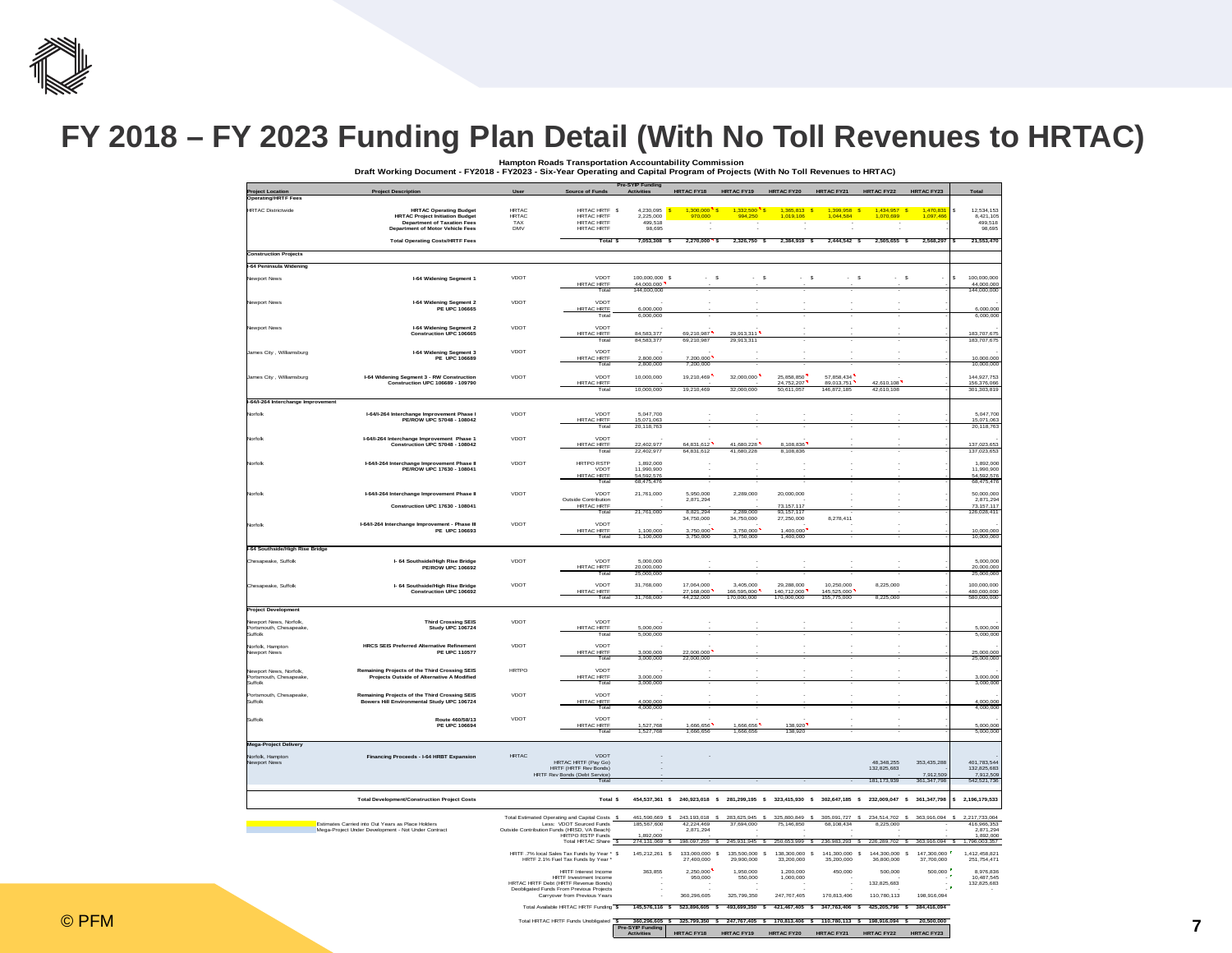#### **To: Chair Wagner and the other members of the Finance Committee**

**From: Kevin B. Page, Executive Director**

**Date: June 5, 2017**

### **Re: Proposed HRTAC 2040 Long Range Plan of Finance Update**

### **Recommendation:**

HRTAC Staff has developed a 2040 Long Range Plan of Finance Update for the HRTAC High Priority Projects for use by the HRTPO in its 2040 Fiscal Constrained Long Range Transportation Plan, and Staff is requesting that the Finance Committee endorse the Proposed 2040 Long Range Plan of Finance Update for the HRTAC High Priority Projects and request Commission authorization for the Finance Committee to conduct a public hearing to update the HRTAC 2040 Long Range Plan of Finance Update to include certain modifications for the Region's High Priority Projects and additional revenues based on new or updated information.

### **Background:**

During FY2017, HRTAC Staff developed a Proposed 2040 Long Range Plan of Finance for the HRTAC High Priority Projects and communicated the plan to the HRTPO in 2016 for use in its 2040 Constrained Long Range Transportation Plan for the Region's High Priority Projects. This effort to update the 2040 Long Range Plan of Finance for the HRTAC High Priority Projects included employing financial consultant services, general and bond counsel, and traffic and revenue estimators, and included input provided by VDOT. HRTAC and HRTPO Staff. The purpose of updating the 2040 Long Range Plan of Finance Update for the HRTAC High Priority Projects is to provide current direction on project financing and timing that will be used by the HRTPO's long range funding plan. This will guide the Region and inform others through advancing project construction readiness, project finance, bonding, tolling, environmental planning and the development of the Constrained and Unconstrained elements of the HRTPO 2040 Long Range Transportation Plan Update as necessary. 

The 2040 Long Range Plan of Finance Update for the HRTAC High Priority Projects process includes HRTAC conducting a public hearing for the purpose of sharing the proposed update with the public and soliciting public input for the Commission to be aware of prior to the Commission taking Action on the 2040 Long Range Plan of Finance Update for the HRTAC High Priority Projects at its September 21, 2017 meeting.

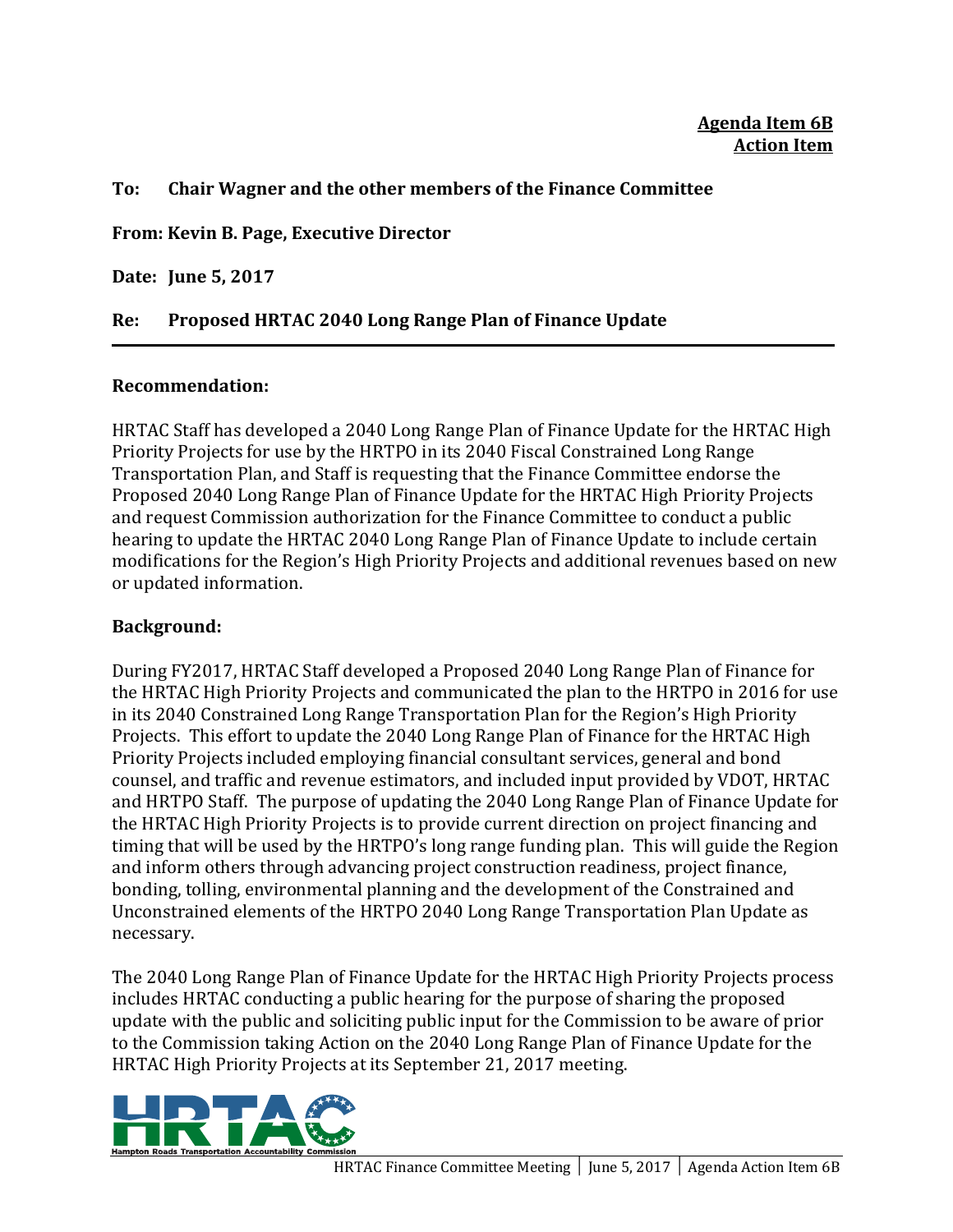### **Fiscal Impact:**

There is no fiscal impact in relation to this Action Item authorizing a public hearing.

### **Suggested Motion:**

Motion: The Finance Committee endorses the Proposed 2040 Long Range Plan of Finance Update for the HRTAC High Priority Projects to the Commission, which was communicated to the HRTPO in 2016, and requests that the Commission authorize the Finance Committee to hold a public hearing and report back public comments for consideration in the Commission's action at its September 21, 2017 Regular meeting to communicate the 2040 Long Range Plan of Finance Update for the HRTAC High Priority Projects to the HRTPO.

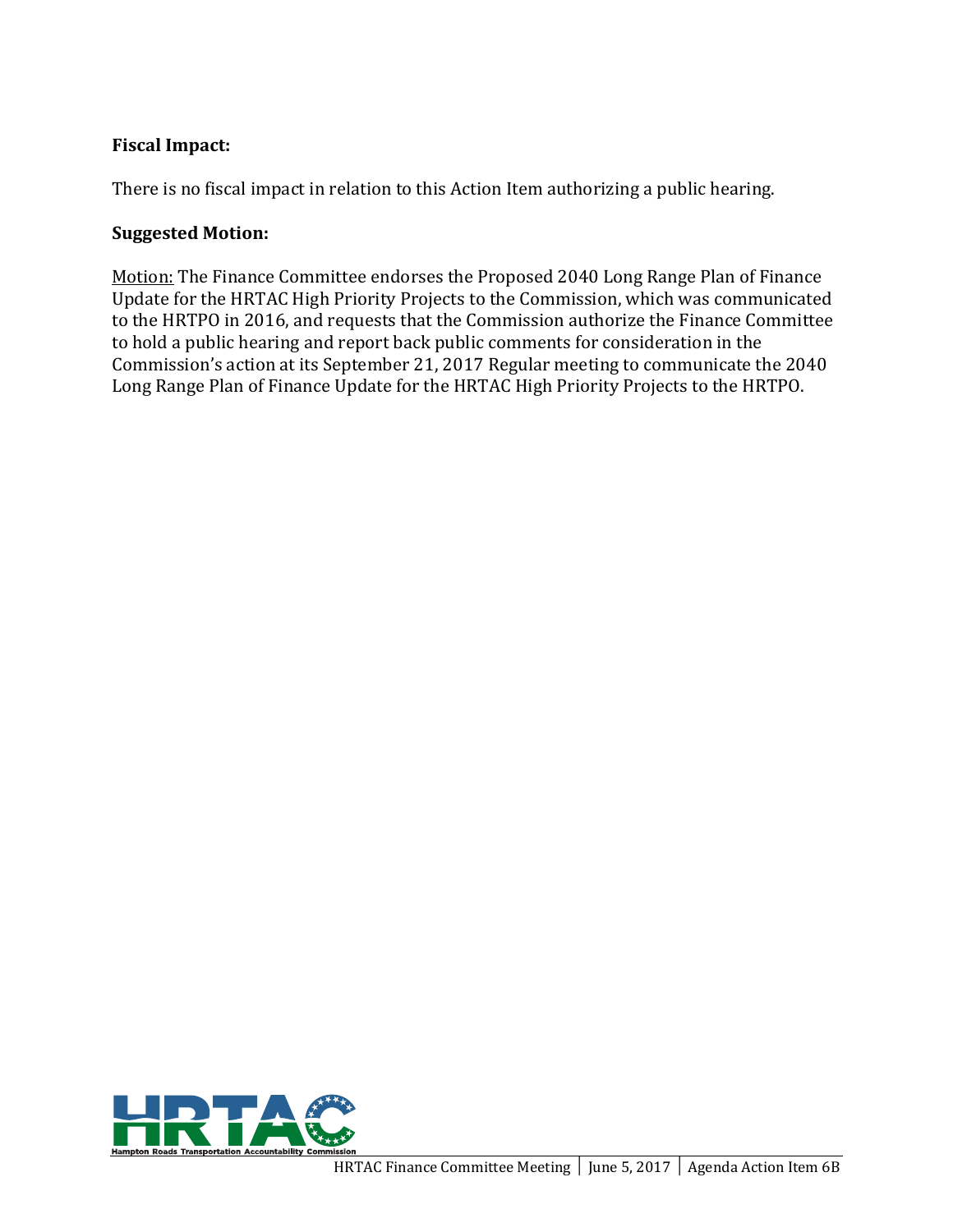

## **Action 6B: HRTAC 2040 Plan of Finance Update**

## *Presentation to:***HRTAC Finance Committee**

Kevin Page, HRTAC

Liang Shan, PFM

June 5, 2017

PFM Financial Advisors LLC

300 S. Orange Avenue Ste 1170Orlando, Florida 32801 407.648.2208pfm.com

**1**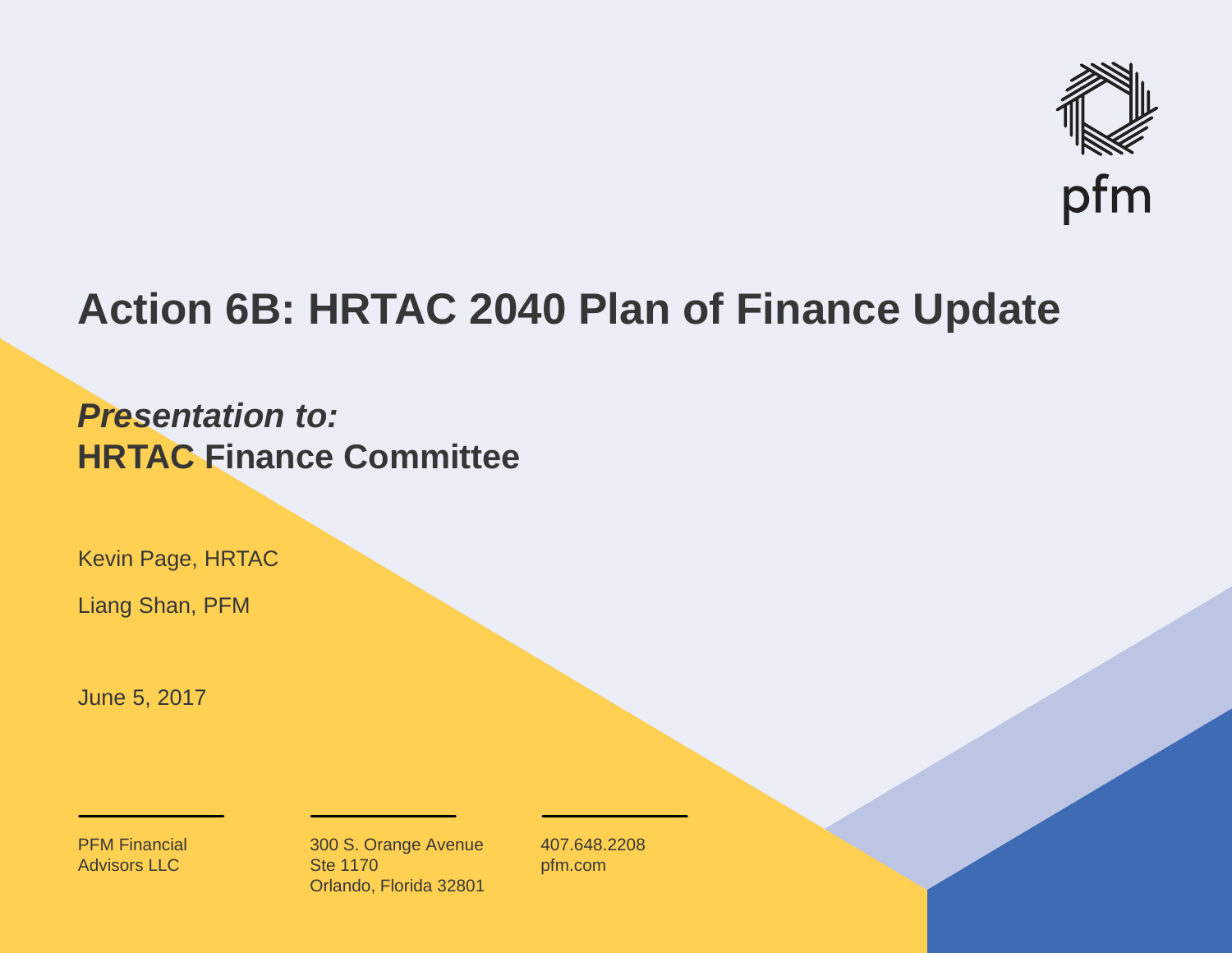

### **HCRS SEIS Alternative A Modified**

- In the October 2016 Board Meeting, the Alternative A Modified was approved
- **HRBT** is the only Harbor Crossing component in Alternative A
- HRBT, High Rise Bridge Phase II, Bower's Hill Interchange, Route 460/58/13, and Ft.

Eustis Boulevard Interchange can be completed within the 2040 FCLRTP

|                                                             | Approved<br><b>Projects</b> | <b>HRBT</b><br>(seg. 8&9) | <b>HRB II</b> | <b>Bower's Hill</b><br>Interchange | Rt 460/58/13 | <b>Ft. Eustis</b><br>Interchange | <b>Total FV</b><br>Cost | <b>Funded by</b> | <b>Funded by</b> | <b>Funded by</b><br>HRTF Bonds Toll Bonds HRTF Pay-Go | <b>Funded by</b><br><b>Other Pay-</b><br>Go |
|-------------------------------------------------------------|-----------------------------|---------------------------|---------------|------------------------------------|--------------|----------------------------------|-------------------------|------------------|------------------|-------------------------------------------------------|---------------------------------------------|
| 2040 FCLRTP with HOT                                        |                             |                           |               |                                    |              |                                  |                         |                  |                  |                                                       |                                             |
| Inflated Costs (MM)                                         | \$1,576                     | \$4,031                   | \$1,493       | \$568                              | \$368        | \$297                            |                         |                  |                  |                                                       |                                             |
| <b>Fiscally Constrained</b><br><b>Construction End Year</b> | 2022                        | 2024                      | 2031          | 2031                               | 2035         | 2035                             | \$8,333                 | \$4,912          | \$347            | \$2,324                                               | \$750                                       |
| 2040 FCLRTP without HOT                                     |                             |                           |               |                                    |              |                                  |                         |                  |                  |                                                       |                                             |
| Inflated Costs (MM)                                         | \$1,576                     | \$4,131                   | \$1,529       | \$583                              | \$368        | \$297                            |                         |                  |                  |                                                       |                                             |
| <b>Fiscally Constrained</b><br><b>Construction End Year</b> | 2022                        | 2025                      | 2032          | 2032                               | 2035         | 2035                             | \$8,484                 | \$5,500          |                  | \$2,234                                               | \$750                                       |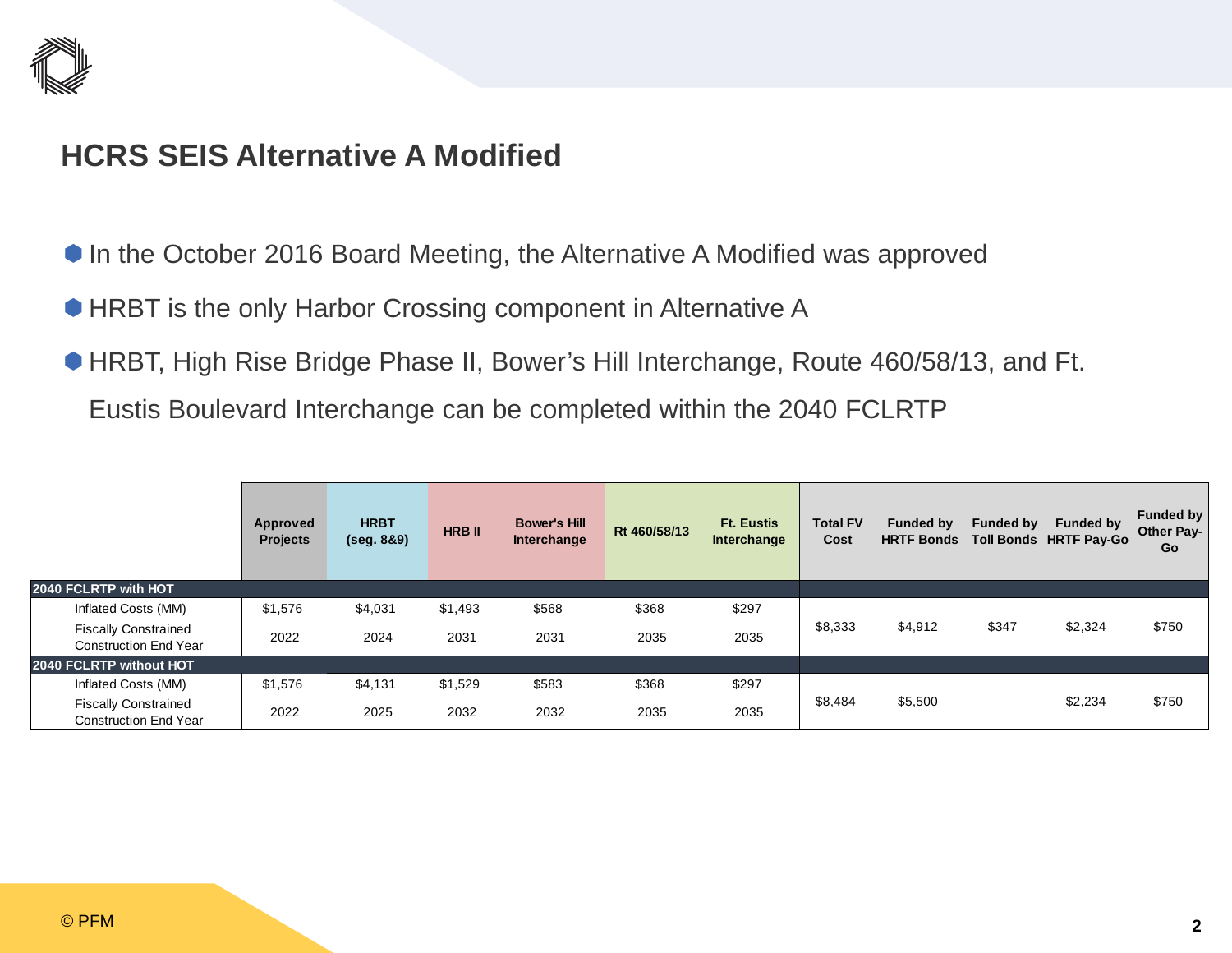

### **June 2017 Updated Analysis**

- The objective of the updated regional financial plan analysis is to re-assess the financiallyconstrained construction timeline for the HRTAC projects included in the 2040 LRTP based upon new/revised data
- **Data reviewed includes:** 
	- Project Costs
	- VDOT funding
	- $\bullet$ HRTF Revenue
	- $\bullet$ HRBT Traffic and Revenue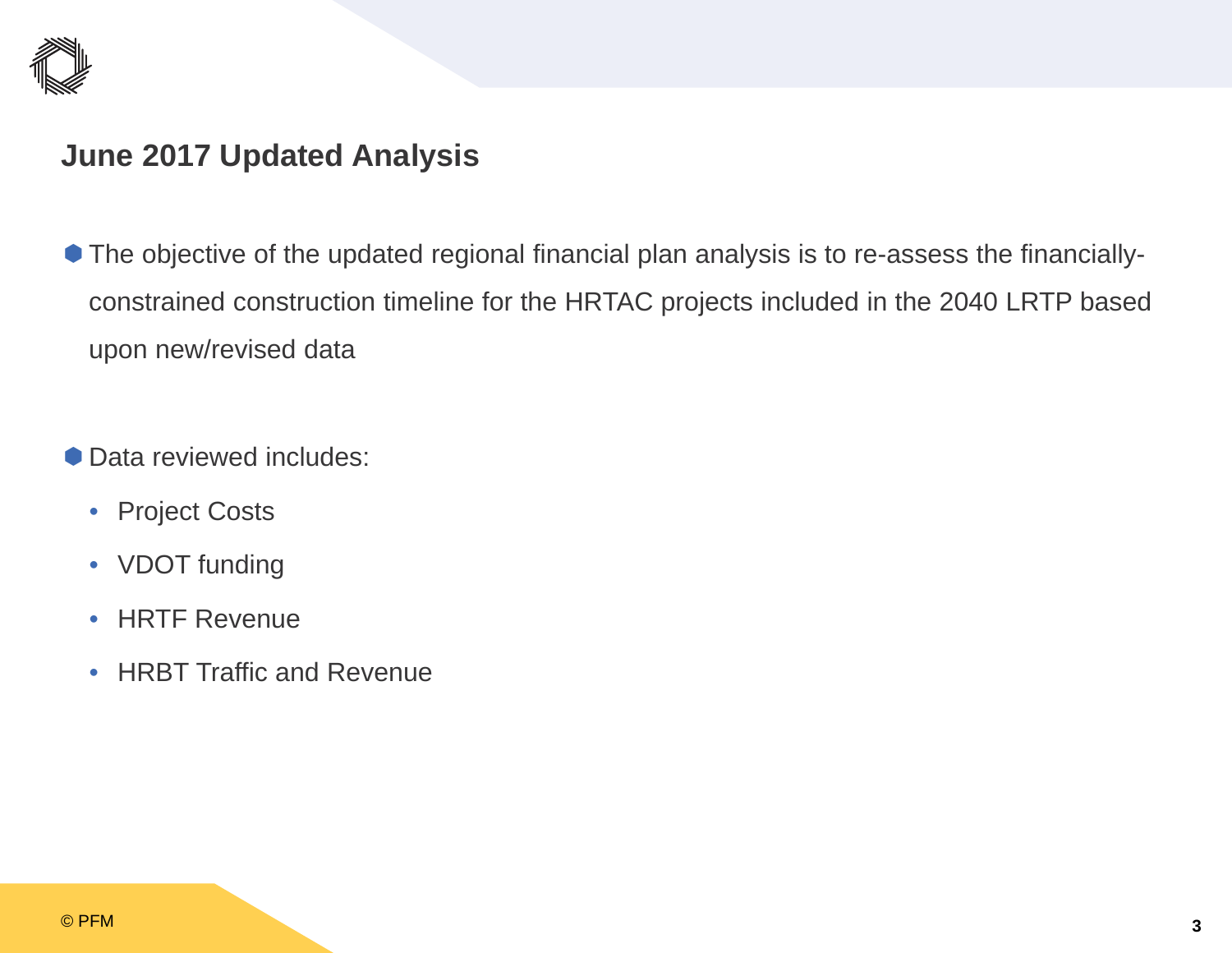

### **Project Costs Update**

- The Approved Projects costs are reflective of the latest ongoing project development status. The cost estimate changed from \$1,576M to \$1,654M in nominal dollars
- All the other projects' costs in real dollars remain the same. These costs are inflated by 2.5% to their respective planned schedule timeline

|              | <b>Inflated Costs</b> |             | Uninflated Costs        |              |                 |                 |  |  |  |  |  |  |  |
|--------------|-----------------------|-------------|-------------------------|--------------|-----------------|-----------------|--|--|--|--|--|--|--|
|              |                       |             |                         |              |                 |                 |  |  |  |  |  |  |  |
| Estimates    | Approved              |             | <b>High Rise Bridge</b> | Bower's Hill | Route 460/58/13 | Ft. Eustis Blvd |  |  |  |  |  |  |  |
| Prepared     | <b>Projects</b>       | <b>HRBT</b> | (Phase 2)               | Interchange  | Connector       | Interchange     |  |  |  |  |  |  |  |
| October 2016 | \$1,576M              | \$3,264M    | \$1,000M                | \$400M       | \$222M          | \$179M          |  |  |  |  |  |  |  |
| May 2017     | \$1,654M              | \$3,264M    | \$1,000M                | \$400M       | \$222M          | \$179M          |  |  |  |  |  |  |  |

Approved Projects include: I-64 Peninsula Widening, I-64/I-264 Interchange Improvement, I-64 Southside/High Rise Bridge, and various Project Development costs

Estimates' sources:

- 1. HRBT 2016 Draft Hampton Roads Crossing Study SEIS Alternative A (segment 8 and 9)
- 2. HRB II VDOT's estimate in 2016
- 3. Bower's Hill Interchange VDOT's estimate in 2016
- 4. Route 460/58/13 Connector and Ft. Eustis Blvd Interchange CH2M Hill estimates in 2014 and updated in 2015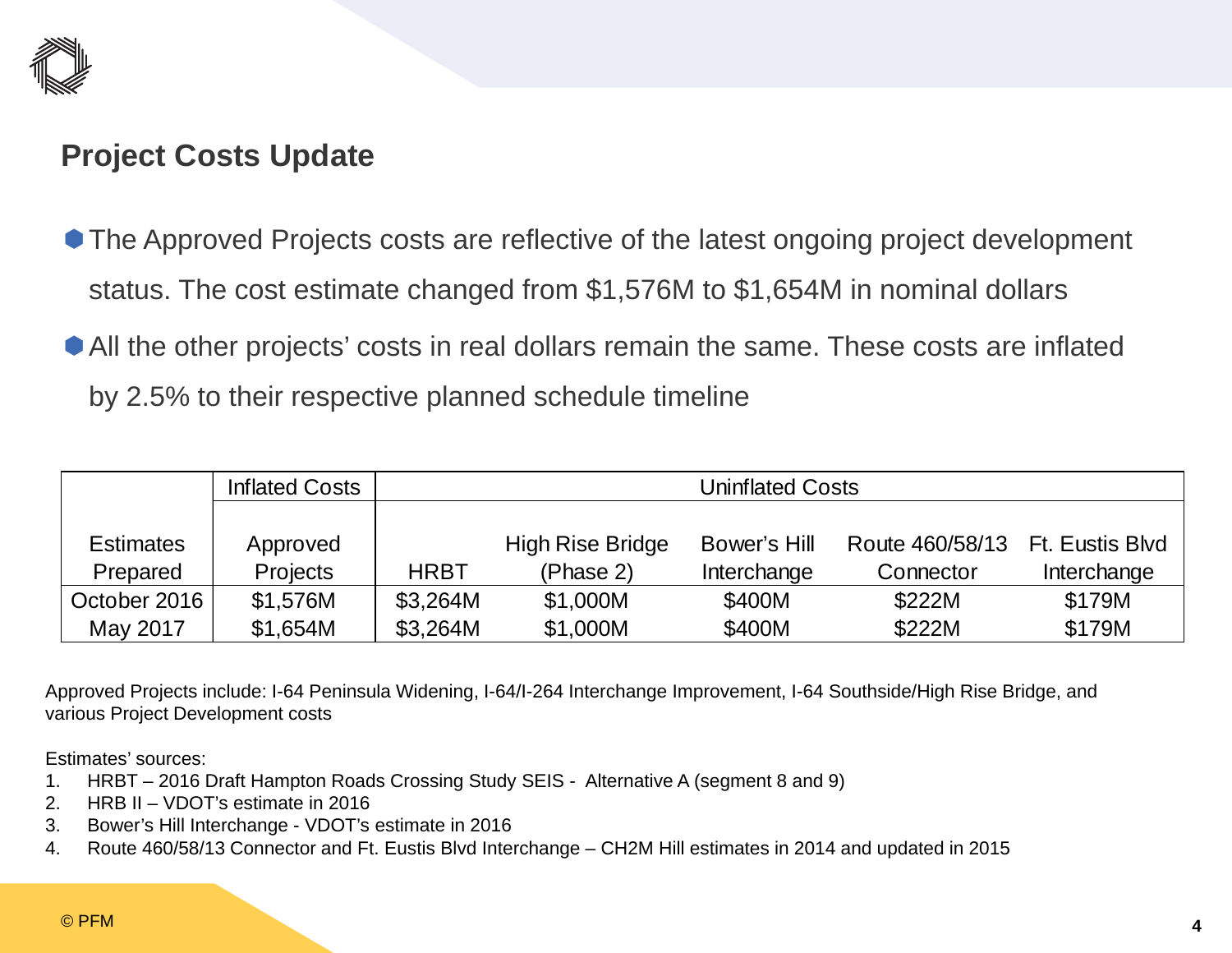

### **VDOT Funds**

- The 2040 FCLRTP in 2016 assumes \$627M Smart Scale funds (previously HB2 funds) and \$123M VDOT SYIP funds, totaling \$750M
- Total public funds remain \$750M. However, the latest assumption is that no VDOT funds would be available for HRBT

| <b>Fund Sources</b>                                                     | <b>Projects Allocated</b>                   | <b>Period</b>                      | <b>Amount</b>              | <b>Notes</b>                                                           |
|-------------------------------------------------------------------------|---------------------------------------------|------------------------------------|----------------------------|------------------------------------------------------------------------|
|                                                                         |                                             |                                    |                            | HRTAC Six-Year Plan: \$417 total                                       |
| <b>Smart Scale</b>                                                      | <b>Approved Projects</b>                    | Through FY 2022                    | \$294M                     | VDOT funds less \$123M SYIP                                            |
| <b>Smart Scale</b>                                                      | <b>Future Projects after</b><br><b>HRBT</b> | After HRBT completion -<br>FY 2040 | \$328M                     | Remainder of the previous \$750M<br>funds less \$417M total VDOT funds |
|                                                                         |                                             |                                    |                            | and \$5M HRTPO/other contribution                                      |
| <b>VDOT SYIP</b>                                                        | <b>Approved Projects</b>                    | Through FY 2017                    | \$123M                     | HRTAC Program Level planning by<br>VDOT in 2016                        |
| <b>HRTPO Funds</b>                                                      | <b>Approved Projects</b>                    | Through FY 2022                    | \$3M                       | <b>HRTAC Six-Year Plan</b>                                             |
| <b>Other Contribution</b>                                               | <b>Approved Projects</b>                    | Through FY 2022                    | \$2M                       | <b>HRTAC Six-Year Plan</b>                                             |
| Total VDOT Funds Through FY 2040<br>Total Public Funds through FY 2040: | Total Smart Scale Funds through FY 2040:    |                                    | \$622M<br>\$745M<br>\$750M |                                                                        |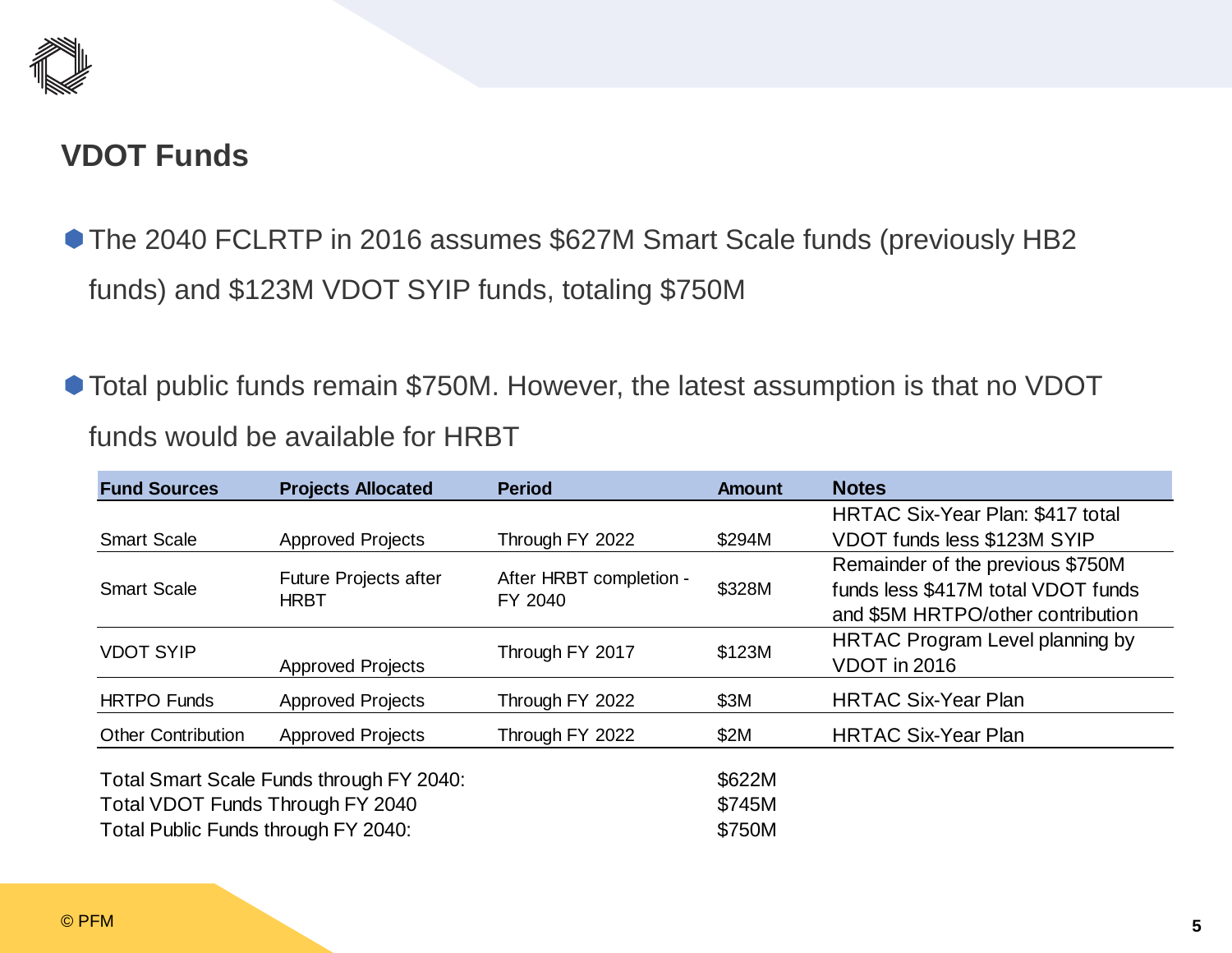

### **HRTF Revenue Forecast Update**

- In January 2017, VDOT provided the latest HRTF revenue estimates from FY 2017 to FY 2023
- Revenue projections from FY 2024 to FY 2045 are based on annual growth rates embedded in VDOT's 2045 revenue forecast prepared in 2015
- Revenues starting FY 2046 grow annually at the ratio in FY 2045

|         |                  |                   |                   | <b>HRTF Change</b> |
|---------|------------------|-------------------|-------------------|--------------------|
|         | 0.7% Local       | <b>2.1% Fuels</b> | <b>Total HRTF</b> | vs. Prior          |
|         | <b>Sales Tax</b> | <b>Sales Tax</b>  | <b>Revenues</b>   | <b>Forecast</b>    |
| FY 2017 | \$130.1          | \$24.9            | \$155.0           | (\$7.9)            |
| FY 2018 | \$133.0          | \$27.4            | \$160.4           | (\$10.1)           |
| FY 2019 | \$135.5          | \$29.9            | \$165.4           | (\$10.1)           |
| FY 2020 | \$138.3          | \$33.2            | \$171.5           | (\$9.2)            |
| FY 2021 | \$141.3          | \$35.2            | \$176.5           | (\$10.0)           |
| FY 2022 | \$144.3          | \$36.8            | \$181.1           | (\$11.2)           |
| FY 2023 | \$147.3          | \$37.7            | \$185.0           | n.a.               |

### **HRTF Revenue Forecast by VDOT in January 2017**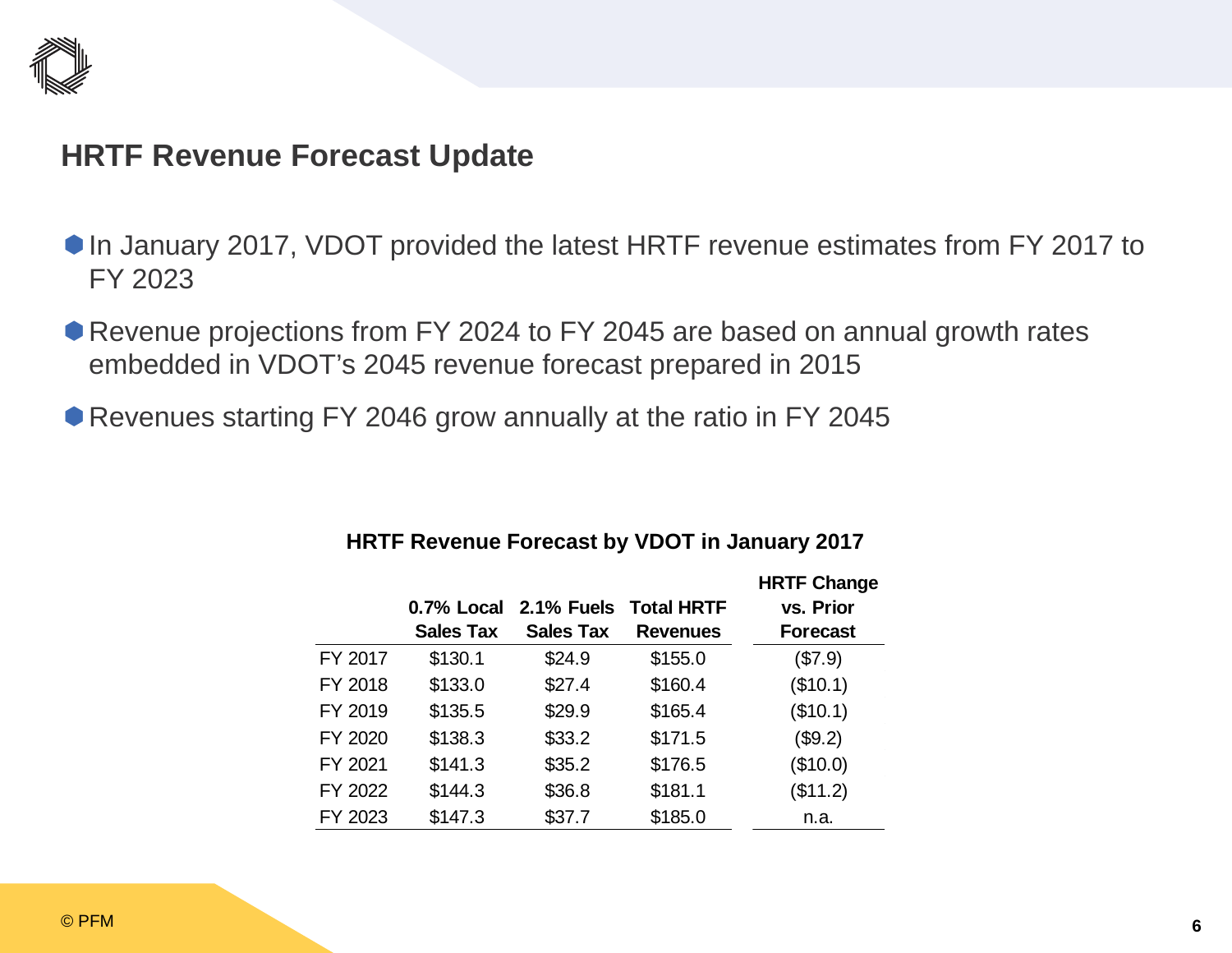

### **HRTF Revenue Forecast Update (continued)**



**HRTF Revenue Projection**

- $\bullet$ Through FY 2024, total estimated revenues are reduced by \$42M
- $\bullet$ Through FY 2040, total estimated revenues are reduced by \$153M
- $\bullet$  Through FY 2074\*, total estimated revenues are reduced by \$1.2B; The long term revenue reduction decreases HRTF bonding capacity for the 2040 FCLRTP projects

\*Last year of planned debt service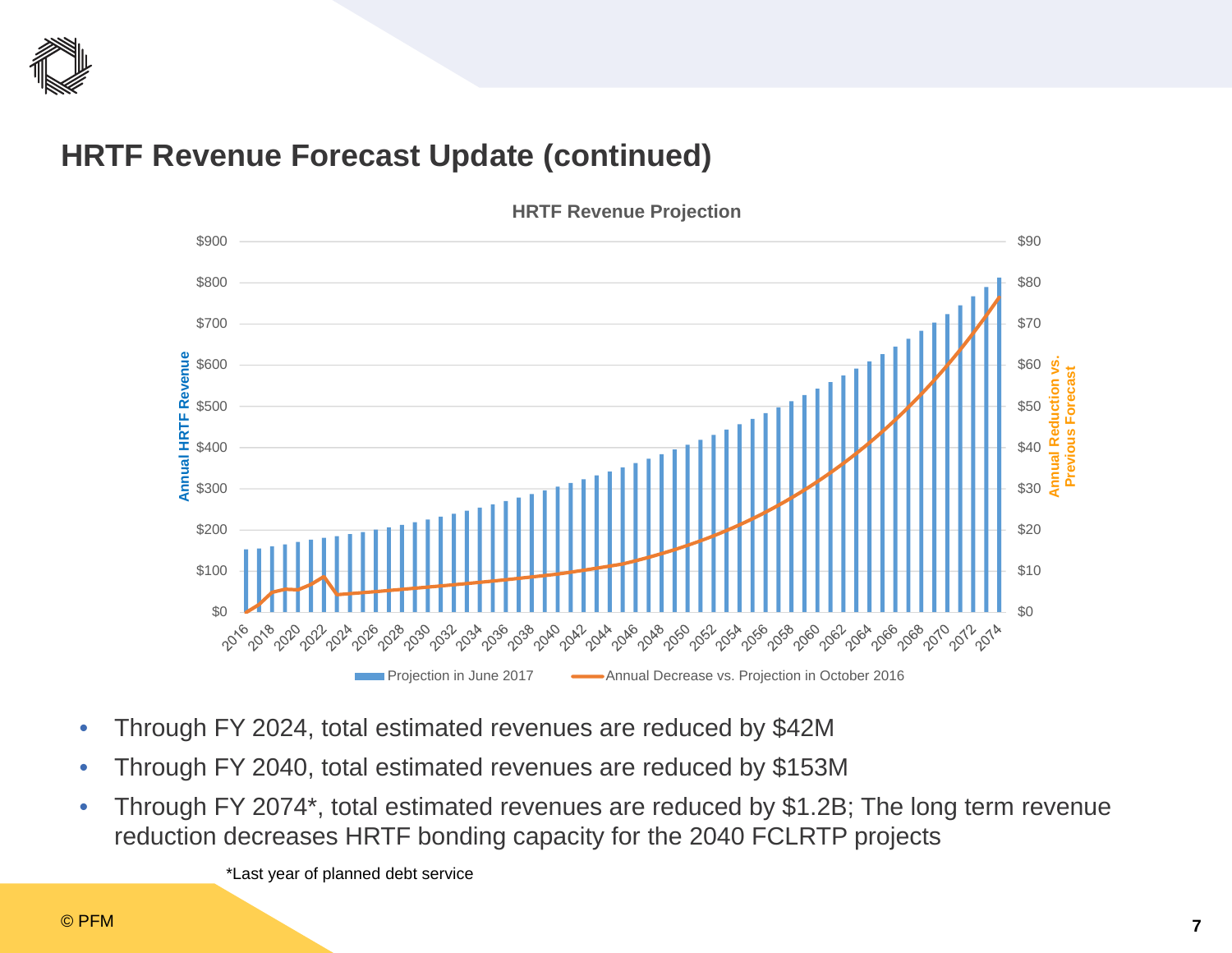

### **HRTF Debt Financing**

- AA category credit rated senior lien
	- $\bullet$ 30 year term
	- •Current Interest Bonds only
	- •Level annual debt service
	- $\bullet$  2.0x additional bonds test based on Maximum Annual Debt Service and historical revenues
- A category credit rated junior lien
	- $\bullet$ Up to 40 year term
	- • Current Interest Bonds and deferred interest bonds
	- •TIFIA loans are assumed to be used
	- $\bullet$ Ascending annual debt service
	- • 1.35x Additional Bond Test based on annual debt service and projected revenues

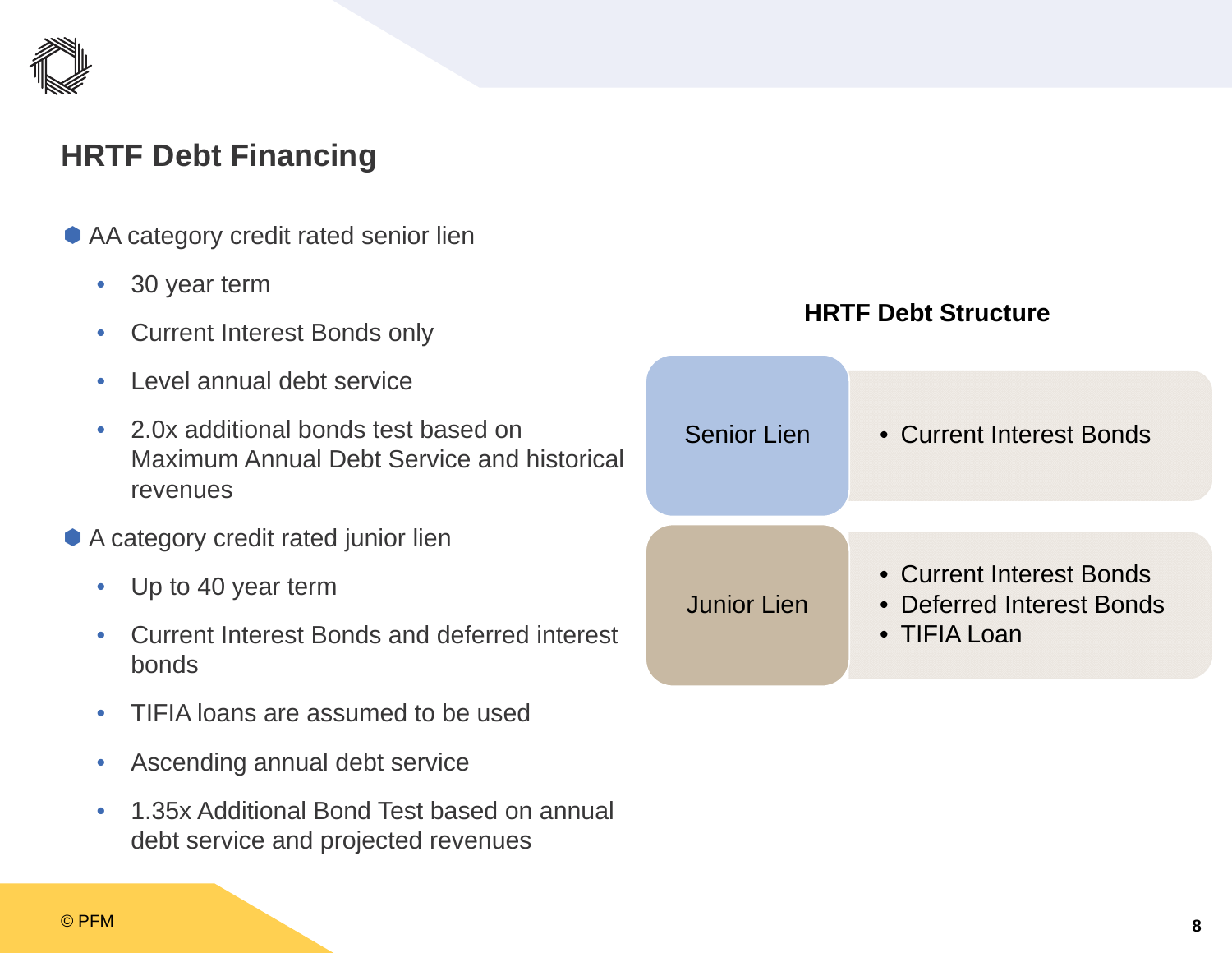

### **HRBT Traffic and Revenue Forecast Update**

- In May 2017, CDM Smith prepared HRBT HOT Traffic and Revenue forecast assuming expansion from 4 lanes to 6 lanes with four different configurations approved by VDOT:
	- •Scenario 1: Concurrent HOT Lanes, HOV2+ free
	- •**Scenario 2: Concurrent HOT Lanes, HOV3+ free**
	- •Scenario 3: Reversible HOT Lanes, HOV2+ free
	- •Scenario 4: Reversible HOT Lanes, HOV3+ free
- Key assumptions:
	- $\bullet$  Dynamic tolling rates established to maximize usage of the HOT lane and not necessarily maximize toll revenue
	- $\bullet$ Analyzed an average non-summer weekday and no seasonal variations evaluated
	- $\bullet$ Open in January 2025. Ramp up factor applied: 80% in 2025 and 90% in 2026
- Scenario 2 is selected for the financial plan analysis
- Weekday toll rates in Scenario 2:
	- $\bullet$ Peak hours range \$1.00 to \$2.50 in 2025
	- $\bullet$ Off-peak hours minimum \$0.65 in 2025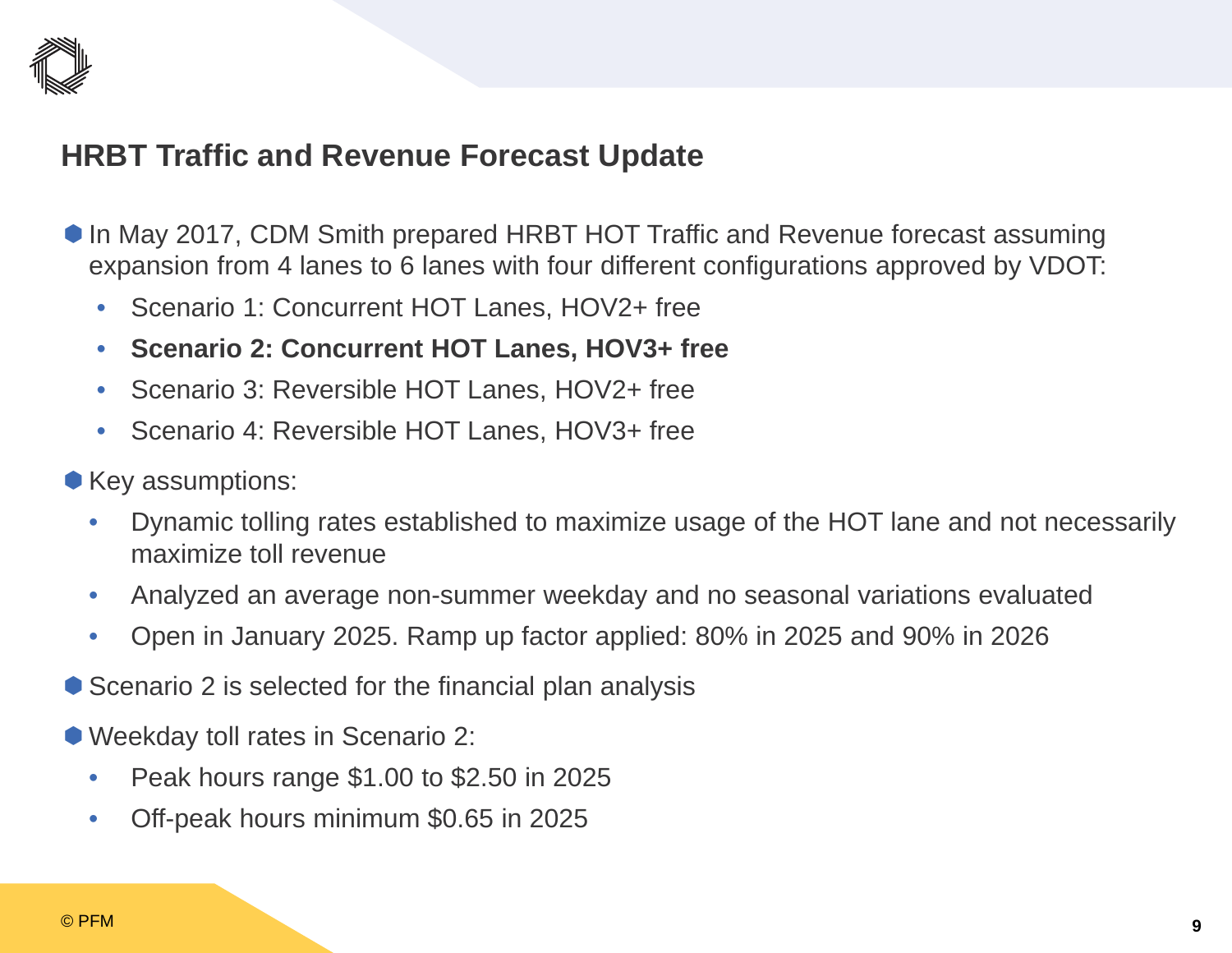

### **HRBT Revenue Forecast**



**HRBT Toll Revenue** 

*Concurrent lane tolling, HOV 3+ free is selected in the financial planning*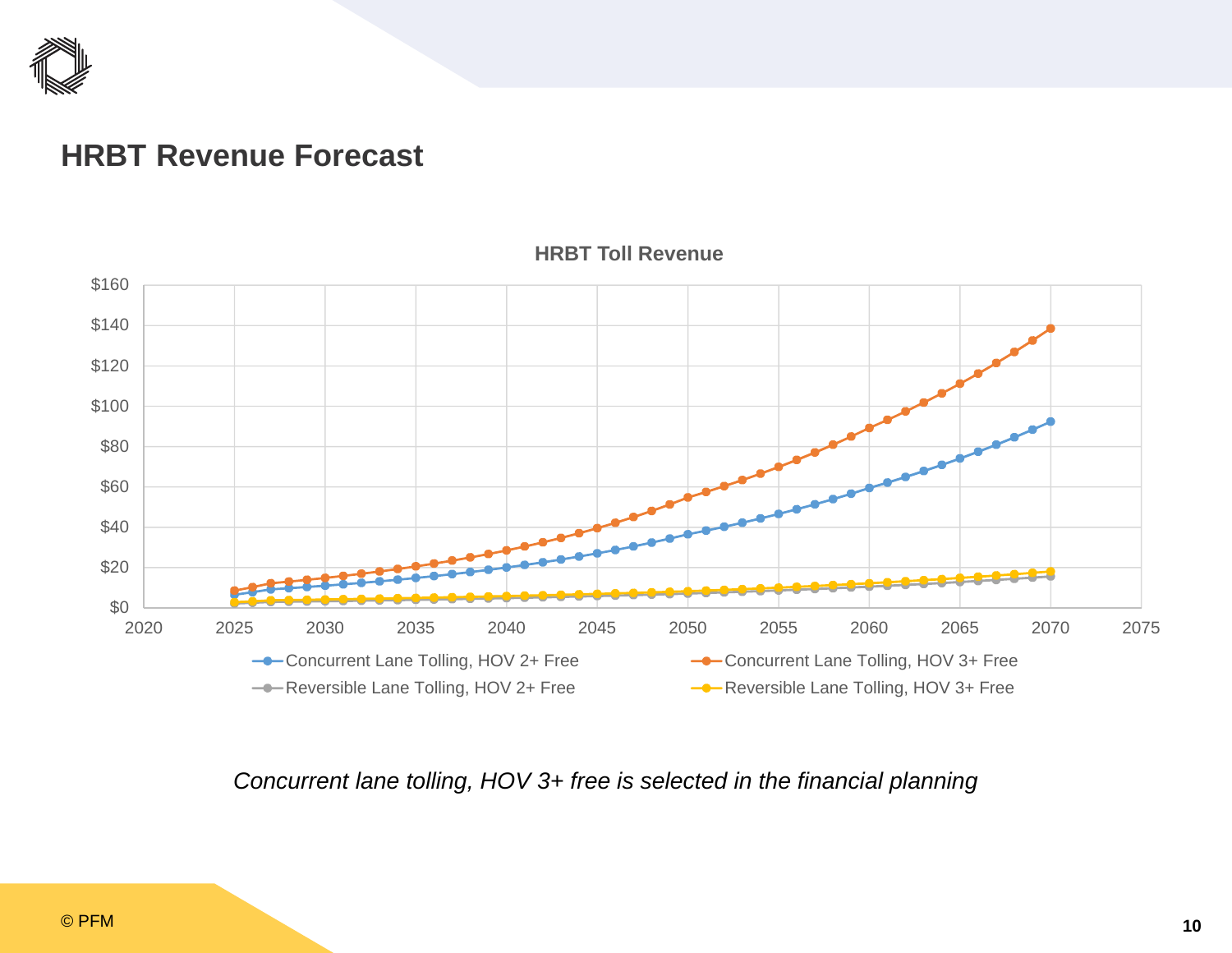

### **Toll Revenue Debt Financing**

- Toll revenue debt for new toll project is typically BBB category credit rated
	- •Uncertainty of projected traffic & toll revenue
	- •1.90x minimum projected coverage on annual debt service assumed
- The HRTAC HOT projects are treated as a regional network for toll system financing purposes
	- •HOT revenues are not relatively significant - support only 6.2% of project costs
- Assume TIFIA loan is the only toll revenue debt
	- $\bullet$ Toll revenue supported debt less than allowed TIFIA loan cap (33% of project costs)
	- •Lower cost compared to long-term toll revenue bonds (2.93% vs. 3.20% to 3.90%)\*
- The amount of TIFIA loan supported by toll revenues and supported by HRTF can not exceed 33% of projects' eligible costs

\*Estimates based on market conditions as of 5/25/2017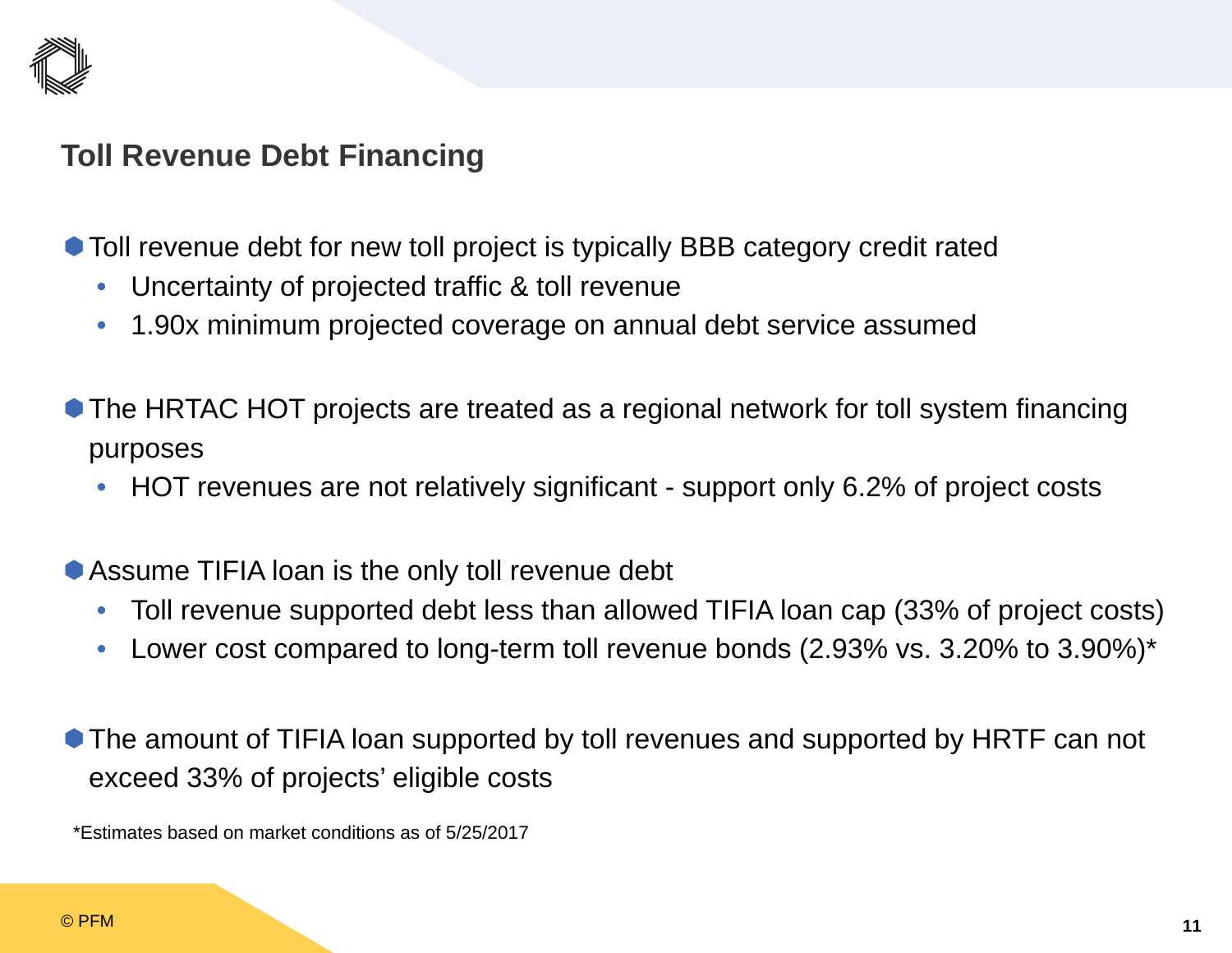

### **June 2017 Analysis Result**

- With toll revenues to HRTAC, HRBT completion is delayed from 2024 to 2028. With no toll revenues to HRTAC, HRBT is delayed from 2025 to 2028. Other projects can still be finished before 2040
- The delay of HRBT is due to:
	- \$78M cost increase in the Approved Projects
	- HRTF revenue forecast has been reduced by \$1.2B over the life of the financing horizon
	- Reduction of VDOT funds for HRBT, approximately \$200M
	- \$100M incremental HRBT cost increase each year due to inflation

|                                                             | Approved<br><b>Projects</b> | <b>HRBT</b> | <b>HRB II</b> | <b>Bower's Hill</b><br>Interchange | Rt 460/58/13 | <b>Ft. Eustis</b><br><b>Interchange</b> | <b>Total FV</b><br>Cost | <b>Funded by</b><br><b>HRTF Debt</b> | <b>Funded by</b><br><b>Toll Debt</b> | <b>Funded by</b><br><b>HRTAC Pay-Go</b> | <b>Funded by VDOT</b><br>and Other Pay-<br>Go |
|-------------------------------------------------------------|-----------------------------|-------------|---------------|------------------------------------|--------------|-----------------------------------------|-------------------------|--------------------------------------|--------------------------------------|-----------------------------------------|-----------------------------------------------|
| 2040 FCLRTP (With Toll Revenues to HRTAC)                   |                             |             |               |                                    |              |                                         |                         |                                      |                                      |                                         |                                               |
| Inflated Costs (MM)                                         | \$1,654                     | \$4,449     | \$1,606       | \$612                              | \$368        | \$297                                   |                         |                                      |                                      |                                         |                                               |
| <b>Fiscally Constrained</b><br><b>Construction End Year</b> | 2022                        | 2028        | 2034          | 2034                               | 2035         | 2035                                    | \$8,986                 | \$4,786                              | \$556                                | \$2,894                                 | \$750                                         |
| 2040 FCLRTP (With No Toll Revenues to HRTAC)                |                             |             |               |                                    |              |                                         |                         |                                      |                                      |                                         |                                               |
| Inflated Costs (MM)                                         | \$1,654                     | \$4,449     | \$1,688       | \$644                              | \$387        | \$312                                   |                         |                                      |                                      |                                         |                                               |
| <b>Fiscally Constrained</b><br><b>Construction End Year</b> | 2022                        | 2028        | 2036          | 2036                               | 2037         | 2037                                    | \$9,133                 | \$5,592                              |                                      | \$2,791                                 | \$750                                         |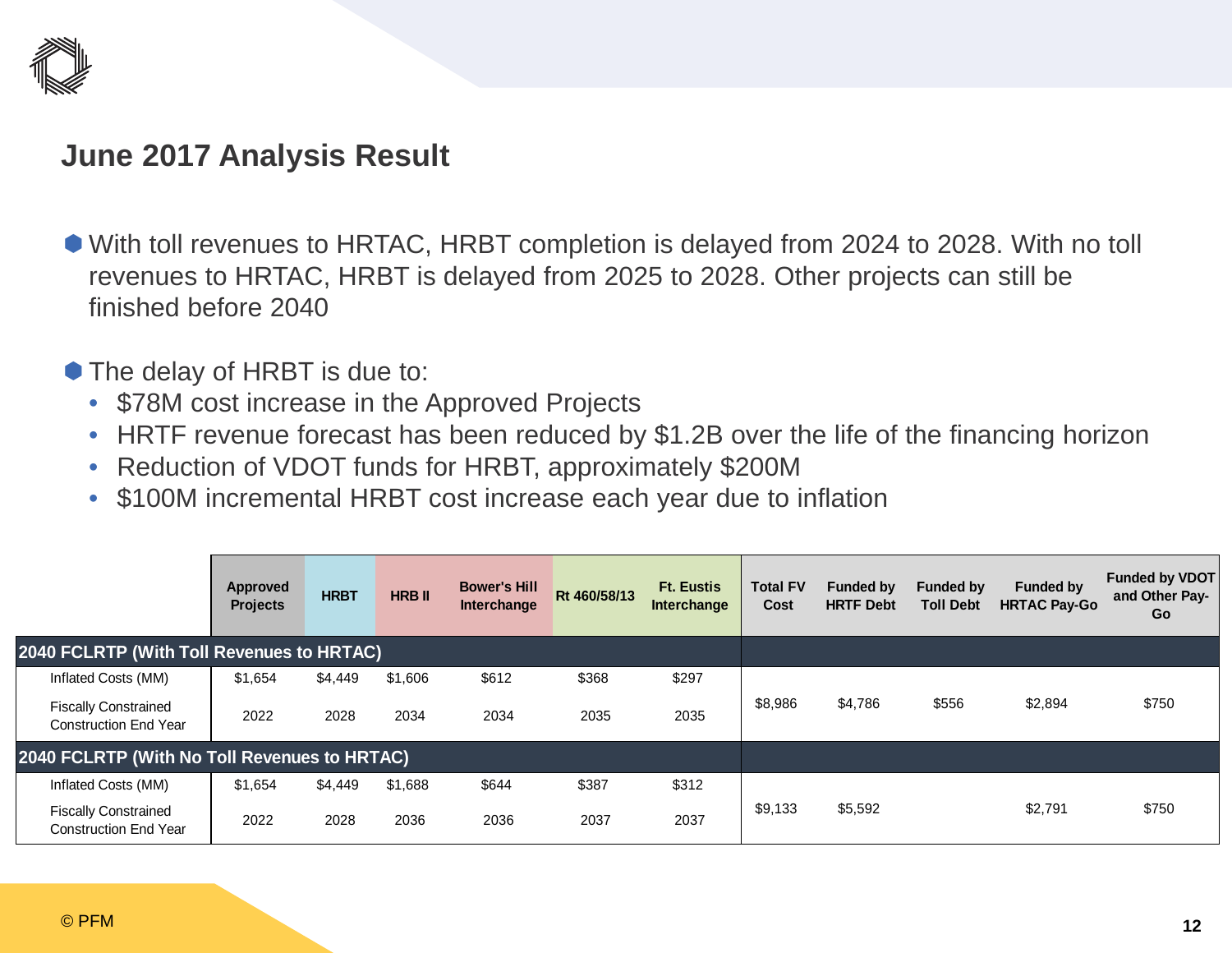

### **Annual Project Costs (With Toll Revenues to HRTAC Scenario)**

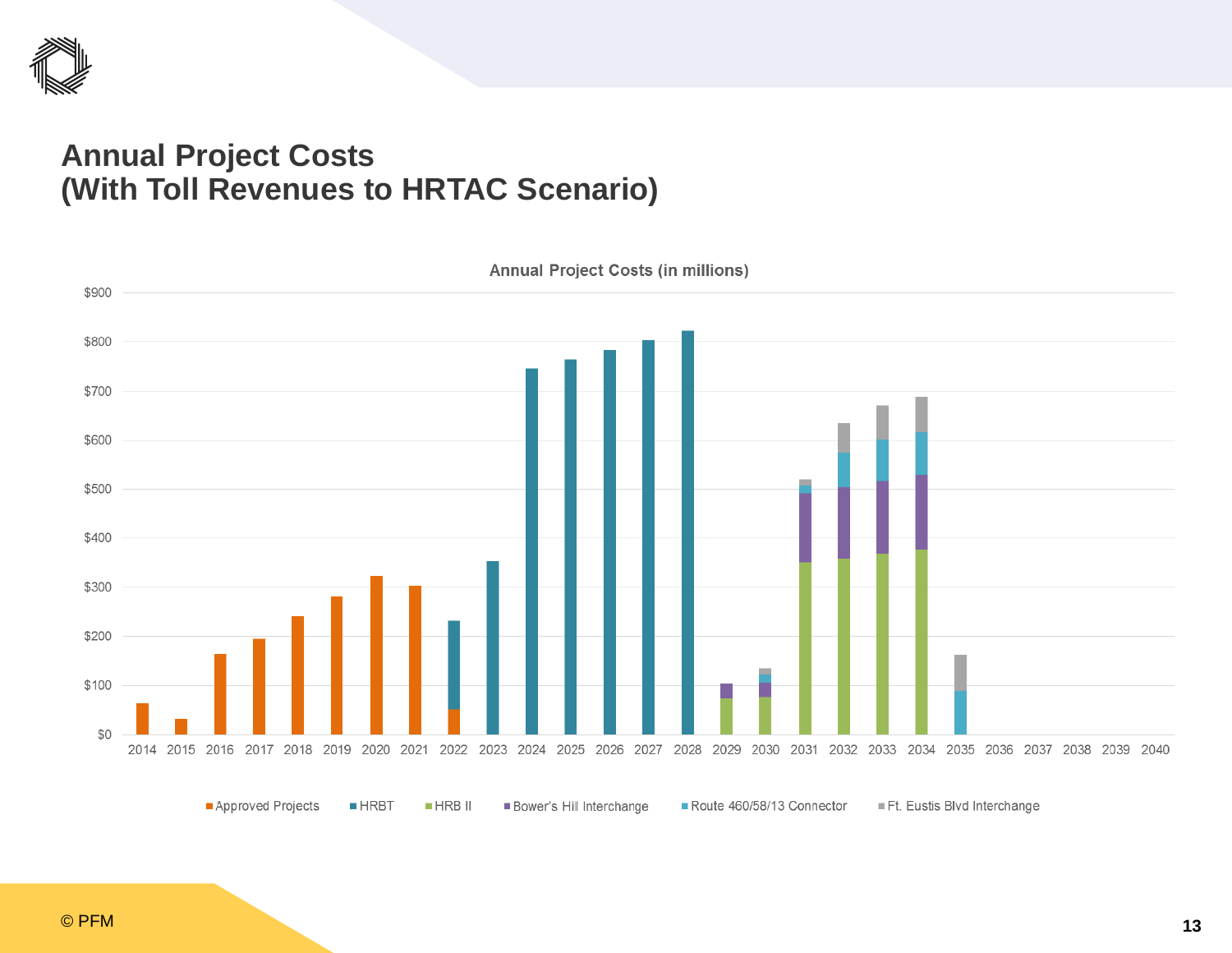

### **2040 Financial Plan Funding Mix – \$9.0B Total (With Toll Revenues to HRTAC Scenario)**

- The regional financial plan is well balanced among HRTF Pay-go, HRTF Bonds, VDOT Funds, and TIFIA loans.
- $\bullet$ Assumes a HRTF junior lien TIFIA master credit agreement

Funding Source Through 2040 (in millions)



- HRTF Senior Lien Debt
- HRTF Junior Lien Debt (Bonds)
- HRTF Junior Lien Debt (TIFIA  $Loan)$
- Toll Revenue Debt
- HRTAC PayGo (Residual HRTF and Toll Revenues)
- VDOT PayGo Funds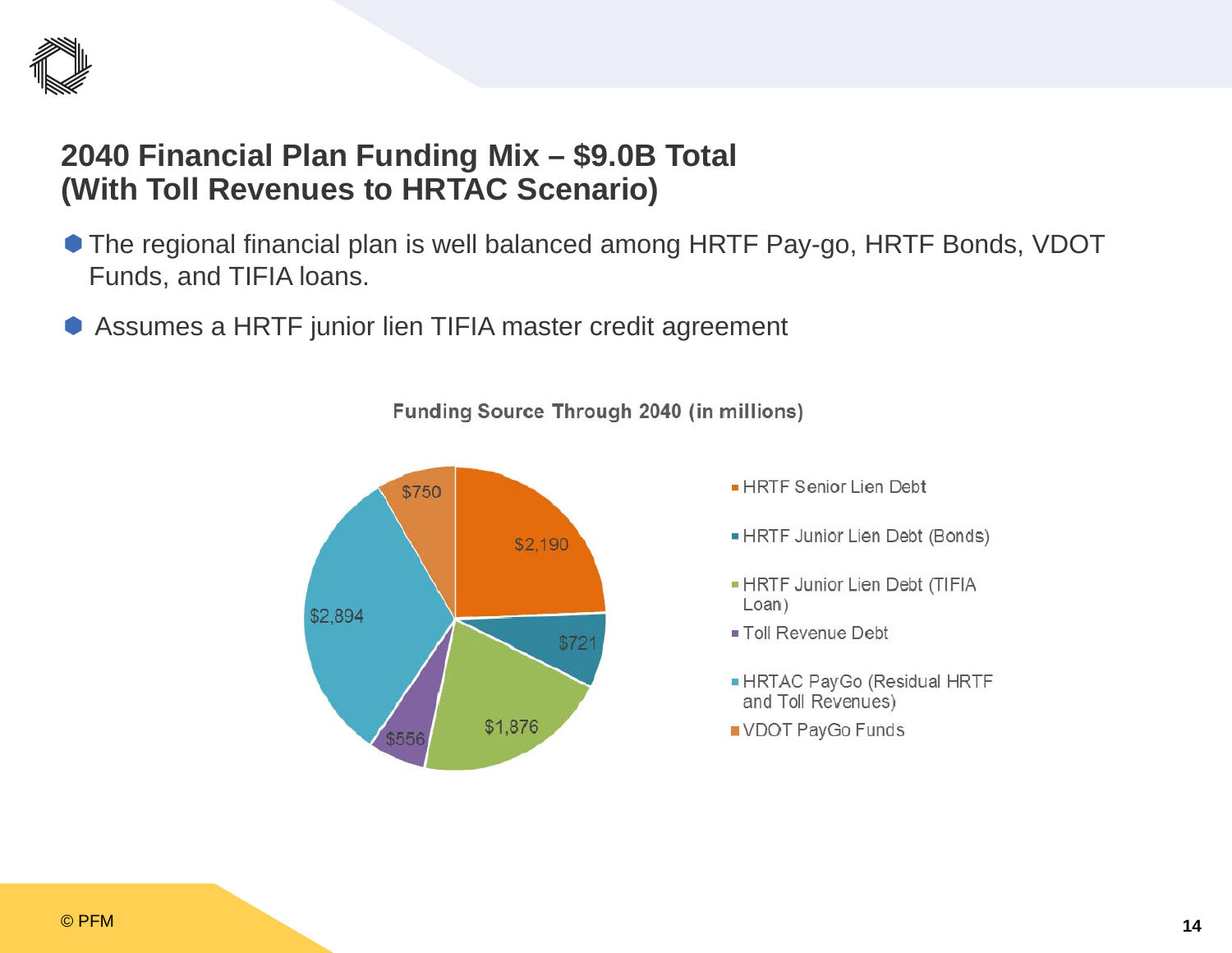

### **Debt Issuance – Fund \$5.3B of the \$9.0B Total (With Toll Revenues to HRTAC Scenario)**

\$800 \$700 \$600 \$500 \$400 \$300 \$200 \$100 \$0 2015 2016 2017 2018 2019 2020 2021 2022 2023 2024 2025 2026 2027 2028 2029 2030 2031 2032 2033 2034 2035 2036 2037 2038 2039 2040 2041 HRTF Junior Lien Debt (Bonds) HRTF Junior Lien Debt (TIFIA Loan) Toll Revenue Debt HRTF Senior Lien Debt

Annual Debt Issuance Through 2040 (in millions)

- HRTF debt is issued as needed during project construction
- Lower cost current interest bonds and TIFIA loans are emphasized over higher cost capital appreciation bonds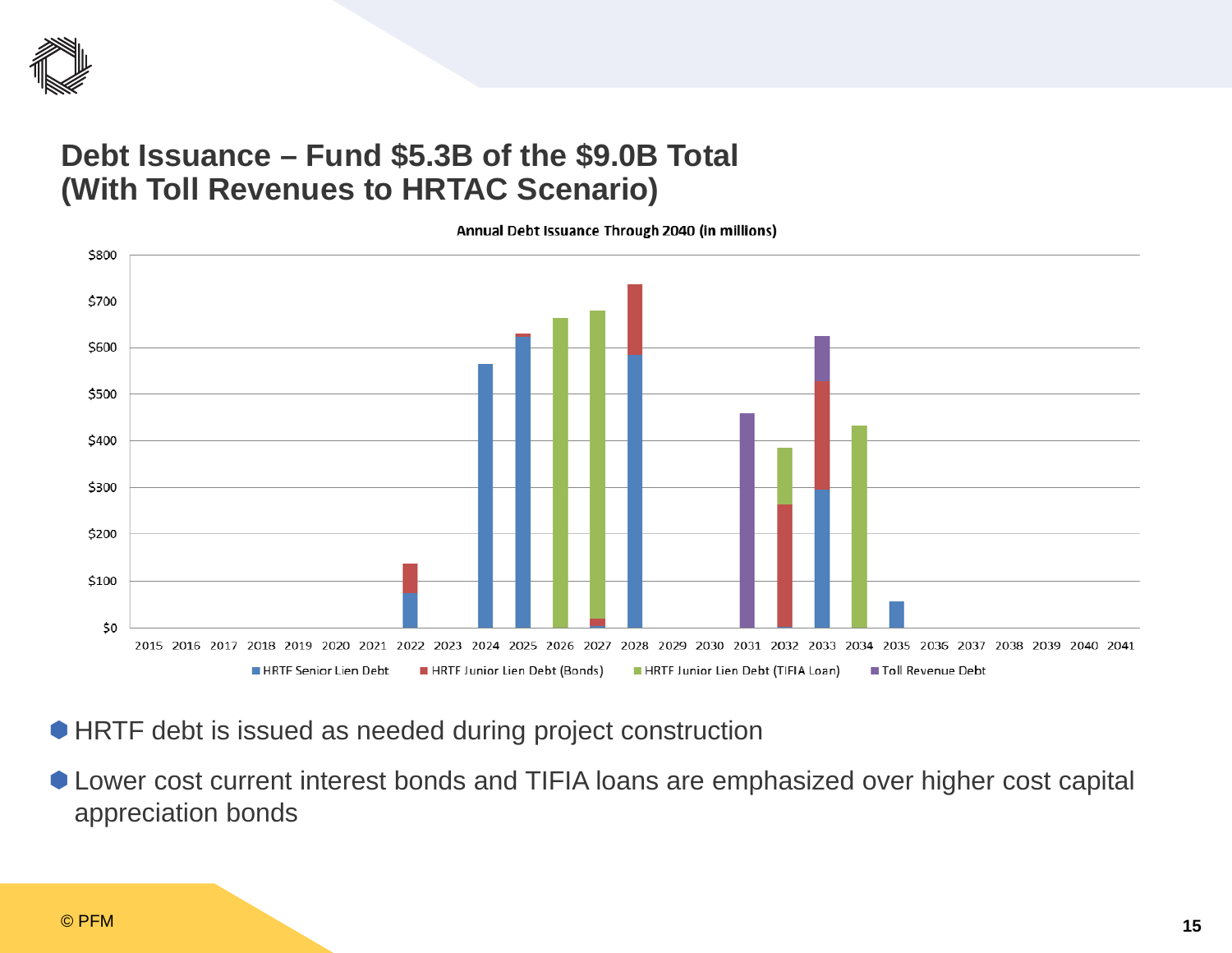

### **HRTF Revenue Supported Debt Service Illustration (With Toll Revenues to HRTAC Scenario)**

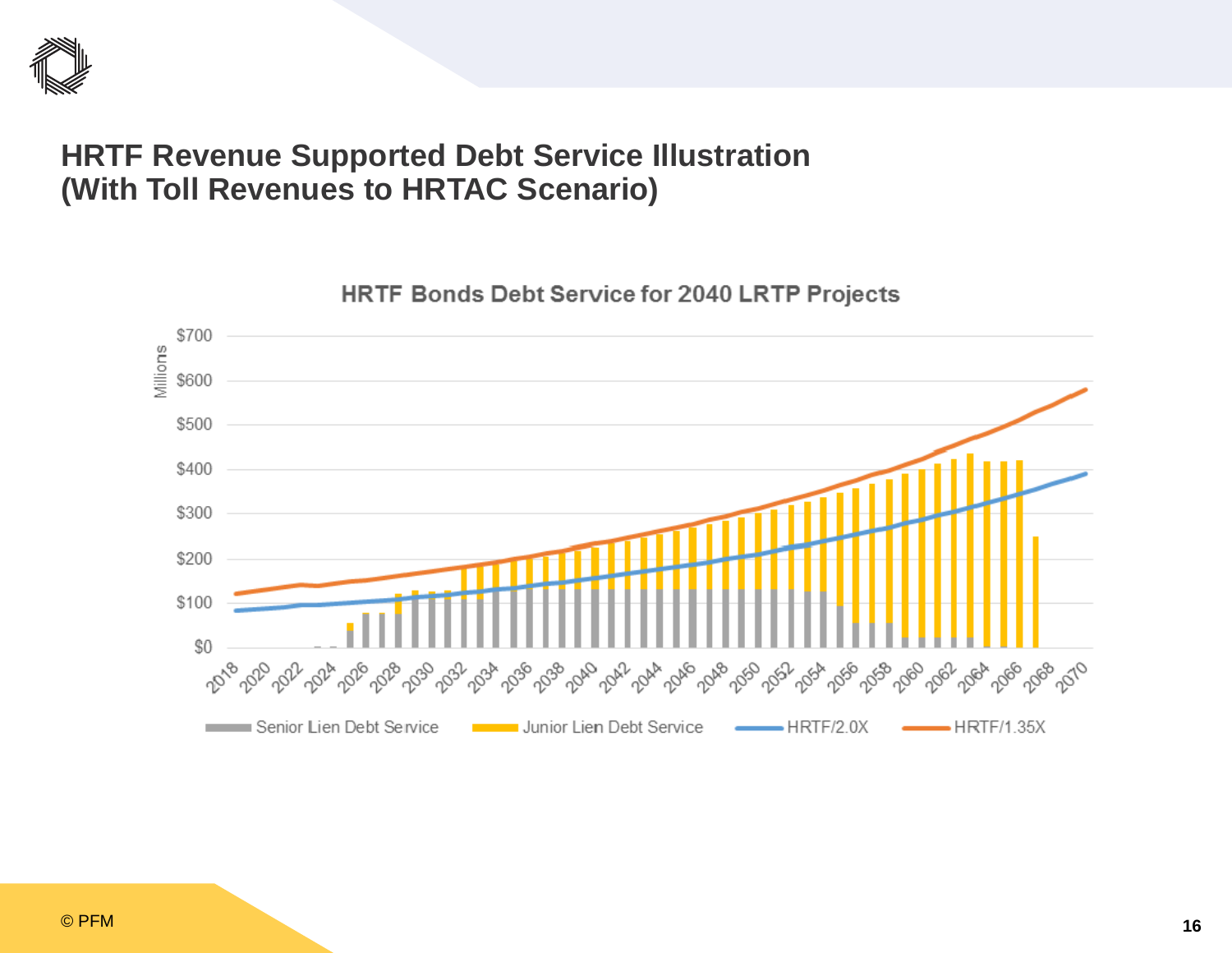

### **Debt Management Discussion – September Meeting**

- Detailed credit market & interest rate forecasts
	- First issuance timing; rising interest rates
- Develop a detailed debt management plan
	- Phased debt issuances vs. issuances as needed at the time; debt instruments
- Outreach to TIFIA regarding a master credit agreement
	- Offers predictability and efficiency for planning vs. apply for each individual project
	- List of eligible projects, the maximum amount of credit assistance available, and the available period of the contingent commitment
	- $\bullet$  Limited buydown available (up to 150 basis points) between executions of the agreement and an underlying loan
- Pursue a non-public credit rating assessment
	- Confirmation for financial planning purposes
	- $\bullet$ Two ratings needed for applying TIFIA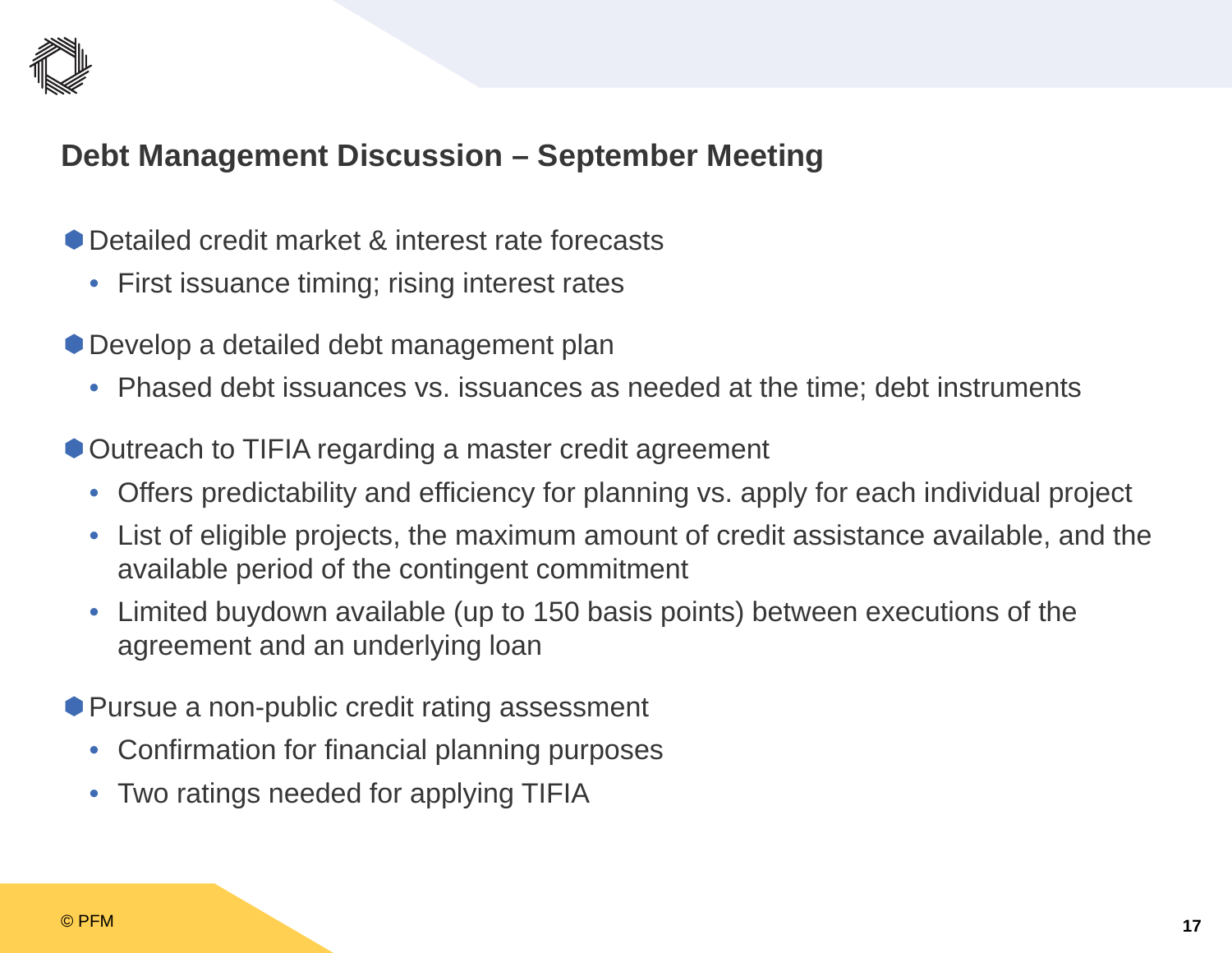### **Agenda Item 7A Information Item**

#### **To: Chair Wagner and the other members of the Finance Committee**

**From: Kevin B. Page, Executive Director**

**Date: June 5, 2017**

**Re: Investment Strategy Discussion** 

#### **Recommendation:**

This is an information only item for the Finance Committee.

#### **Background:**

HRTAC Staff requested that PFM Asset Management, LLC provide the Finance Committee an update of market trends, trading activity and potential next steps following the Hampton Roads Bridge Tunnel project funding decisions.

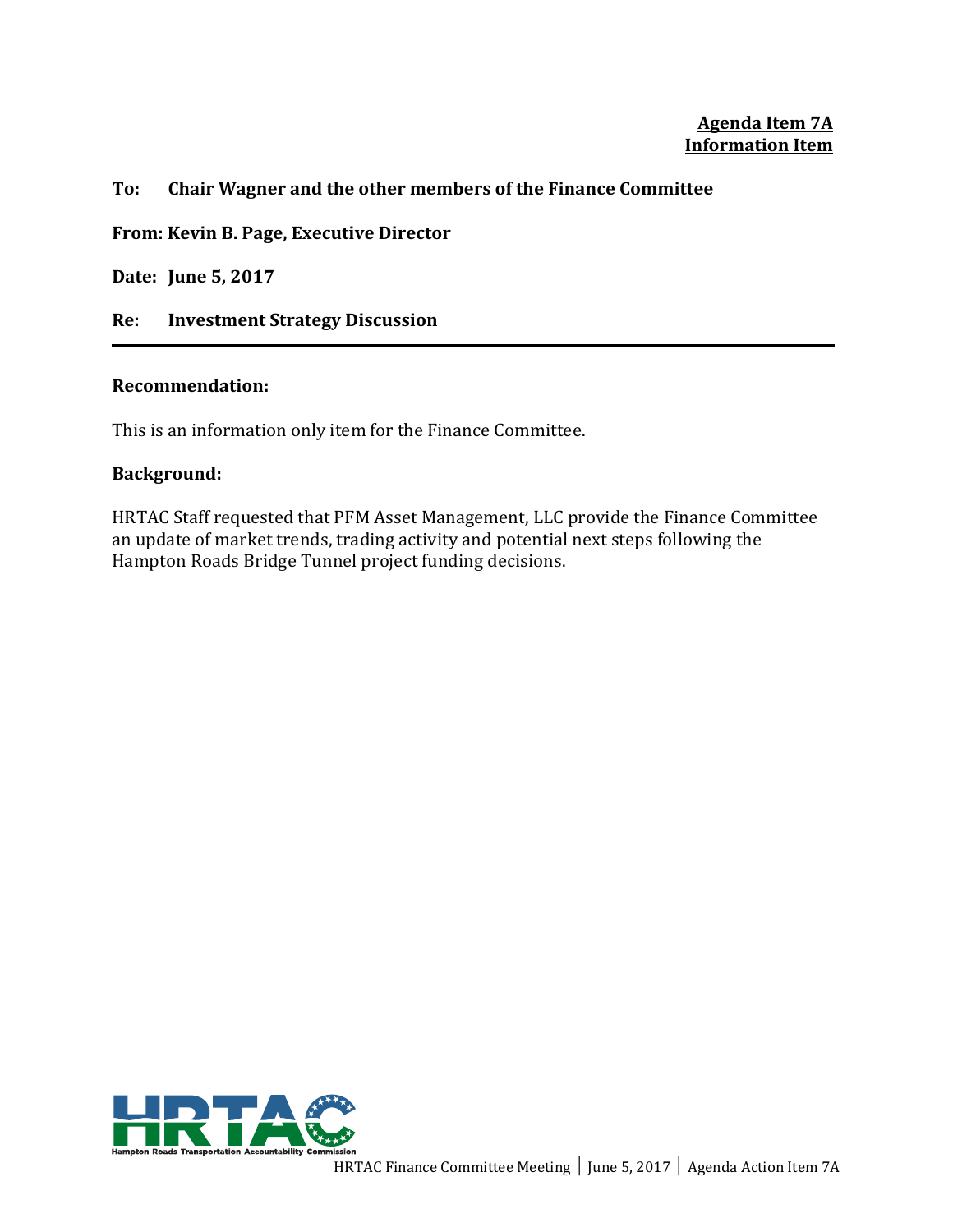

## **Hampton Roads Transportation Accountability Commission Finance Committee**

## *Investment Strategy Discussion*

**Nelson L. Bush,** *Managing Director*

**Kathleen L. Bowe,** *Senior Managing Consultant*

**June 5, 2017**

PFM Asset Management LLC 4350 N. Fairfax DriveSuite 580 Arlington, VA 22203

(703) 741-0175 **pfm.com**

,他们的身体都是一个人的,他们的人们都是一个人的。""我们的人们,我们的人们,我们的人们,我们的人们,我们的人们,我们的人们,我们的人们,我们的人们,我们的人们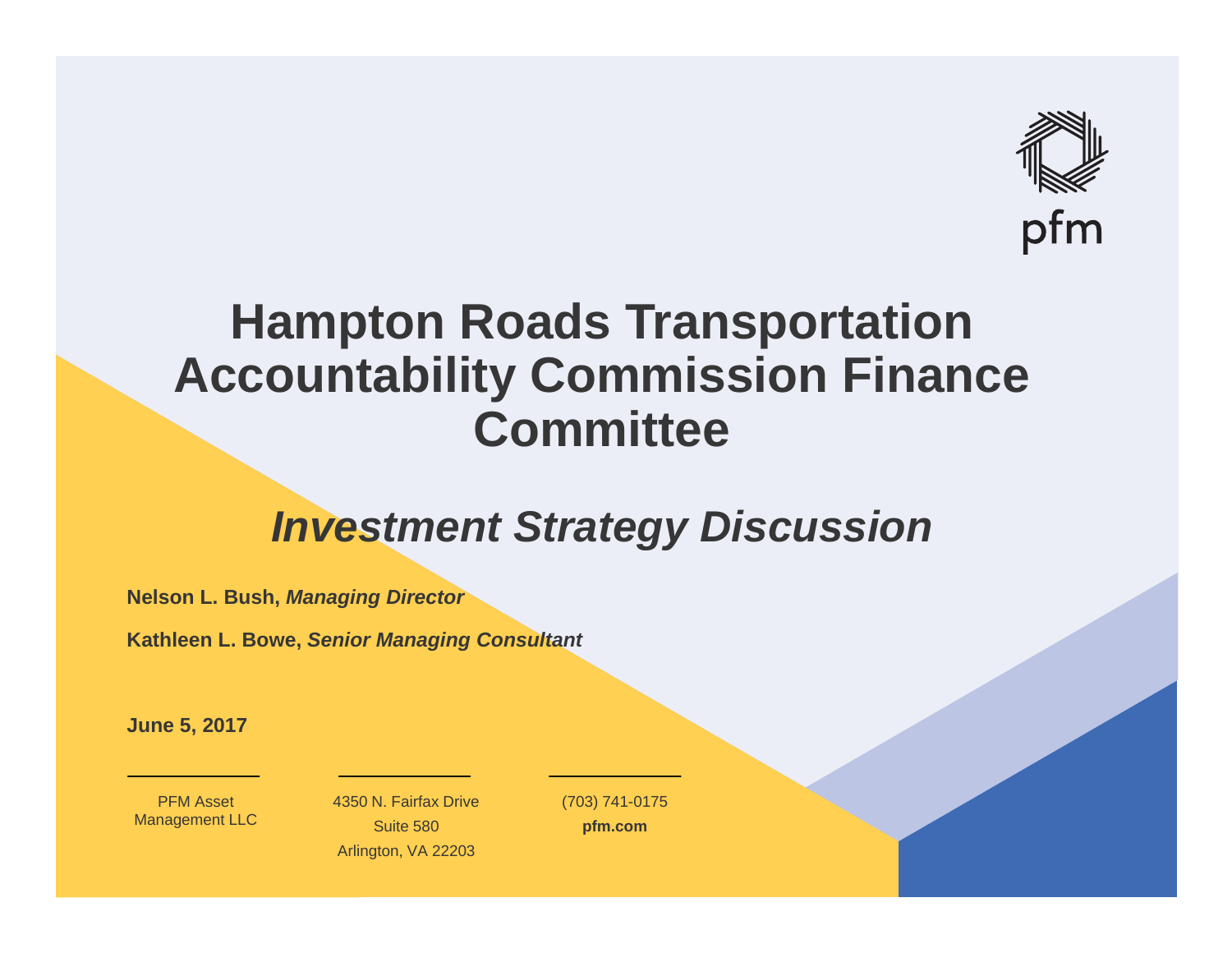

# **Economic Update**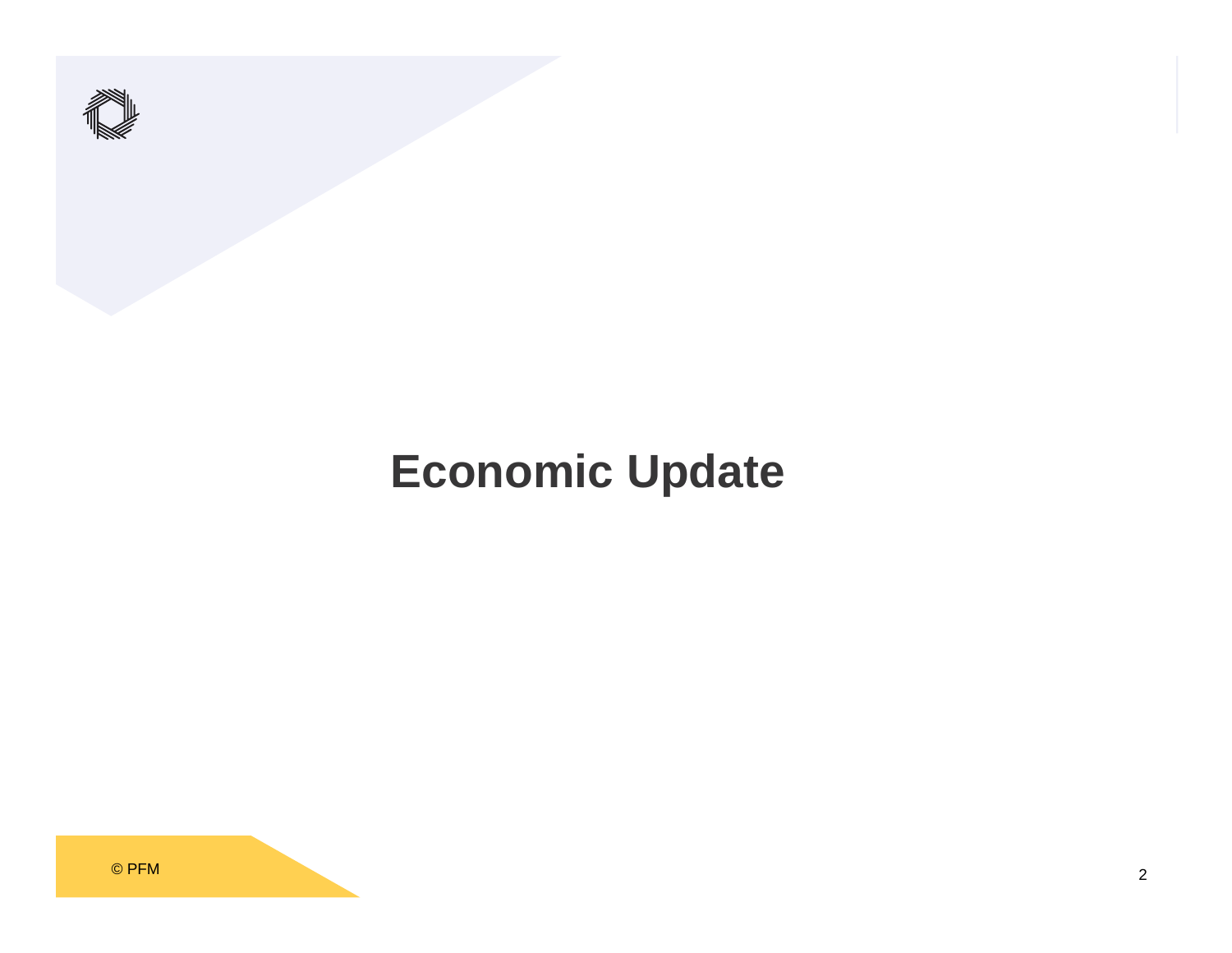

### **Economic Growth Decelerated in 1st Quarter**

- Gross domestic product increased at an annualized rate of 0.7% in first quarter of 2017, the slowest pace since a contraction in Q1 2014. Growth has averaged 1.9% over the last four quarters.
- The weaker GDP growth, largely expected to be transitory, was dragged down by a fall in personal consumption as motor vehicle and retail sales softened in the first three months of the year, while warm weather also induced lower energy consumption.





Source: Bloomberg, as of April 2017. SAAR is seasonally adjusted annualized rate.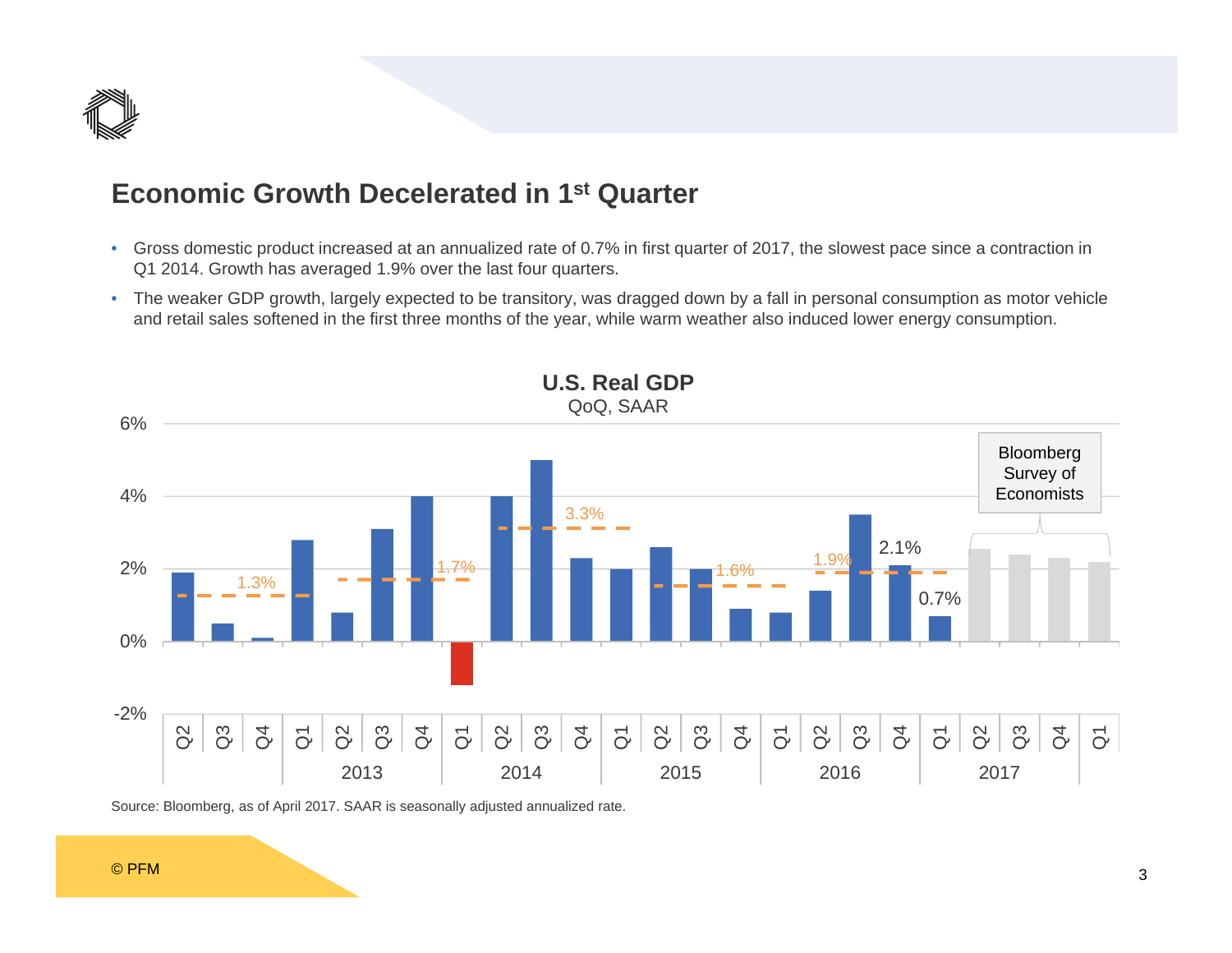

### **Labor Market Strength Continues**

- The U.S. labor market continues to tighten, adding an average of 186k jobs per month over the past year.
- The headline unemployment rate fell to 4.4% while the U-6 rate, which includes part-time and discouraged workers for economic reasons, dropped to 8.6%, the lowest since 2007.

**Unemployment Rate**

• The annual growth rate of average hourly earnings – an important gauge of wage growth – averaged 2.7% over the past 12 months.



### **Monthly Change in Nonfarm Payrolls**

Source: Bloomberg, as of April 2017.

#### © PFM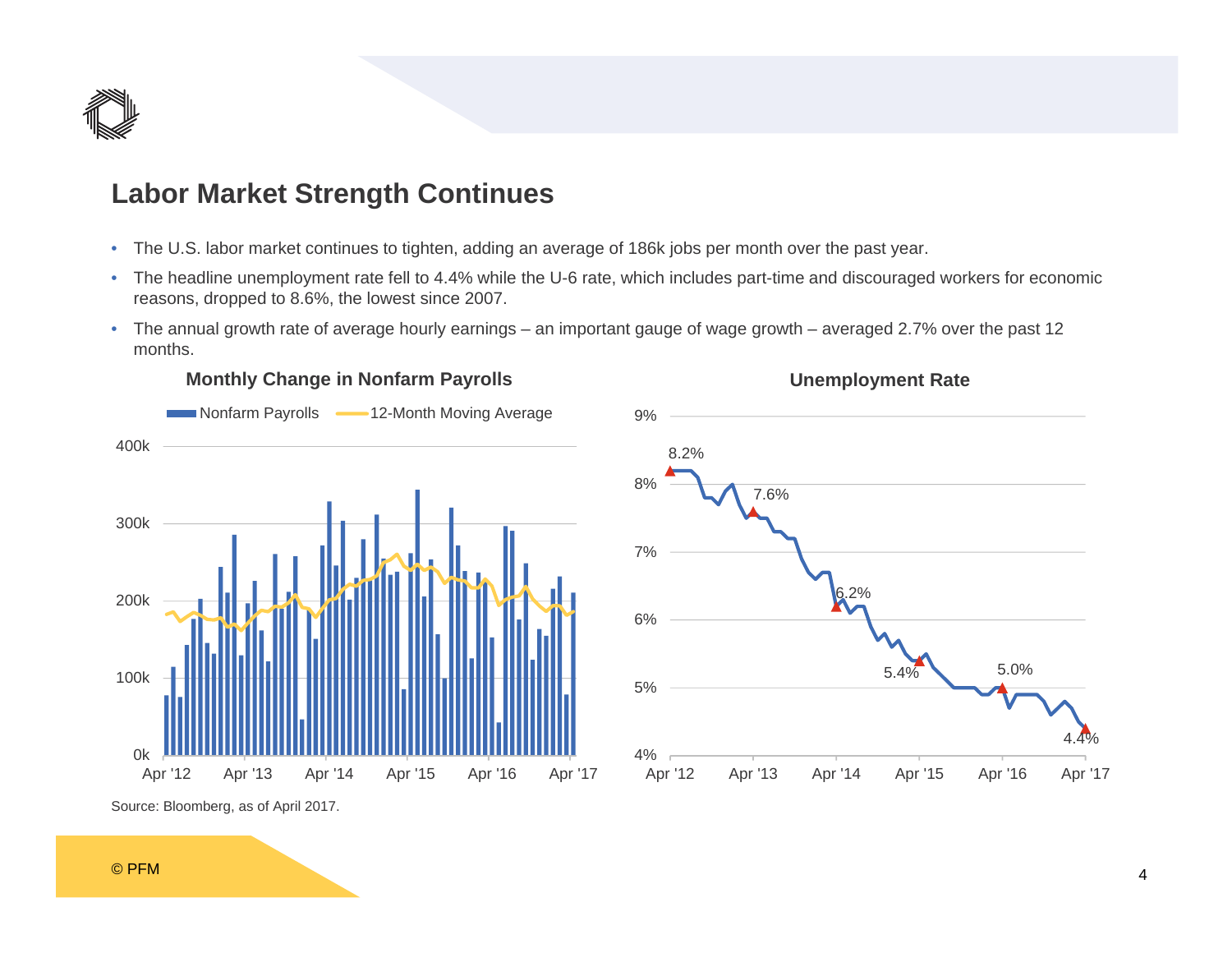

### **Inflation Trend Softens**

- The core personal consumption expenditures (PCE) price index, the Fed's preferred gauge of core inflation, edged lower to 1.6% year-over-year through March, continuing to modestly undershoot the Fed's 2% target.
- Following the U.S. elections, inflation expectations jumped as President Trump's proposed spending policies would likely increase price pressures. The inflation outlook has since softened, reflecting doubts in the new administration's ability to pursue its agenda.





#### © PFM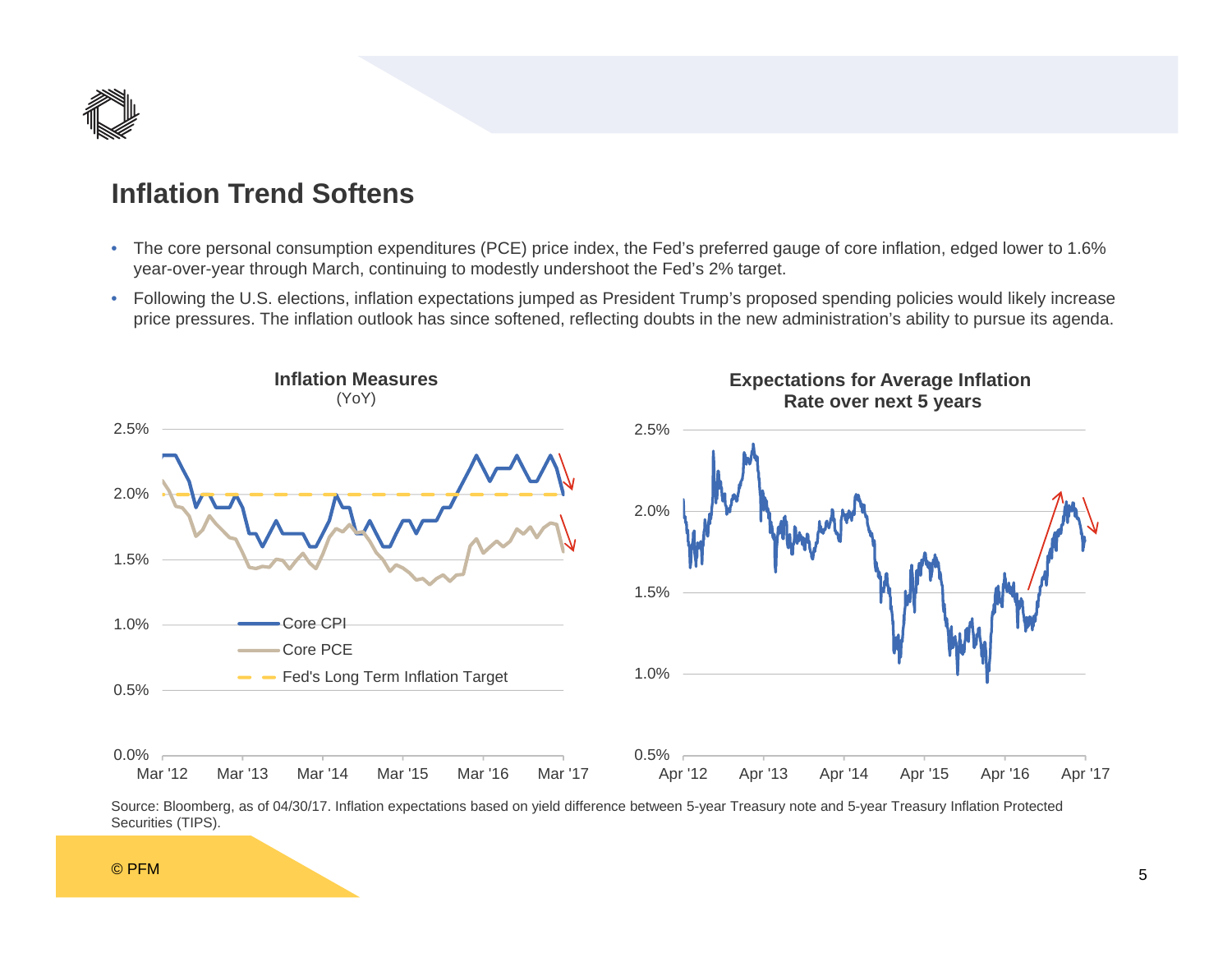

### **U.S. Treasury Yield Curve**



### **Yield Curve History**

| <b>Maturity</b> | 12/31/16 | 4/30/17 | 5/18/17 |  |  |
|-----------------|----------|---------|---------|--|--|
| $3-MO$ .        | 0.50     | 0.80    | 0.91    |  |  |
| 6-Mo.           | 0.61     | 0.97    | 1.01    |  |  |
| $1-Yr$ .        | 0.81     | 1.06    | 1.08    |  |  |
| $2-Yr$ .        | 1.19     | 1.26    | 1.27    |  |  |
| $3-Yr$ .        | 1.52     | 1.48    | 1.46    |  |  |
| 5-Yr.           | 2.96     | 1.84    | 1.80    |  |  |
| 10-Yr.          | 2.45     | 2.28    | 2.23    |  |  |
| 30-Yr.          | 3.07     | 2.95    | 2.90    |  |  |

Source: Bloomberg, as of 5/18/17.

© PFM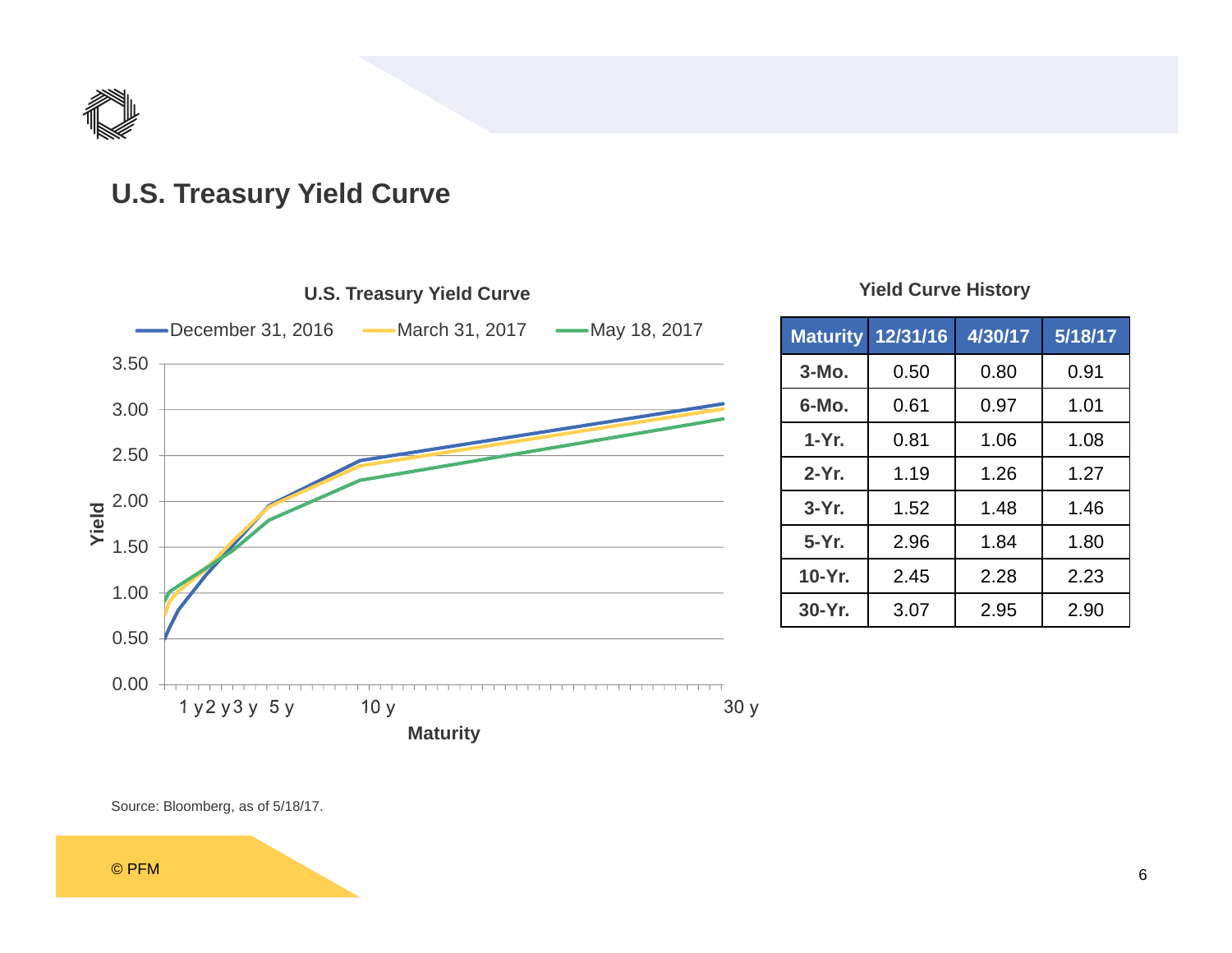

### **FOMC "Dot Plot"**



Source: Federal Reserve and Bloomberg. Individual dots represent each Fed members' judgement of the midpoint of the appropriate target range for the federal funds rate at each year-end. Fed fund futures as of 04/30/17.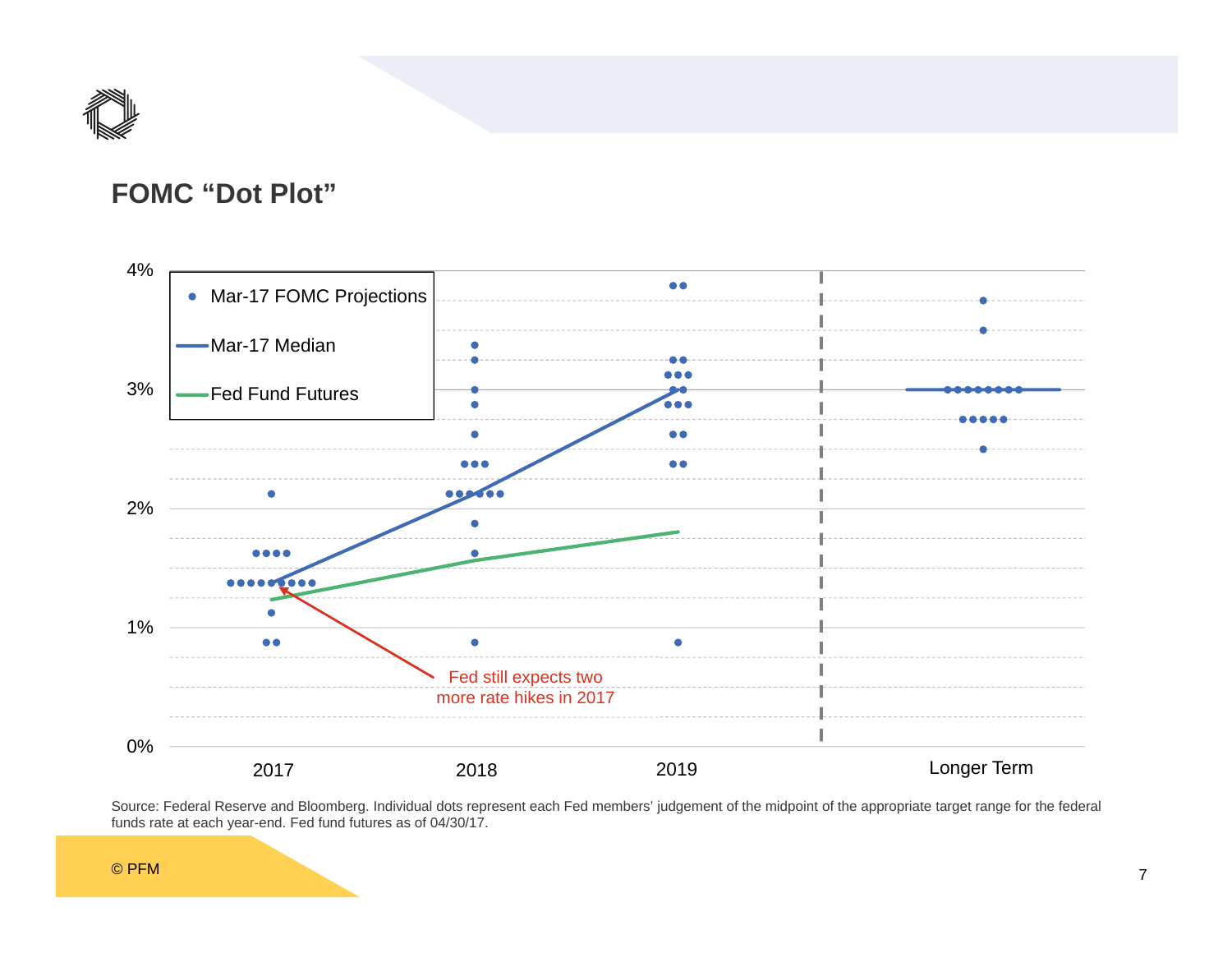

# **Investment Strategy/Structure Update**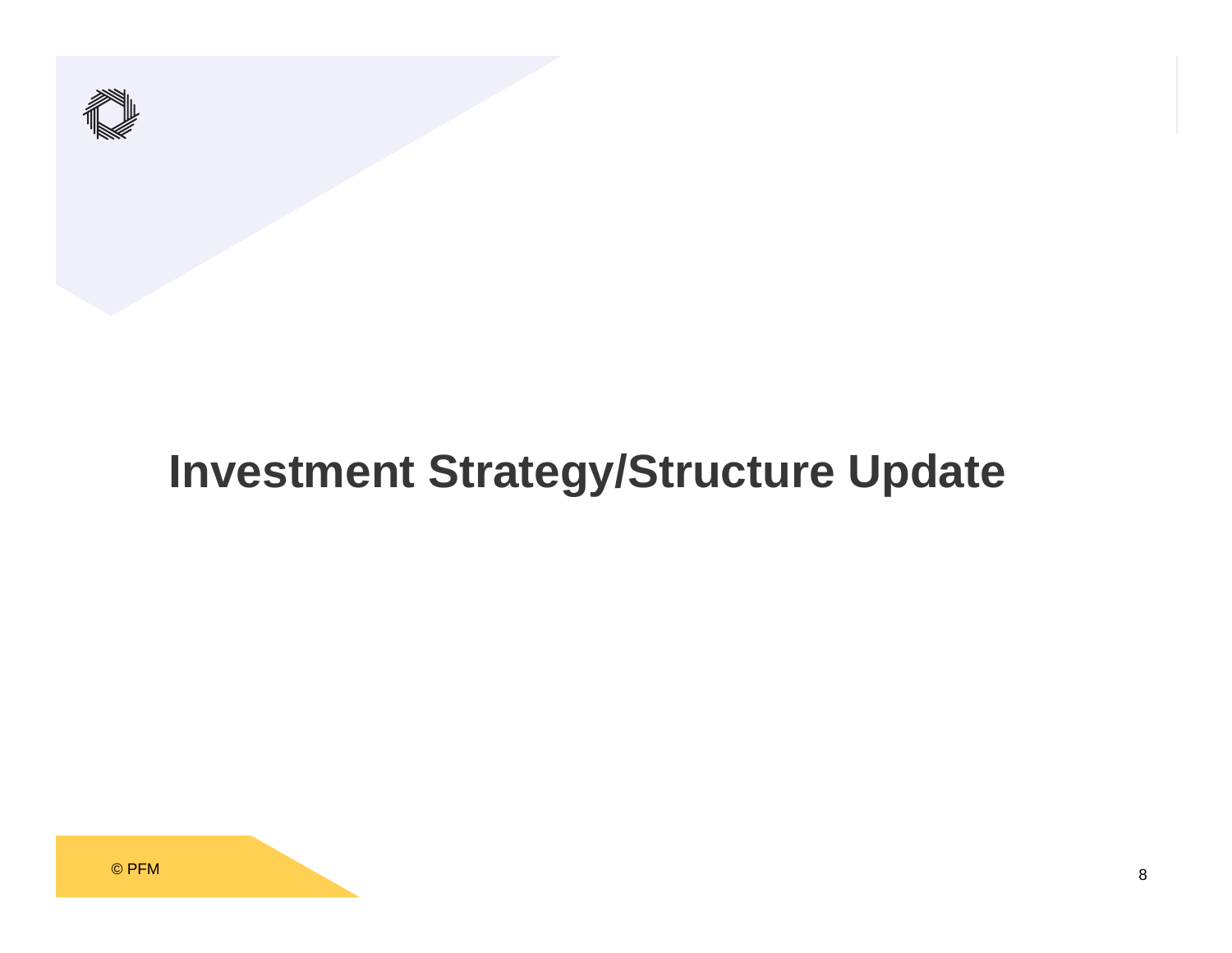

### **Investment Strategy Modifications**

- On March 9, 2017, PFM Asset Management LLC ("PFMAM") recommended to the Finance Committee an investment strategy and structure designed to better align with Hampton Roads Transportation Accountability Commission's ("HRTAC") projected revenues and capital expenditure forecasts.
- After some consideration of banking fees related to the revised investment strategies PFMAM executed the first significant revision to the investment strategy/structure on April 17, 2017. This initial revisions resulted in the creation of two portfolios with unique strategies
	- **Enhanced Cash:** duration target of approximately 1 year designed to provide liquidity for anticipated expenditures in Fiscal Year 2018
	- **Core:** duration target of approximately 1.8 years designed to help HRTAC enhance earnings in a portfolio that should not experience any cash disbursements until Fiscal Year 2021 at the earliest.
- The implementation of the remaining portfolio segments was put on hold pending the completion of a Request for Proposal for Security Custody Services. Proposals were received by HRTAC on May 23, 2017, and the process is scheduled to be complete by the end of June 2017.
- Once the Security Custody Services RFP and any resulting transition is complete HRTAC and PFMAM will work to finalize the creation of two additional portfolios segments including:
	- **Laddered Portfolio:** structured as an "asset/liability" match this segment will include securities specifically aligned with anticipated capital expenditure dates
	- **DMBE Managed Core**: A portion of the core managed by PFMAM will be allocated to the DMBE sub-advisor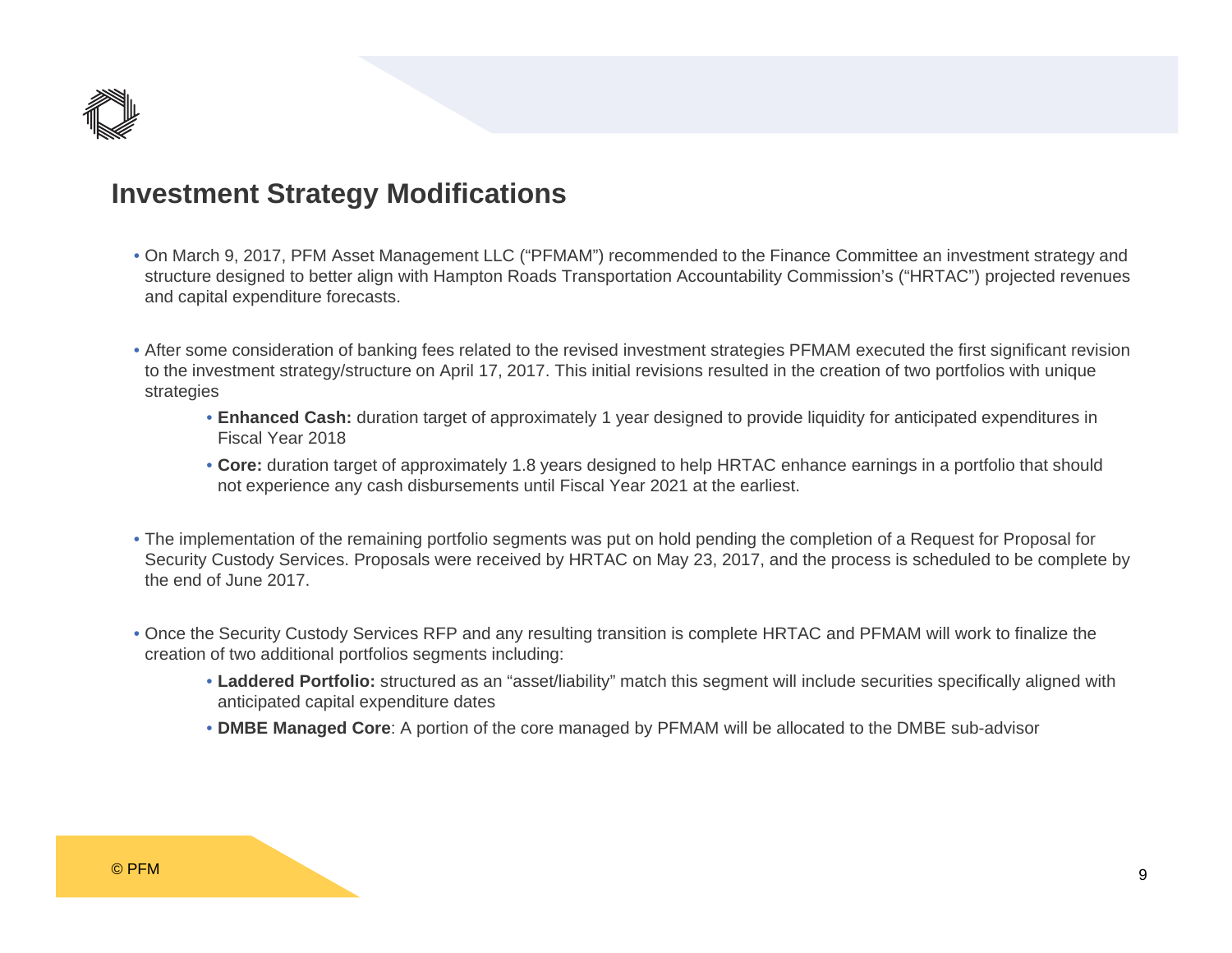

### **Core Portfolio – Before and After Revised Strategy Implementation**



#### **February 28, 2017 April 30, 2017**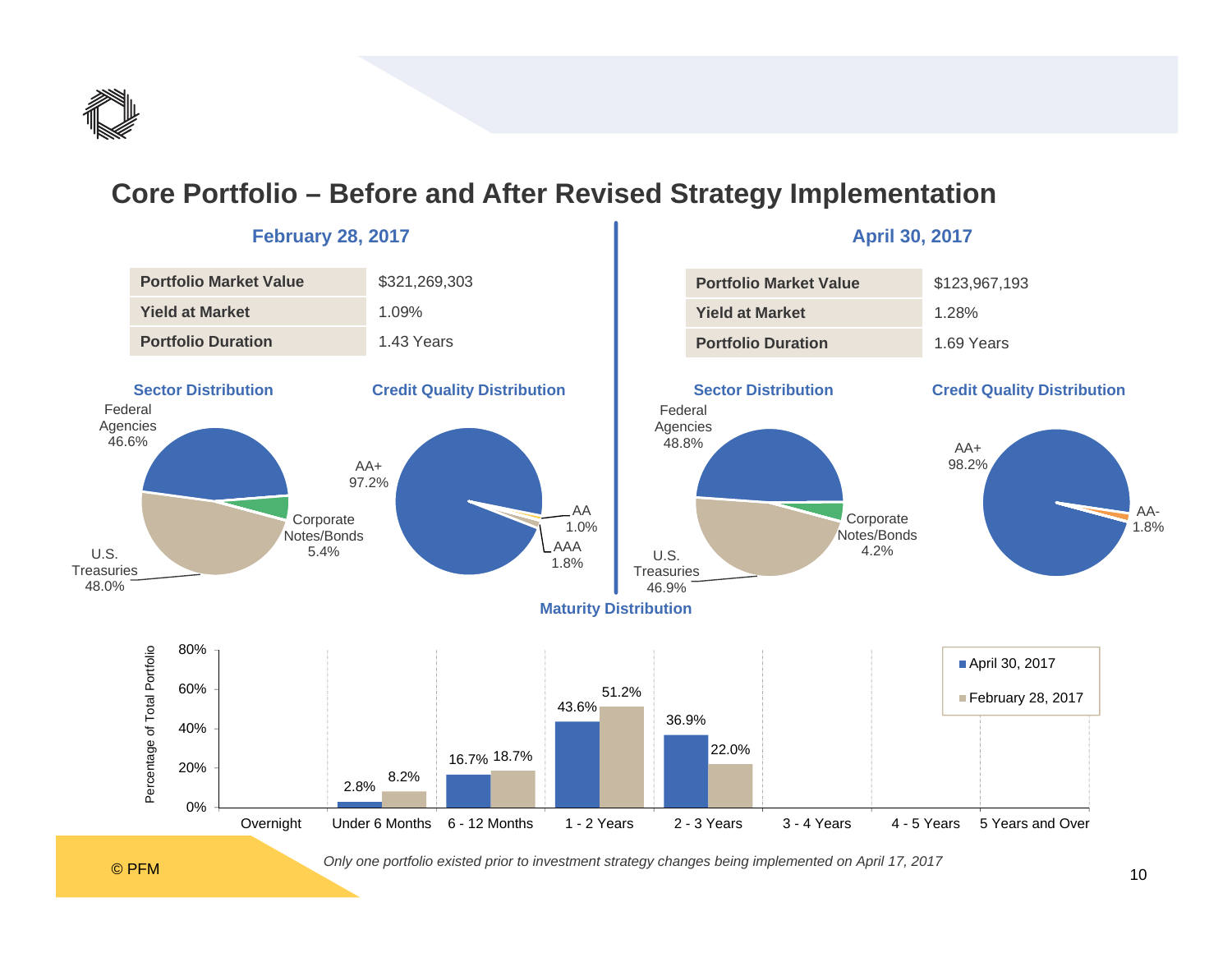

### **Enhanced Cash Portfolio – Newly Established Portfolio**



### **February 28, 2017 April 30, 2017**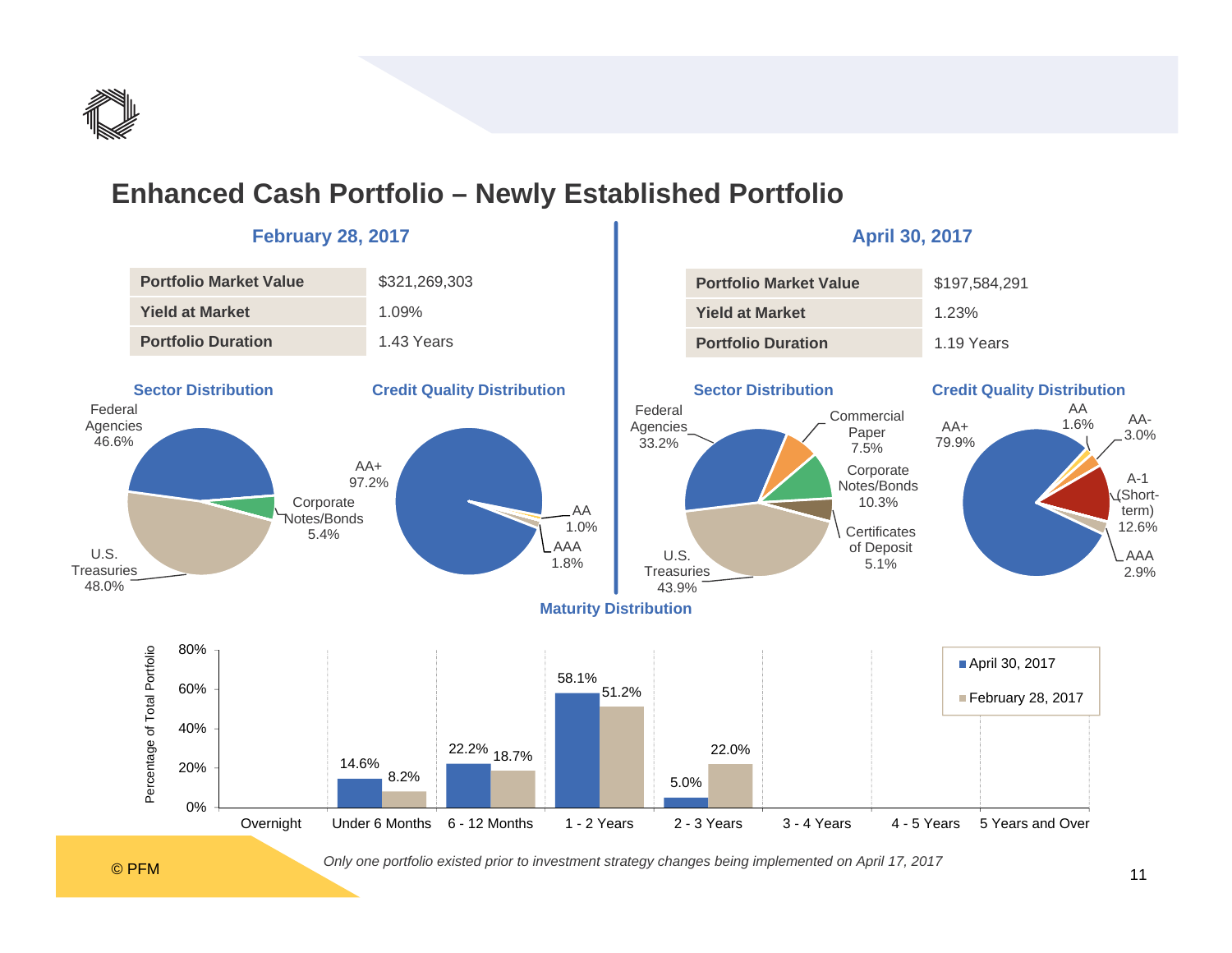

### **Adding Value Through Swaps**

|                                                                       | <b>Settlement</b><br><b>Date</b> | <b>Security</b>                                                                | <b>Maturity</b><br><b>Date</b> | <b>Par Amount</b> | <b>Yield</b> | <b>Difference</b> |    | <b>Additional</b><br><b>Expected</b><br><b>Income</b> |  |
|-----------------------------------------------------------------------|----------------------------------|--------------------------------------------------------------------------------|--------------------------------|-------------------|--------------|-------------------|----|-------------------------------------------------------|--|
| <b>Duration Extension &amp; Sector Swap - U.S. Treasury to Agency</b> |                                  |                                                                                |                                |                   |              |                   |    |                                                       |  |
| Sell                                                                  | 4/20/2017                        | U.S. Treasury Notes                                                            | 11/15/2018                     | \$1,600,000       | 1.16%        |                   |    |                                                       |  |
| Buy                                                                   | 4/20/2017                        | Federal Home Loan Mortgage Corporation Notes                                   | 4/20/2020                      | \$1,600,000       | 1.51%        | 0.35%             | \$ | 8,928.89                                              |  |
| <b>Duration Extension</b>                                             |                                  |                                                                                |                                |                   |              |                   |    |                                                       |  |
| Sell                                                                  | 4/24/2017                        | <b>Federal Farm Credit Bank Notes</b>                                          | 5/22/2017                      | \$1,875,000       | 0.80%        |                   |    |                                                       |  |
| Buy                                                                   | 4/24/2017                        | <b>Fannie Mae Notes</b>                                                        | 11/26/2019                     | \$1,875,000       | 1.44%        | 0.64%             | \$ | 933.33                                                |  |
| <b>Duration Extension</b>                                             |                                  |                                                                                |                                |                   |              |                   |    |                                                       |  |
| Sell                                                                  | 4/24/2017                        | <b>Federal Farm Credit Bank Notes</b>                                          | 5/22/2017                      | \$1,875,000       | 0.80%        |                   |    |                                                       |  |
| Buy                                                                   | 4/24/2017                        | Freddie Mac Notes                                                              | 1/17/2020                      | \$1,875,000       | 1.50%        | 0.69%             | \$ | 1,010.63                                              |  |
|                                                                       |                                  | <b>Duration Extension &amp; Sector Swap - U.S. Treasury to Corporate Notes</b> |                                |                   |              |                   |    |                                                       |  |
| Sell                                                                  | 4/25/2017                        | U.S. Treasury Notes                                                            | 11/15/2018                     | \$750,000         | 1.17%        |                   |    |                                                       |  |
| Buy                                                                   | 4/25/2017                        | <b>Toyota Motor Credit Corporation Notes</b>                                   | 4/17/2020                      | \$750,000         | 1.90%        | 0.73%             | \$ | 8,700.96                                              |  |
| <b>Sector Swap - Agency to Corporate Notes</b>                        |                                  |                                                                                |                                |                   |              |                   |    |                                                       |  |
| Sell                                                                  | 5/1/2017                         | Federal Home Loan Bank Notes                                                   | 3/18/2019                      | \$750,000         | 1.36%        |                   |    |                                                       |  |
| Buy                                                                   | 5/1/2017                         | Colgate-Palmolive Company Corporation Notes                                    | 3/15/2019                      | \$750,000         | 1.55%        | 0.19%             | \$ | 2,686.83                                              |  |
| <b>Duration Extension</b>                                             |                                  |                                                                                |                                |                   |              |                   |    |                                                       |  |
| Sell                                                                  | 5/5/2017                         | Freddie Mac Notes                                                              | 3/7/2018                       | \$3,500,000       | 1.18%        |                   |    |                                                       |  |
| Buy                                                                   | 5/5/2017                         | <b>Fannie Mae Notes</b>                                                        | 2/28/2020                      | \$3,500,000       | 1.56%        | 0.39%             | \$ | 11,505.60                                             |  |
|                                                                       | <b>Total Economic Benefit</b>    |                                                                                |                                |                   |              | \$33,766          |    |                                                       |  |

*Trades above represent a sampling of transactions made in HRTAC's portfolio since April 17, 2017. Past performance is not indicative of future results.*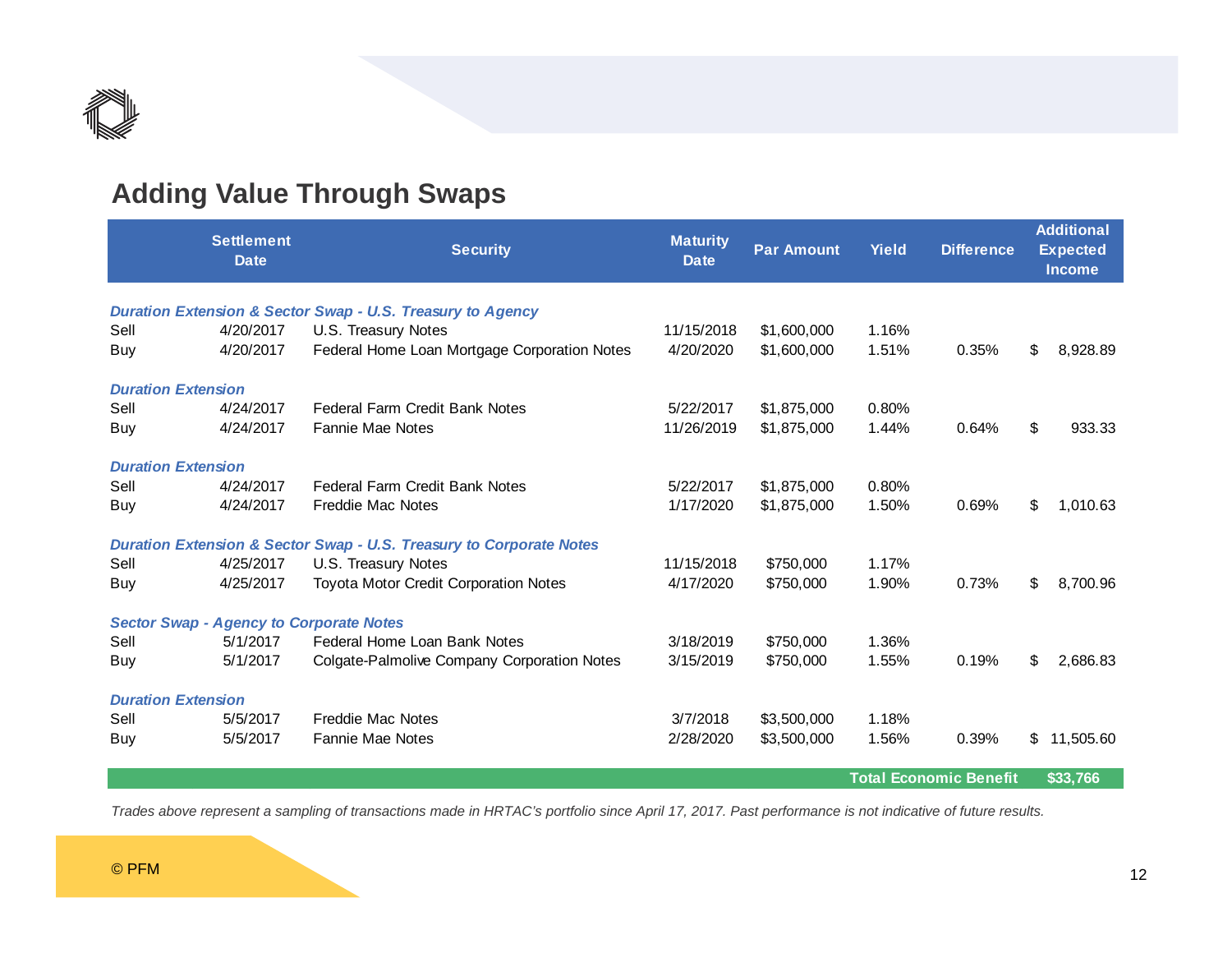

### **Next Steps**

- Incorporate the Hampton Roads Bridge Tunnel project into the investment strategy and portfolio structure once project financing plans are determined.
- Pending decisions on HRBT and the Security Custody Services RFP, HRTAC and PFMAM will work to finalize the creation of two additional portfolios segments including:
	- **Laddered Portfolio:** structured as an "asset/liability" match this segment will include securities specifically aligned with anticipated capital expenditure dates
	- **DMBE Managed Core**: A portion of the core managed by PFMAM will be allocated to the DMBE sub-advisor

• PFMAM will help HRTAC review and potentially expand it's current Investment Policy in light of the revised capital spending plan and discussions with the Finance Committee.